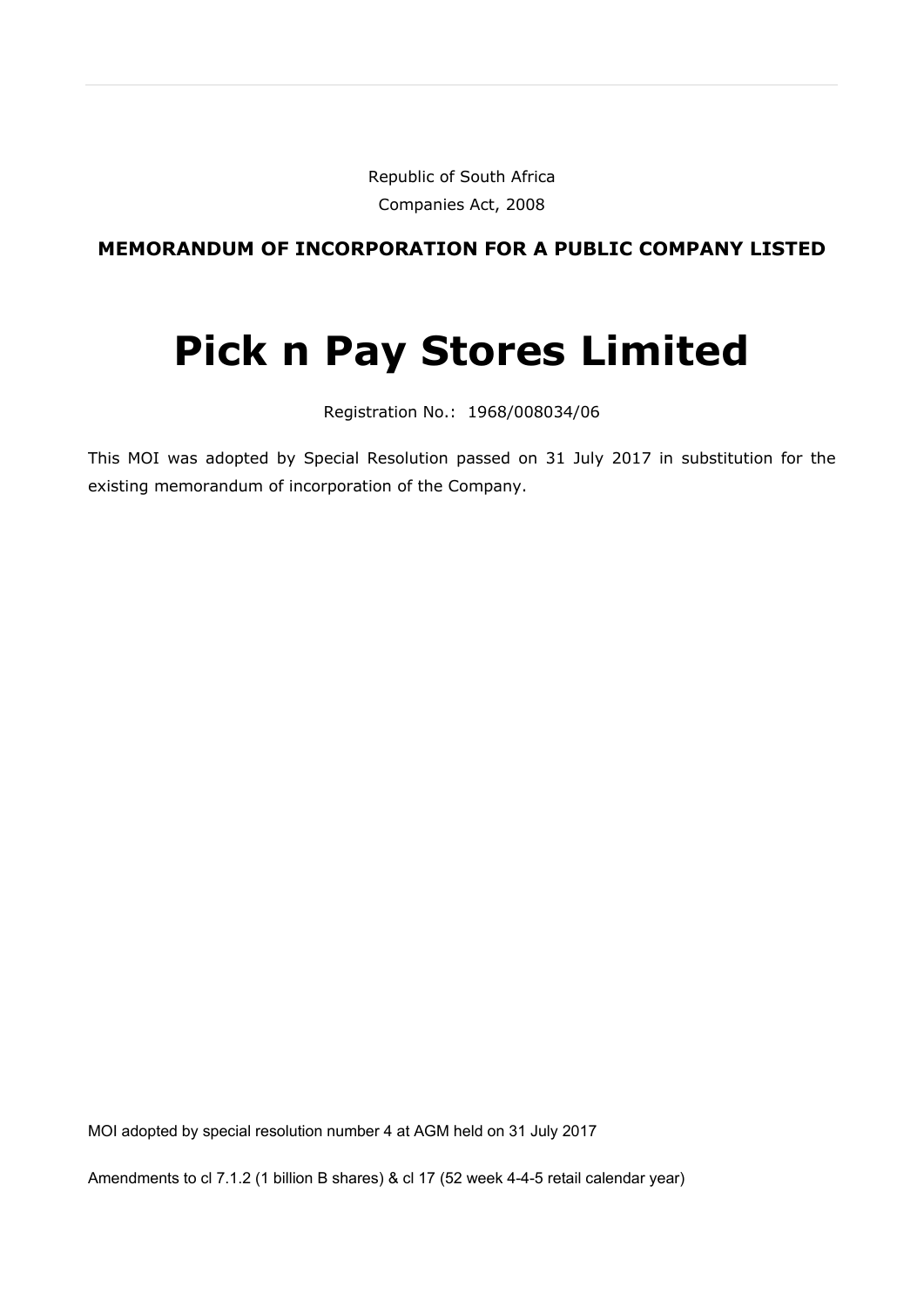#### 1. **INTERPRETATION**

In this MOI, –

- 1.1. words that are defined in the Companies Act (which are contained in **Annexure A** for easy reference but which do not form part of this MOI for purposes of interpretation) but not defined in this MOI will bear the same meaning in this MOI as in the Companies Act read where necessary with definitions in the Listings Requirements. For ease of reading, such terms have been capitalised in this MOI;
- 1.2. unless the context otherwise requires
	- 1.2.1. "**Companies Act**" means the Companies Act, 2008, as amended or any legislation which replaces it;
	- 1.2.2. "**Company**" means Pick n Pay Stores Limited or by whatever other name it may be known from time to time;
	- 1.2.3. "**Deliver**" means deliver in the manner in which the Company is entitled to give notice or deliver documents in accordance with clause [34](#page-48-0) (*Notices*) and the Companies Act;
	- 1.2.4. "**Electronic Address**" means in regard to Electronic Communication, any email address furnished to the Company by the Holder;
	- 1.2.5. **Financial Markets Act**" means the Financial Markets Act, 2012;
	- 1.2.6. "**Holders**" means registered holders of Securities;
	- 1.2.7. "**Ineligible or Disqualified**" means ineligible or disqualified as contemplated in the Companies Act (a list of which is in **Annexure A**  for easy reference but which does not form part of this MOI for purposes of interpretation);
	- 1.2.8. "**JSE**" means the exchange operated by JSE Limited (Registration No. 2005/022939/06) (or any other name by which it may be known in the future) or its successor body;
	- 1.2.9. "**Listings Requirements**" means the listings requirements of the JSE from time to time;
	- 1.2.10. "**MOI**" means this Memorandum of Incorporation;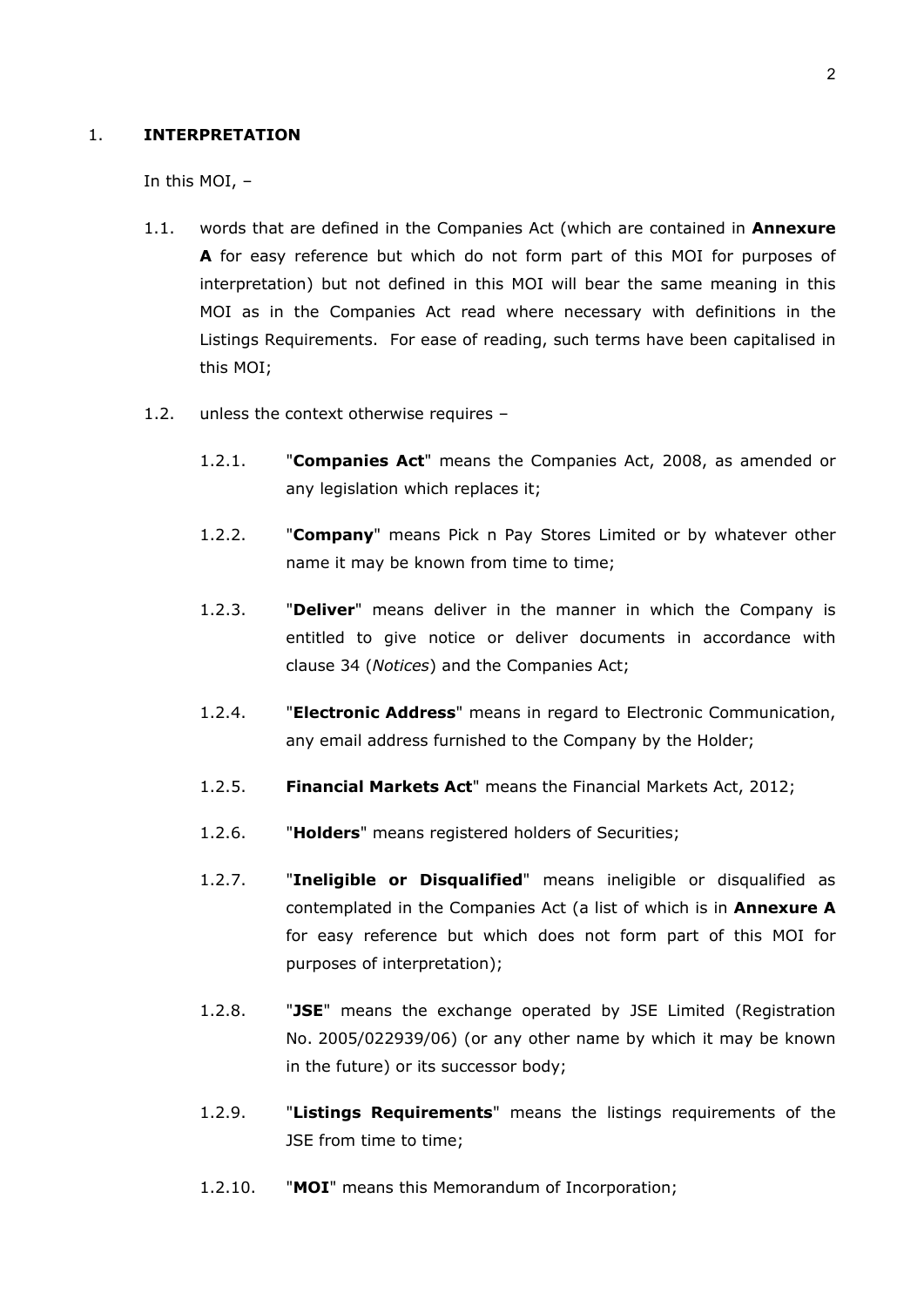- 1.2.11. "**Participant**" means a depository institution accepted by a Central Securities Depository as a participant in the Financial Markets Act;
- 1.2.12. "**Regulations**" means regulations published pursuant to the Companies Act from time to time;
- 1.2.13. "**Un-certificated Securities**" means securities as defined in the Financial Markets Act which are by virtue of the Companies Act transferable without a written instrument and are not evidenced by a certificate;
- 1.2.14. "**Writing**" includes Electronic Communication but as regards any Holder entitled to vote, only to the extent that such Holder has notified the Company of an Electronic Address;
- 1.3. references to Holders represented by proxy shall include Holders entitled to vote represented by an agent appointed under a general or special power of attorney;
- 1.4. references to Holders entitled to vote Present at a Meeting or acting in person shall include Juristic Persons represented by duly authorised representative or acting in the manner prescribed in the Companies Act;
- 1.5. all references to "section/s" in this MOI refer to the sections of the Companies Act unless the context indicates otherwise;
- 1.6. the headings are for reference purposes only and shall not affect the interpretation of this MOI;
- 1.7. words in the singular number shall include the plural, and words in the plural number shall include the singular, words importing the masculine gender shall include the female gender, and words importing Persons shall include created entities (corporate or not);
- 1.8. if any term is defined within the context of any particular clause in the MOI, the term so defined, unless it is clear from the clause in question that the term so defined has limited application to the relevant clause, shall bear the meaning ascribed to it for all purposes in terms of this MOI, notwithstanding that that term has not been defined in this interpretation provision;
- 1.9. save to the extent that item 4(4) of Schedule 5 of the Companies Act may permit this MOI to prevail, if the provisions of this MOI are in any way inconsistent with the provisions of the Companies Act, the provisions of the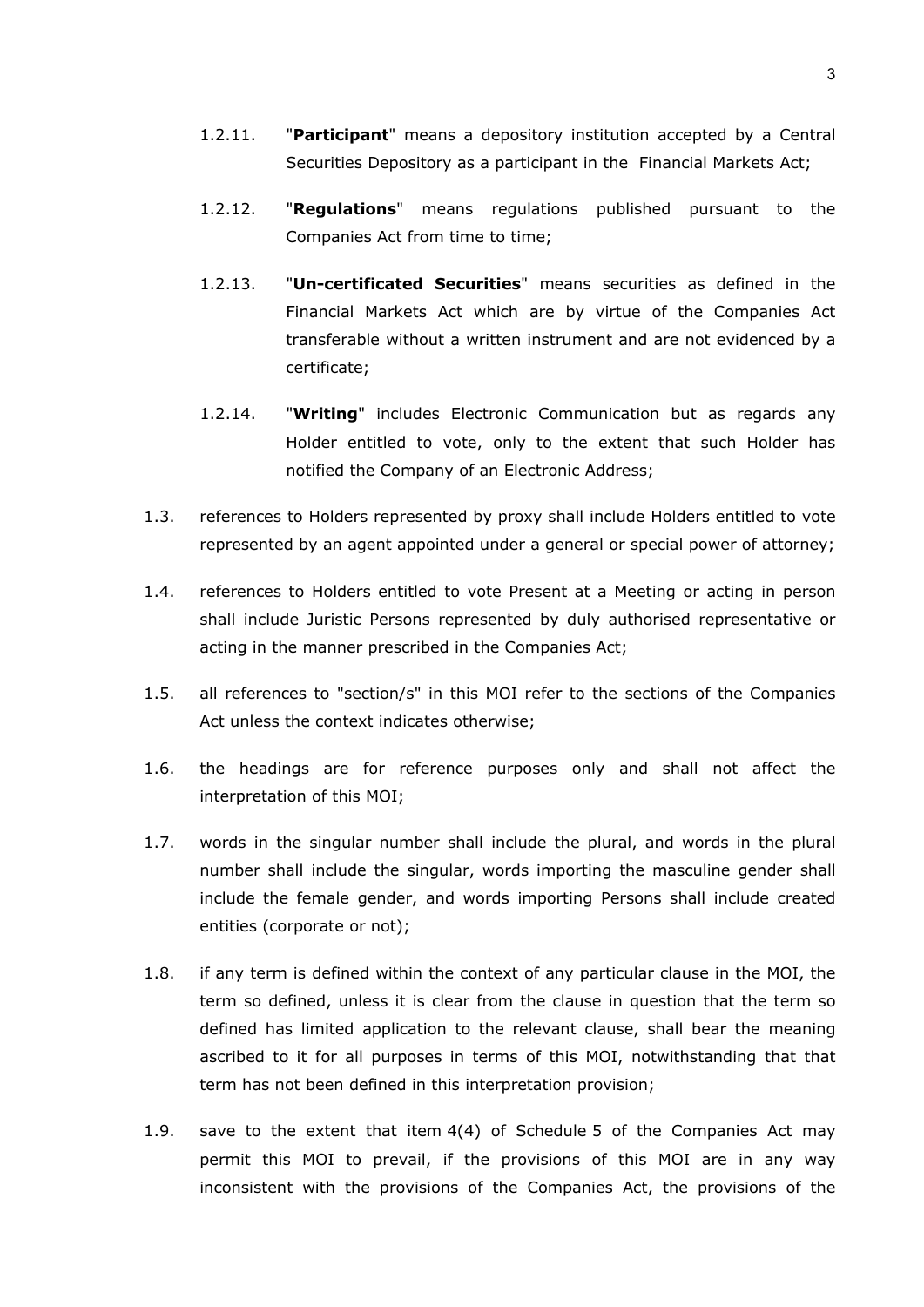Companies Act shall prevail, and this MOI shall be read in all respects subject to the Companies Act;

- 1.10. words and expressions defined in Annexure D hereto shall bear the meaning ascribed thereto for all purposes in terms of this MOI; and
- 1.11. the rule of construction that a contract shall be interpreted against the party responsible for the drafting or preparation of the contract, shall not apply to this MOI.

# 2. **CALCULATION OF BUSINESS DAYS**

When a particular number of Business Days is provided for between the happening of one event and another, the number of days must be calculated by –

- <span id="page-3-0"></span>2.1. excluding the day on which the first such event occurs;
- <span id="page-3-1"></span>2.2. including the day on or by which the second event is to occur; and
- 2.3. excluding any public holiday, Saturday or Sunday that falls on or between the days contemplated in clauses [2.1](#page-3-0) and [2.2](#page-3-1) respectively.

# 3. **PUBLIC COMPANY**

The Company is a Public Company as it is not a Private Company or a State-Owned Company or a Personal Liability Company.

#### <span id="page-3-2"></span>4. **POWERS AND CAPACITY OF THE COMPANY**

- 4.1. The Company has the powers and capacity of an Individual.
- 4.2. No Special Resolution may be put to Holders to ratify any action by the Company or the Directors that is inconsistent with any limit, restriction or qualification regarding the purposes, powers or activities of the Company, or the authority of the Directors to perform an act on behalf of the Company, if that action was contrary to the Listings Requirements unless agreed with the JSE.
- 4.3. Notwithstanding the omission from this MOI of any provision to that effect, the Company may, subject to any limitation in clause [4.1,](#page-3-2) do anything which the Companies Act empowers a company to do if so authorised by its MOI.
- 4.4. The following corporate actions shall be undertaken in accordance with the Listings Requirements –
	- 4.4.1. issues of Securities (including options) for cash;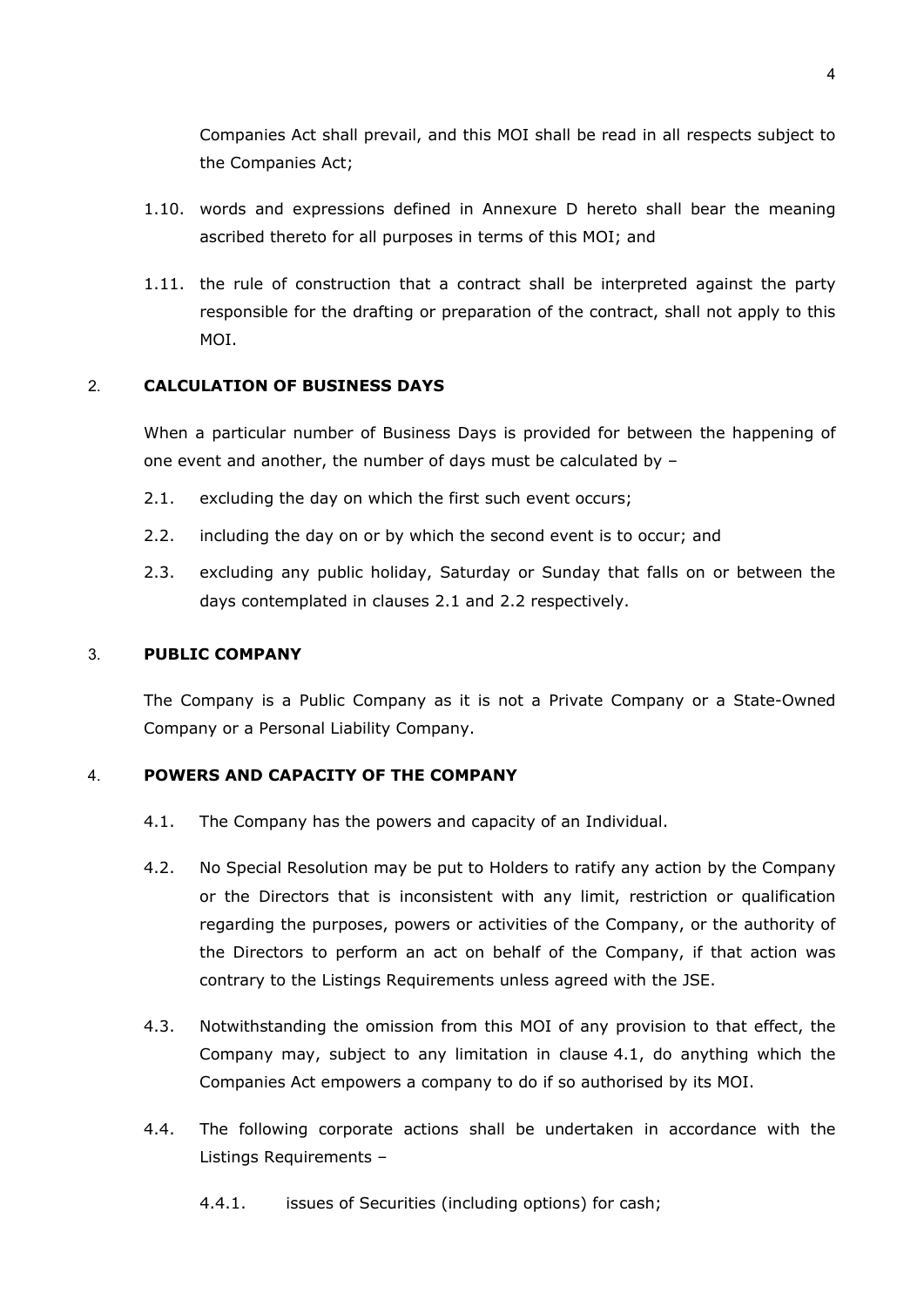- 4.4.2. repurchases of Securities;
- 4.4.3. alterations of authorised Securities and rights attaching to classes of Securities including convertible Securities which might be approved to be issued.

#### 5. **AMENDMENTS TO THE MOI**

Save for correcting errors substantiated as such from objective evidence or which are self-evident errors (including, but without limitation *ejusdem generis*, spelling, punctuation, reference, grammar or similar defects) in the MOI, which the Board is empowered to do, all other amendments of the MOI shall be effected in accordance with section 16(1) and 16(4) and a Special Resolution passed by the Holders of the ordinary Shares and, for so long as they carry Voting Rights and remain in issue, a separate class resolution of the Holders of the B Shares, as contemplated and provided for in Annexure D hereto. The Board shall publish a copy of any such correction effected by the Board on the Company's web site.

#### 6. **THE MAKING OF RULES**

The Board shall not make, amend or repeal Rules as long as the Listings Requirements prohibit it.

## 7. **AUTHORISED SECURITIES AND ALLOTMENT AND ISSUE**

- 7.1. The Company is authorised to issue (which includes Shares already issued at any time) –
	- 7.1.1. 800 000 000 (eight hundred million) ordinary Shares with a par value of 1,25 (one comma two five) cents each which shall have Voting Rights in respect of every matter that may be decided by voting and which shall rank after all other classes of Shares in the Company which do not rank pari passu with the ordinary Shares as regards Distributions, but save as aforesaid shall be entitled to receive the net assets of the Company upon its liquidation; and
	- 7.1.2. 1 000 000 000 (one billion) "B" Shares having the preferences, limitations and other terms set forth in Annexure D.
- 7.2. The Board shall not have the power to amend the authorisation (including increasing or decreasing the number) and classification of shares (including determining rights and preferences) as contemplated in section 36(2)(b) or 36(3).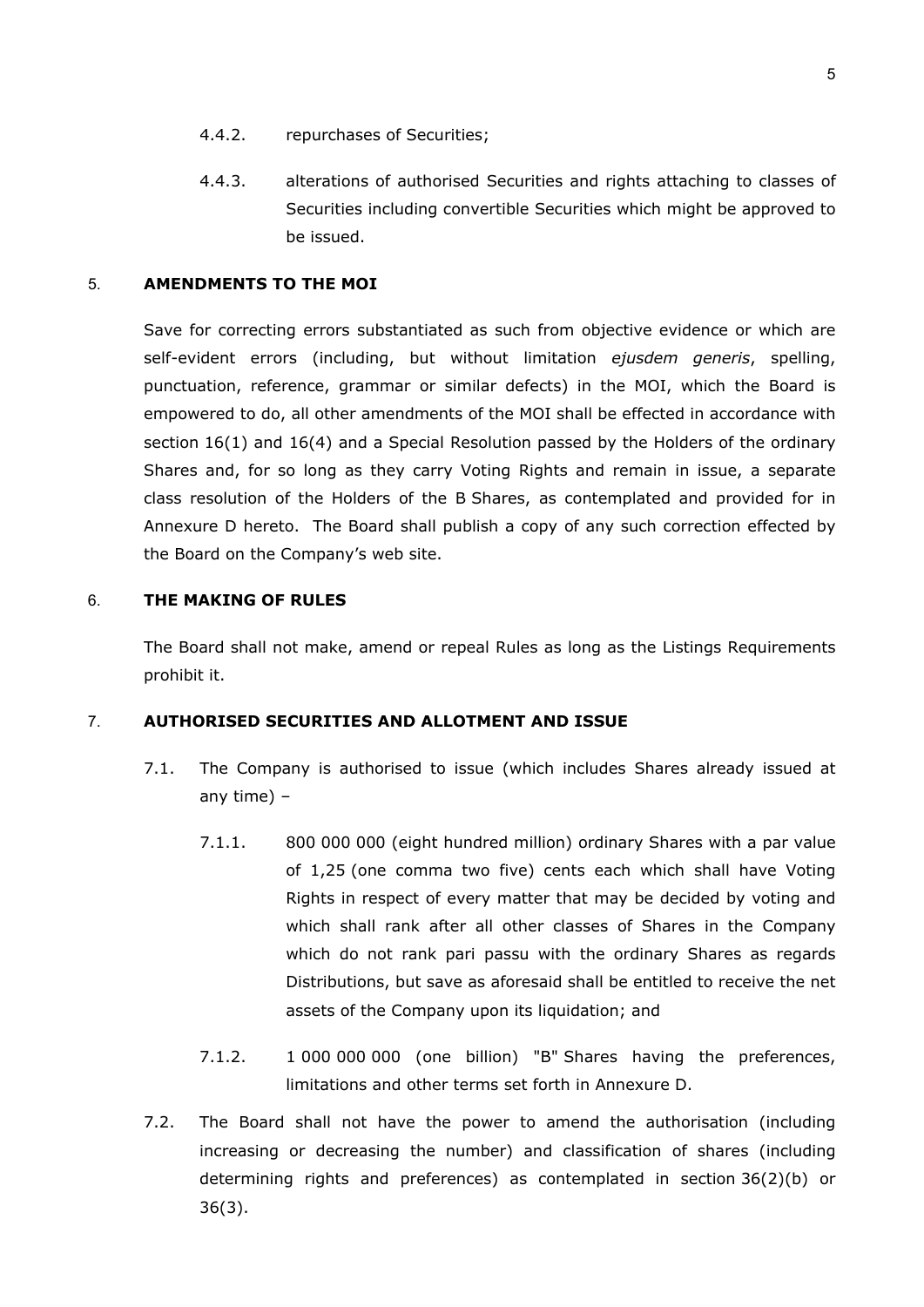- 7.3. To the extent that the Company immediately before the Effective Date had authorised but unissued par value Shares in its capital of a class of which there are issued Shares, the unissued Shares of that class may be issued at par or at a premium or at a discount.
- 7.4. Notwithstanding any implication in this MOI to the contrary, the Board may not authorise any financial assistance by the Company in connection with the subscription for or purchase of its Securities or those of a related or inter-related company without complying with section 44(3).

# <span id="page-5-3"></span>8. **AUTHORITY TO ISSUE SECURITIES**

- 8.1. The Board shall not have the power to issue authorised Securities (other than as contemplated in clause [8.4\)](#page-5-0) without the prior approval contemplated in clause [8.2](#page-5-1) and the approval of the JSE (where necessary).
- <span id="page-5-4"></span><span id="page-5-2"></span><span id="page-5-1"></span>8.2. As regards the issue of –
	- 8.2.1. Shares contemplated in sections 41(1) and (3) or as contemplated in Listings Requirement 5.50, the Directors shall not have the power to allot or issue same without the prior approval of a Special Resolution;
	- 8.2.2. Shares, other than those contemplated in clause [8.2.1,](#page-5-2) and other Securities including options in respect thereof, the Directors shall not have the power to allot or issue same without the prior approval of an Ordinary Resolution,

provided that such issue has been approved by the JSE. No special privileges may be granted to secured and unsecured debt instruments as contemplated in section 43(3).

- 8.3. Any such approval may be in the form of a general authority to the Directors, whether conditional or unconditional, to allot or issue any such Securities contemplated in clauses [8.1](#page-5-3) and [8.2.2](#page-5-4) in their discretion, or in the form of a specific authority in respect of any particular allotment or issue of such Securities contemplated in clauses [8.2.1](#page-5-2) and [8.2.2.](#page-5-4) Such authority shall endure for the period provided in the Ordinary or Special Resolution in question but may be revoked by Ordinary Resolution or Special Resolution, as the case may be, at any time.
- <span id="page-5-0"></span>8.4. The Board may issue capitalisation Shares or offer a cash payment in lieu of awarding a capitalisation Share in accordance with section 47.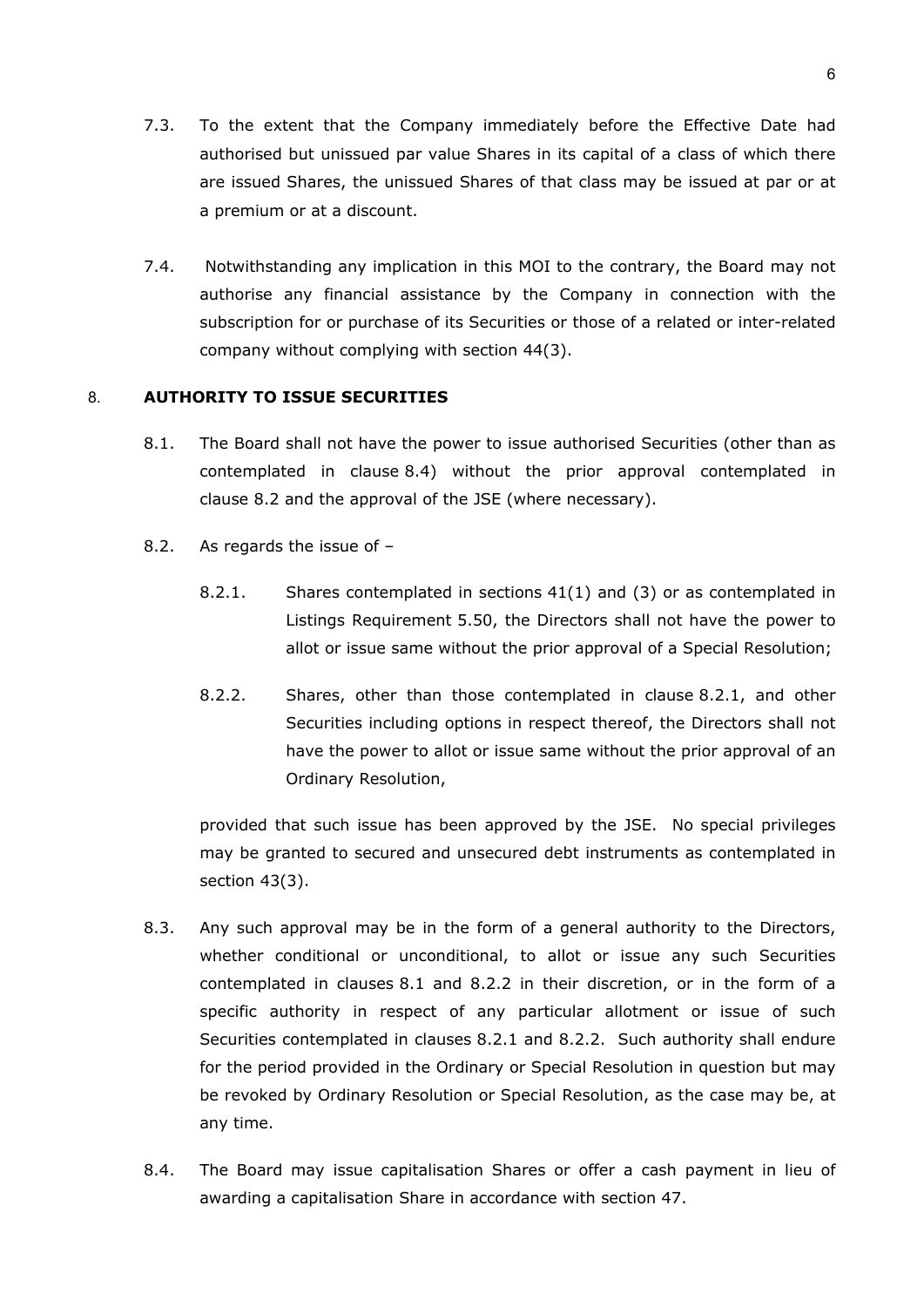8.5. For so long as the Listings Requirements so require, no Shares of a class which is listed may be issued other than as fully paid.

#### <span id="page-6-0"></span>9. **PRE-EMPTION ON ISSUE OF EQUITY SECURITIES**

Equity Securities in the Company which are authorised but unissued and which are intended to be issued for cash, shall be offered to the existing Holders of those equity Securities by way of a rights offer *pro rata* to the Voting Power of that Shareholder's Voting Rights immediately before the offer was made with a reasonable time allowed to subscribe, unless –

- 9.1. the approvals contemplated in clause [8.1](#page-5-3) have been obtained;
- 9.2. a capitalisation issue, an issue for an acquisition of assets (including another company) or an issue for the purposes of an Amalgamation or Merger, is to be undertaken;
- 9.3. the equity Securities are to be issued in terms of option or Conversion rights;
- 9.4. the equity Securities are to be issued to an approved share incentive scheme.

After the expiration of the time within which an offer may be accepted, or on the receipt of an intimation from the Person to whom the offer is made that he/she/it declines to accept the equity Securities offered, the Directors may, subject to the aforegoing provisions, issue such equity Securities in such manner as they think most beneficial to the Company. The foregoing provisions of this clause [9](#page-6-0) will not apply to the issue of any "B" Shares.

# 10. **CERTIFICATES EVIDENCING ISSUED SECURITIES, UN-CERTIFICATED SECURITIES AND SECURITIES REGISTER**

10.1. The Securities issued by the Company may either be certificated (that is evidenced by a certificate) or un-certificated in which case the Company must not issue certificates evidencing or purporting to evidence title to those Securities. When any new Securities are to be issued by the Company, the subscriber shall, subject to the Companies Act, be entitled to elect whether all or part of the Securities offered to her/him/it shall be in certificated or uncertificated form, provided that all "B" Shares will be held in certificated form. Each original certificate issued to a Holder in certificated form shall be issued without charge within 60 (sixty) days after allotment, but for every subsequent certificate issued in respect of the same Securities to the same Holder, the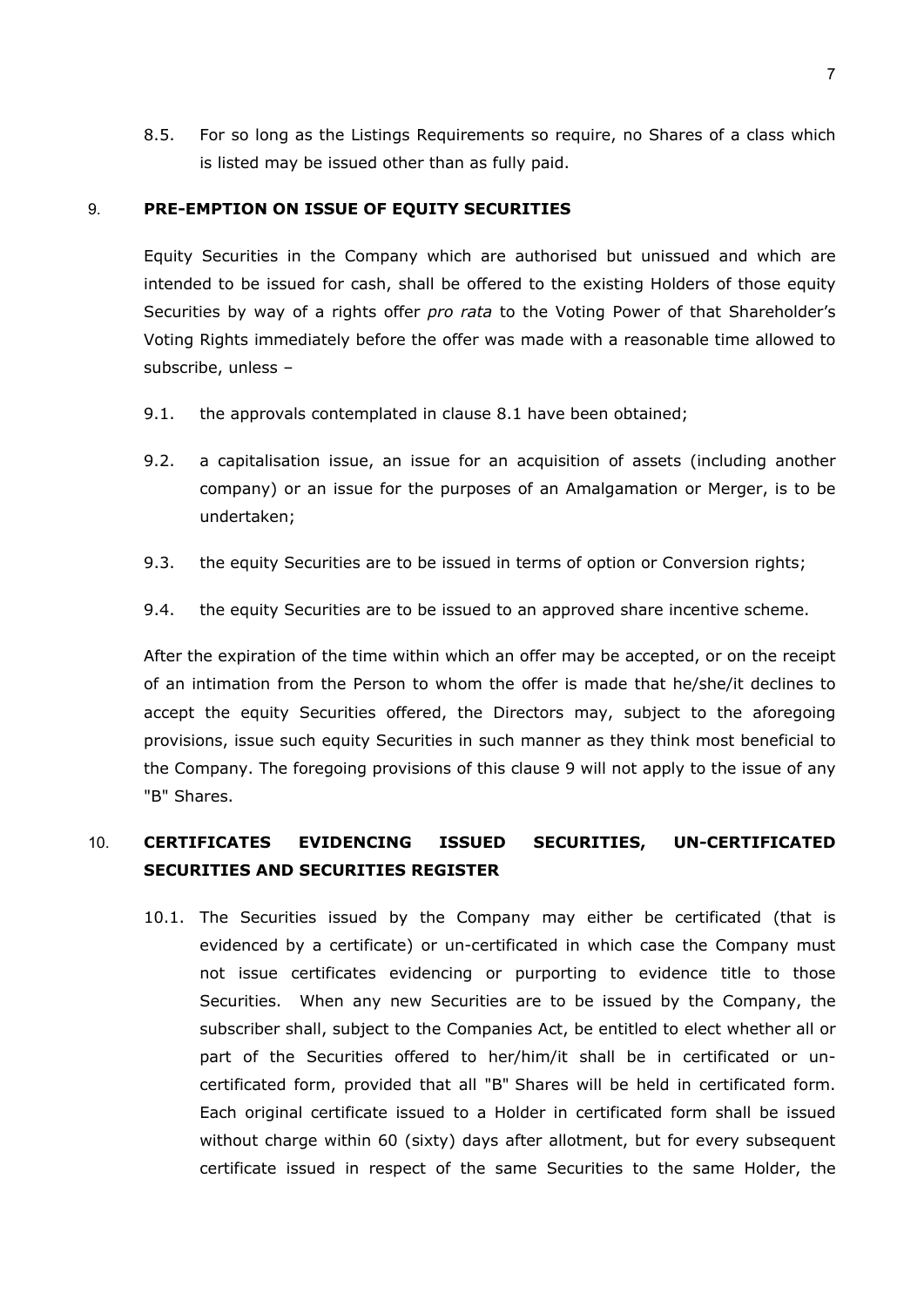Directors shall be entitled, as they may deem fit, to require a charge in settlement of the reasonable costs included in such issue.

- 10.2. The Company shall convert its share register into a Securities Register with effect from the Effective Date which shall reflect –
	- 10.2.1. the number of Securities authorised and the number available to be issued and the date of authorisation;
	- 10.2.2. the total number of Securities of a class that have been issued, re-acquired or surrendered to the Company;
	- 10.2.3. the number of Securities of a class that are held in un-certificated form;
	- 10.2.4. the number of Securities of that class that are the subject of options or conversion rights which, if exercised, would require Securities of that class to be issued;
	- 10.2.5. in the case of un-certificated Securities, a unique identifying number of the Person to, from or by whom the Securities were issued, reacquired or surrendered, as the case may be;
	- 10.2.6. details of any unlisted Securities issued by the Company.
- <span id="page-7-0"></span>10.3. As soon as practicable after –
	- 10.3.1. issuing any Securities the Company must enter or cause to be entered in its Securities Register, in respect of every class of Securities evidenced by certificates that it has issued –
		- 10.3.1.1. the names and addresses and identity numbers of the Persons to whom the Securities were issued;
		- 10.3.1.2. those Persons' Electronic Addresses who have furnished them;
		- 10.3.1.3. the number and class of Securities issued to each of them, the date of issue, distinguishing numbers and the Consideration;
		- 10.3.1.4. the total number of Securities of a class held by any Person;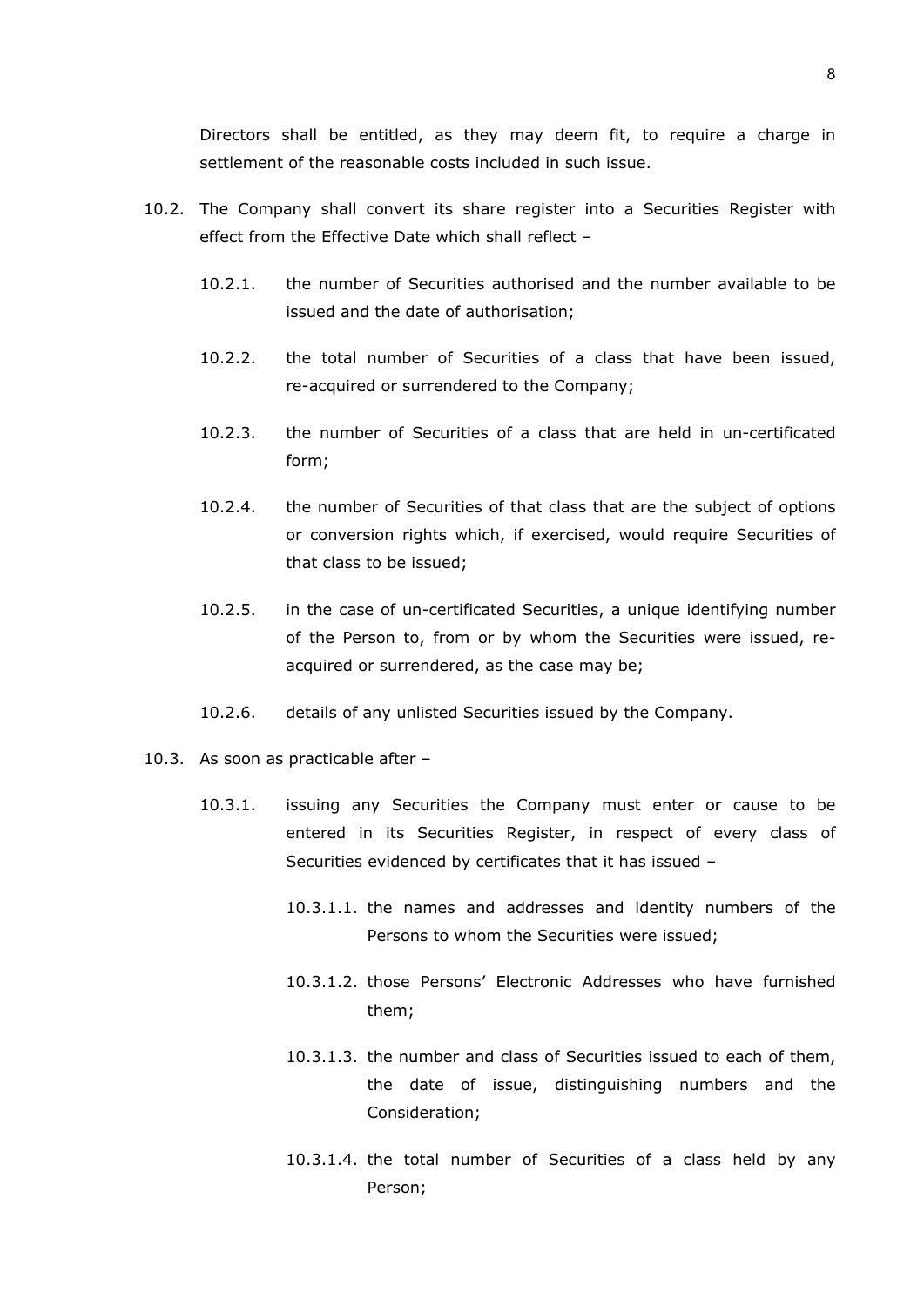- 10.3.1.5. the date on which any such Securities were transferred by the Holder or by operation of law to another Person or re-acquired by or surrendered to the Company;
- 10.3.1.6. the number of, and prescribed circumstances relating to, any Securities –
	- 10.3.1.6.1. that have been placed in trust as contemplated in section (40)(6)(d) by reason of not having been fully paid for; or
	- 10.3.1.6.2. whose transfer has been restricted;
- 10.3.1.7. as regards debt instruments as contemplated in section 43 –
	- 10.3.1.7.1. the number of those Securities still in issue;
	- 10.3.1.7.2. the names and addresses of the Holders of the Securities and any holders of a Beneficial Interest in the Securities;
- 10.3.1.8. the total number of un-certificated Securities from time to time;
- 10.3.2. the re-acquisition or surrender of any Securities, the Company must enter or cause to be entered in its Securities Register, in respect of Securities re-acquired or surrendered –
	- 10.3.2.1. the date on which the Securities were re-acquired or surrendered to the Company;
	- 10.3.2.2. the distinguishing number or numbers of any certificated Securities re-acquired or surrendered to the Company;
	- 10.3.2.3. the Consideration for which the Securities were re-acquired by, or surrendered to the Company; and
	- 10.3.2.4. the name of the Person from or by whom the Securities were re-acquired or surrendered, as the case may be;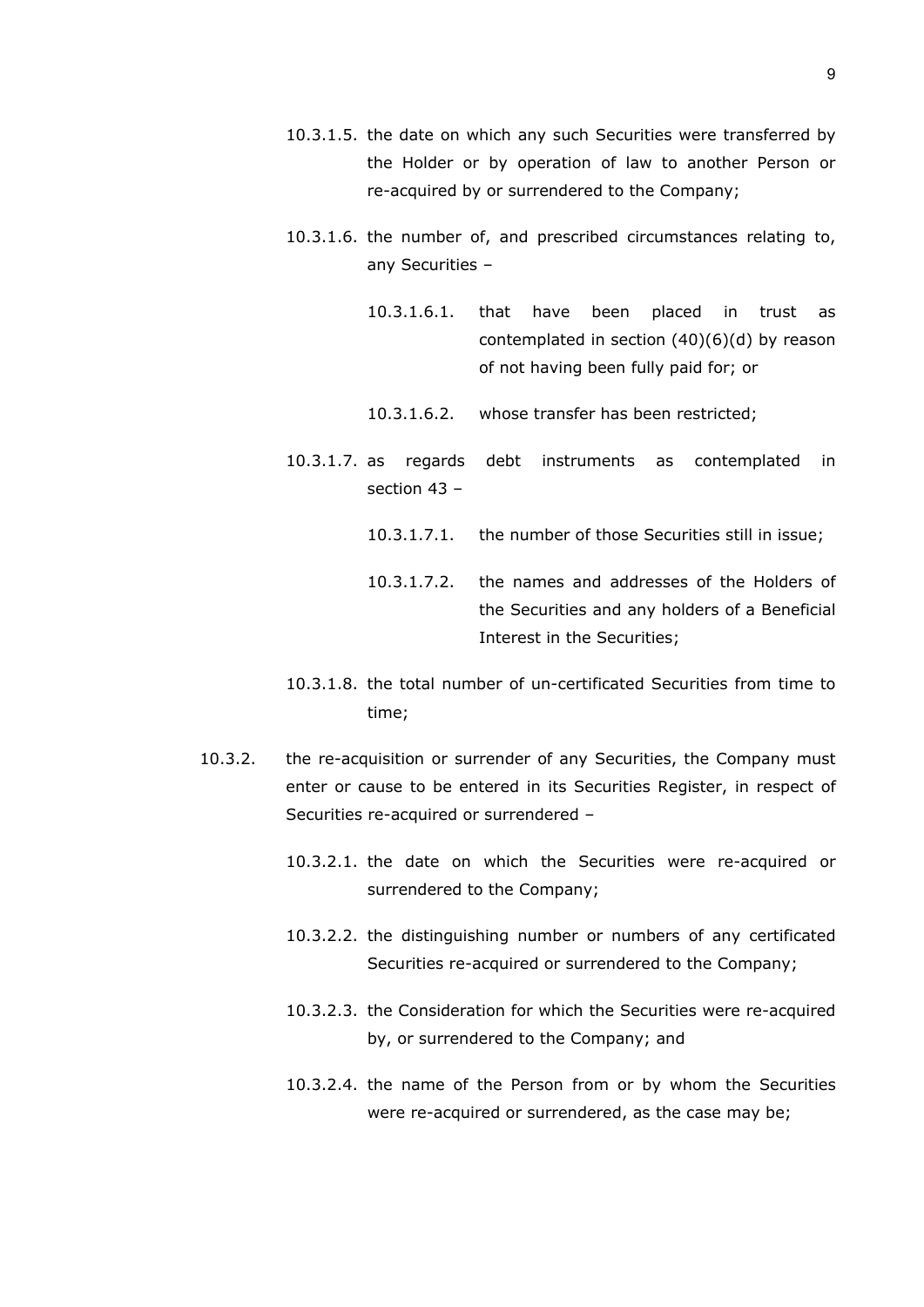- 10.3.3. transferring any Securities, the Company must enter or cause to be entered in its Securities Register, in respect of Securities evidenced by certificates that it has transferred -
	- 10.3.3.1. the name and address of the transferee;
	- 10.3.3.2. the description of the Securities, or interest transferred;
	- 10.3.3.3. the date of the transfer; and
	- 10.3.3.4. the value of any Consideration still to be received by the Company on each Security or interest, in the case of a transfer of Securities the subscription price for which has not been fully paid;
	- 10.3.3.5. any other information contemplated in clause [10.3.1,](#page-7-0) any reference to issue being read as a reference to transfer,

provided that such entry may only be made if the transfer –

- 10.3.3.6. is evidenced by a proper instrument of transfer that has been delivered to the Company; or
- 10.3.3.7. was effected by operation of law;
- 10.3.4. any disclosures to the Company of any Beneficial Interest in respect of Securities evidenced by certificates, the Company must enter or cause to be entered in its Securities Register a record of all such disclosures, including the following information for any Securities in respect of which a disclosure was made –
	- 10.3.4.1. the name and unique identifying number of the Holder of the Securities;
	- 10.3.4.2. the number, class and the distinguishing numbers of the Securities; and
	- 10.3.4.3. for each Person who holds a Beneficial Interest in the Securities, the extent of the Person's Interest in the Securities, together with that Person's –

10.3.4.3.1. name and unique identity number;

10.3.4.3.2. business, residential or postal address;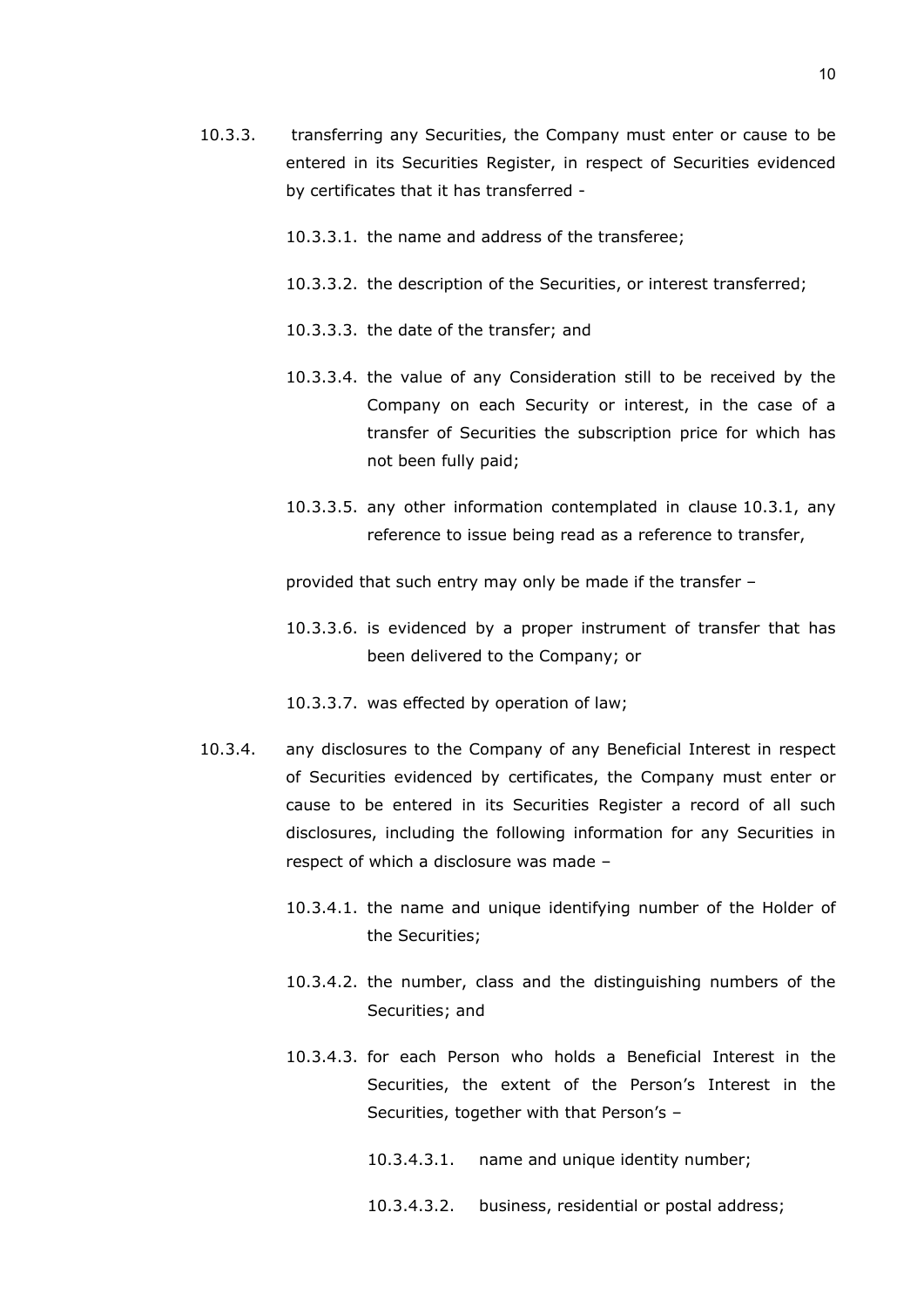#### 10.3.4.3.3. Electronic Address if available,

and any other information prescribed in terms of the Companies Act from time to time. If the Company has un-certificated Securities at any time it shall comply with the provisions of sections 52 and 53 and in particular shall enter or cause to be entered in its Securities Register the total number of such uncertificated Securities from time to time.

- 10.4. Securities certificates shall be issued in such manner and form as the Directors shall from time to time prescribe save that they must –
	- 10.4.1. state on the face
		- 10.4.1.1. the name of the Company;
		- 10.4.1.2. the name of the Person to whom the Securities were issued;
		- 10.4.1.3. the number and class of Shares and the designation of the series, if any, evidenced by that certificate; and
		- 10.4.1.4. any restriction on the transfer of the Securities (which are not listed on the JSE) evidenced by that certificate;
	- 10.4.2. be signed by 2 (two) Persons authorised by the Board from time to time by autographic, mechanical or electronic means;
	- 10.4.3. be issued within 60 (sixty) days from allotment in the case of an issue of Securities or from the lodging of the requisite documents by the transferor.
- 10.5. Each class of Shares, and any other Securities, must be distinguished by an appropriate numbering system.
- 10.6. Each Holder shall be entitled to 1 (one) certificate for all the Securities of a particular class registered in her/his/its name, or to several certificates, each for a part of such Securities.
- 10.7. A certificate for Securities registered in the names of 2 (two) or more Persons shall be Delivered to the Person first named in the Securities Register and Delivery of a certificate for Securities to that Person shall be a sufficient Delivery to all joint Holders.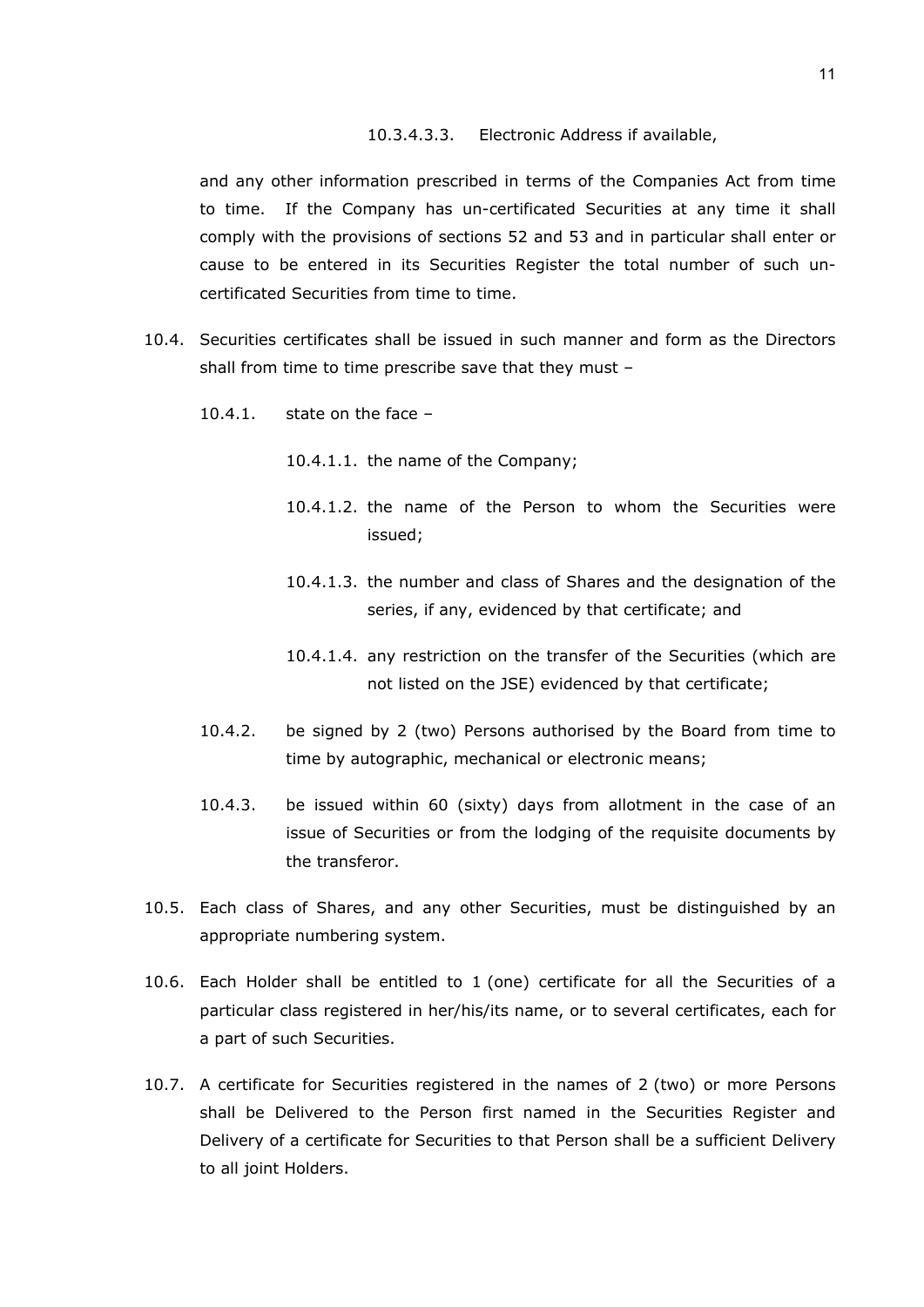- 10.8. If a certificate for Securities or share warrant to bearer is defaced, lost or destroyed, it may be renewed, on such terms, as to evidence and indemnity and payment of such fee as the Directors think fit, and (in case of defacement) on delivery of the old certificate or share warrant to bearer to the Company.
- 10.9. A Person
	- 10.9.1. acquires the rights associated with any particular Securities of the Company when that Person's name is entered in the Company's Securities Register as a Person to whom those Securities have been issued or transferred; and
	- 10.9.2. ceases to have the rights associated with any particular Securities of the Company when the transfer to another Person, re-acquisition by the Company, or surrender to the Company of those Securities has been entered in the Company's Securities Register.
- 10.10. After receiving a notice from a Central Securities Depository or Participant that a Holder who wishes to withdraw all or part of the un-certificated Securities held by that Person in an un-certificated Securities Register, and obtain a certificate in respect of those withdrawn Securities, the Company must –
	- 10.10.1. immediately enter the relevant Person's name and details of that Person's holding of Securities in the Securities Register and indicate on the Securities Register that the Securities so withdrawn are no longer held in un-certificated form;
	- 10.10.2. within 10 (ten) Business Days, or 20 (twenty) Business Days in the case of a Holder who is not resident within South Africa –
		- 10.10.2.1. prepare and Deliver to the relevant Person a certificate in respect of the Securities; and
		- 10.10.2.2. notify the Central Securities Depository that the Securities are no longer held in un-certificated form,

and may charge the Holder a reasonable fee to cover the actual costs of issuing a certificate.

10.11. If the Company issues Securities which are not listed on the JSE, the share certificates for those Securities must be stamped "unlisted securities" and may only be released by the Company with the written permission of the JSE.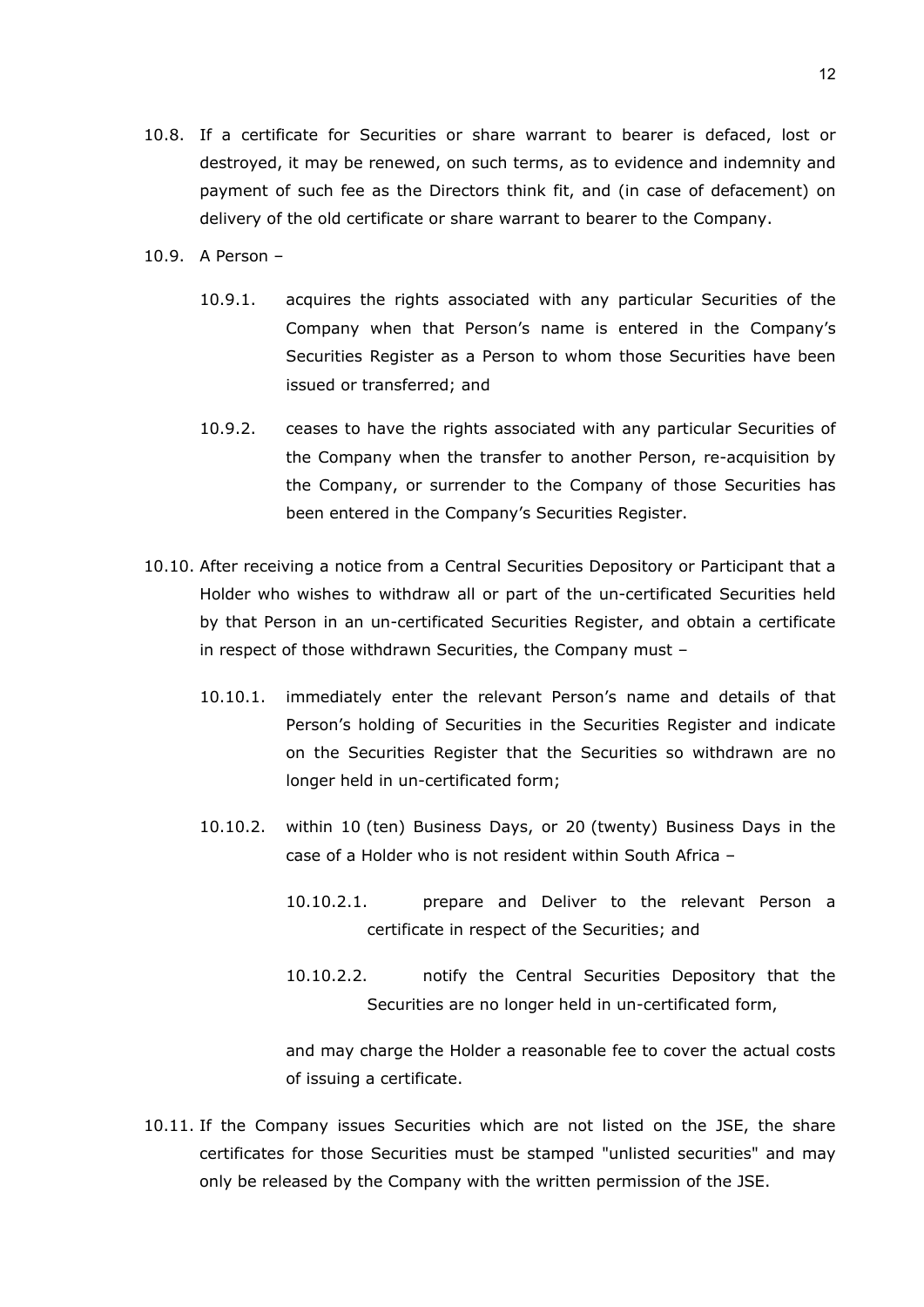# 11. **HOLDING SECURITIES FOR THE BENEFICIAL INTEREST OF ANOTHER PERMITTED**

The Company shall permit Securities (other than the "B" Shares) to be held by one Person for the Beneficial Interest of another, but the Holder (other than a Central Securities Depositary Participant) shall be obliged in the case where he/she/it holds for the Beneficial Interest of another, to advise the Company in writing within 14 (fourteen) days of such position having arisen, or in the case of such a position already prevailing at the date of adoption of this MOI, within 14 (fourteen) days of the adoption of this MOI.

## 12. **PROHIBITION AGAINST THE COMPANY TAKING ANY LIEN**

The Company shall not be entitled to take any lien over any Securities issued by it.

## 13. **LISTINGS ON OTHER STOCK EXCHANGES**

- 13.1. The Company may seek listings on such stock exchanges as the Directors may consider appropriate from time to time.
- 13.2. For so long as the Securities of the Company are listed on any stock exchange in addition to the JSE, if the listing on the JSE is the primary listing and if the Company is obliged to obtain the approval of the JSE in regard to any matter, it shall be obliged also to obtain the consent at the same time of any other stock exchanges on which it is listed.

#### 14. **COMMISSION**

The Company may pay commission not exceeding 10% (ten per cent) of the subscription price at which Securities of the Company are issued to any Person, in consideration of it/him/her subscribing or agreeing to subscribe, whether absolutely or conditionally, for any securities or of it/him/her procuring or agreeing to procure subscriptions, whether absolute or conditional, for any Securities.

#### 15. **TRANSFER OF SECURITIES**

- 15.1. There is no restriction on the transfer of Securities, unless the specific terms of those Securities provide otherwise.
- 15.2. The transfer of any Securities which are certificated shall be implemented in accordance using the then common form of transfer. Every instrument of transfer shall be left at the transfer office of the Company at which it is presented for registration, accompanied by the certificate of the Securities to be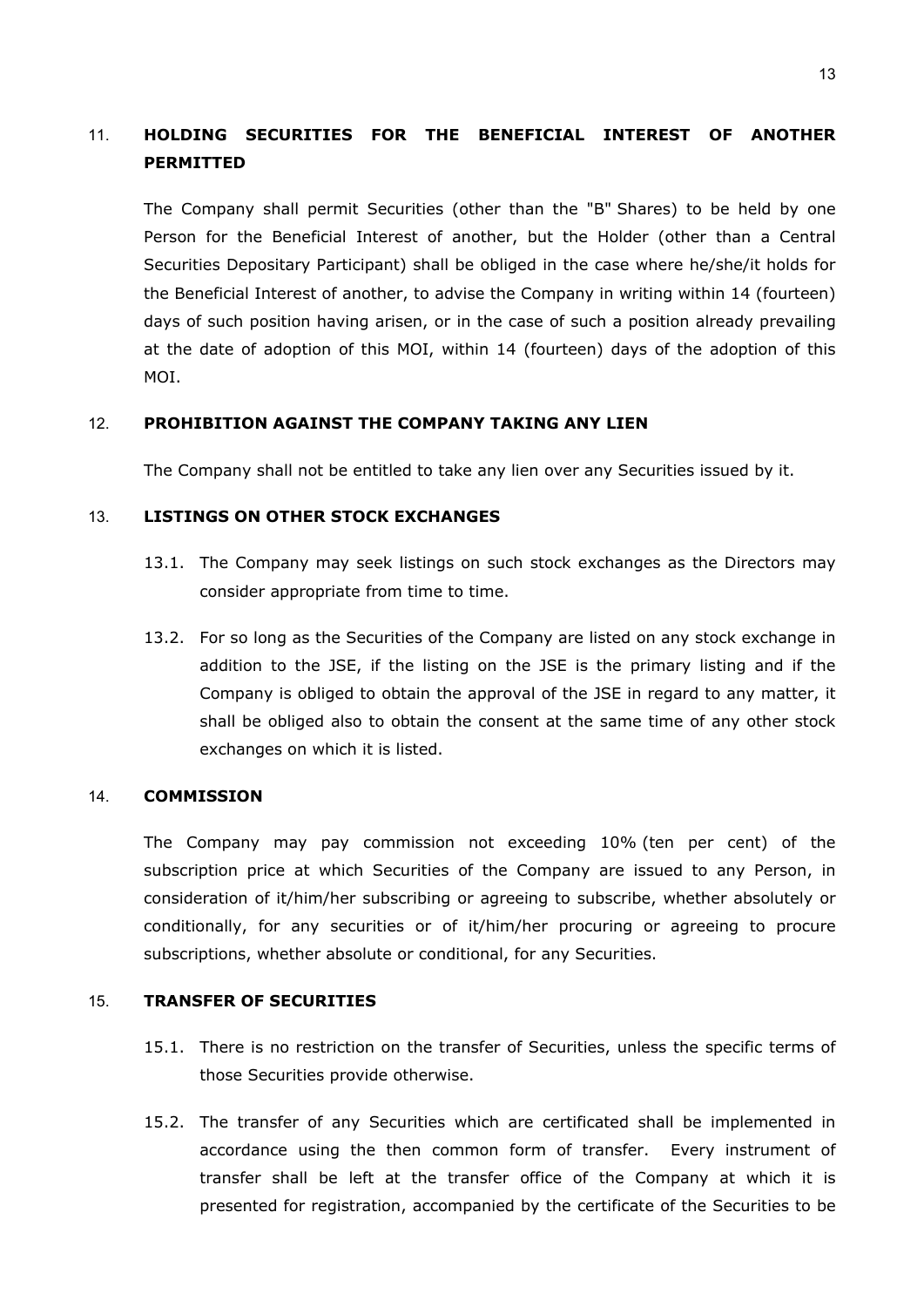transferred, and or such other evidence as the Company may require to prove the title of the transferor or his/her/its rights to transfer the Securities.

- 15.3. All authorities to sign transfer deeds granted by Holders for the purpose of transferring Securities that may be lodged, produced or exhibited with or to the Company at any of its transfer offices shall as between the Company and the grantor of such authorities, be taken and deemed to continue and remain in full force and effect, and the Company may allow the same to be acted upon until such time as express notice in writing of the revocation of the same shall have been given and lodged at the Company's transfer offices at which the authority was lodged, produced or exhibited. Even after the giving and lodging of such notices the Company shall be entitled to give effect to any instruments signed under the authority to sign, and certified by any officer of the Company, as being in order before the giving and lodging of such notice.
- 15.4. The certificated Securities Register may, upon notice being given on the web site of the Company, be closed during such time as the Directors think fit, not exceeding in the whole 60 (sixty) days in each year.

#### <span id="page-13-0"></span>16. **TRANSMISSION OF SECURITIES BY OPERATION OF LAW**

Subject to the laws relating to securities transfer tax upon or in respect of the estates of deceased Persons and the administration of the estates of insolvent and deceased Persons and Persons under disability –

- 16.1. the parent or guardian or curator of any Holder who is a minor;
- 16.2. the trustee of an insolvent Holder;
- 16.3. the liquidator of a body corporate Holder;
- 16.4. the tutor or curator of a Holder under disability;
- 16.5. the executor or administrator of the estate of a deceased Holder; or
- 16.6. any other Person becoming entitled to any Securities held by a Holder by any lawful means other than transfer in terms of this MOI,

shall, upon production of such evidence as may be required by the Directors, have the right either –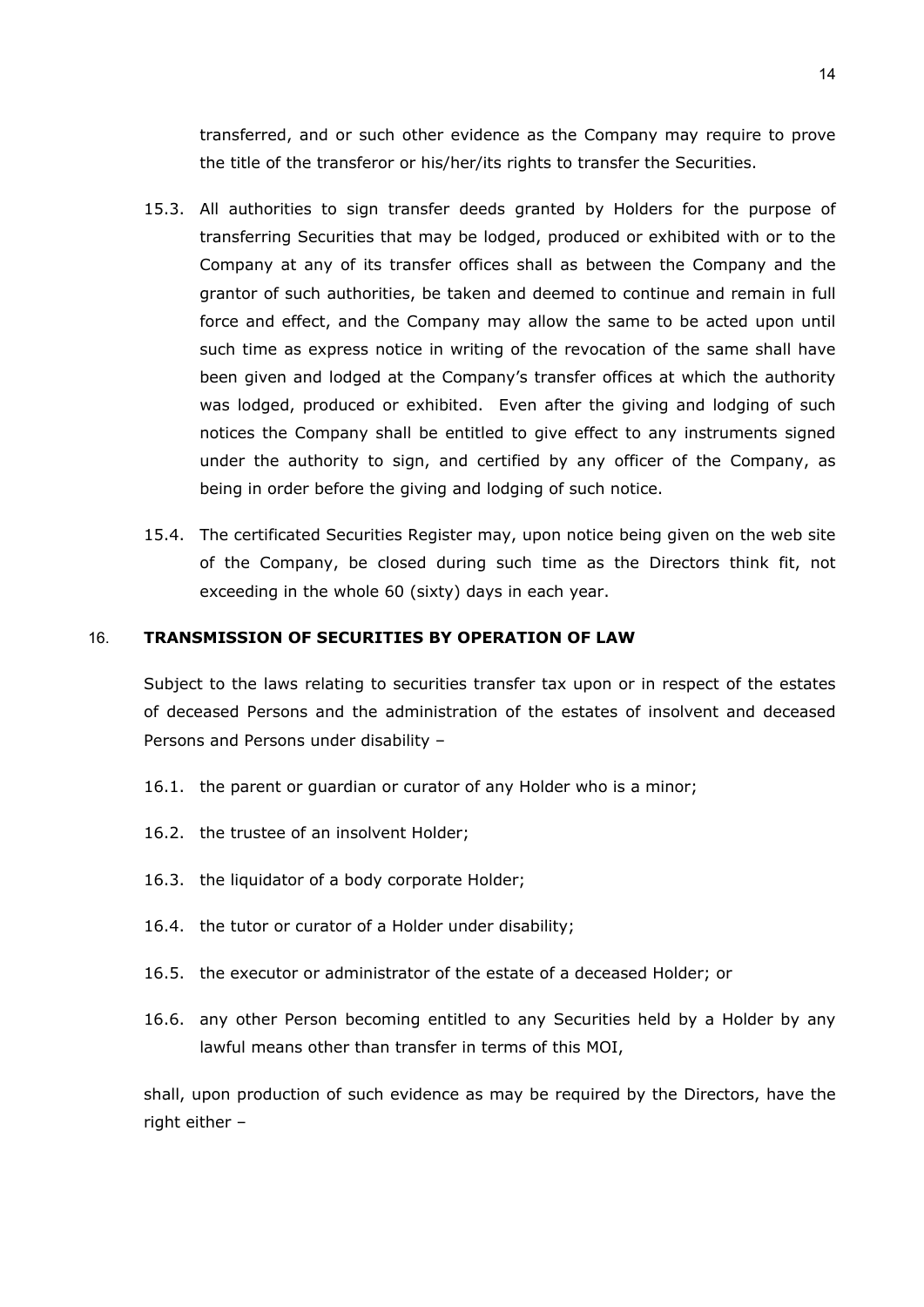- 16.7. to exercise the same rights and to receive the same Distributions and other advantages to which she/he/it would be entitled if she/he/it were the Holder of the Securities registered in the name of the Holder concerned; or
- 16.8. herself/himself/itself to be registered as the Holder in respect of those Securities and to make such transfer of those Securities as the Holder concerned could have made, but the Directors shall have the same right to decline or suspend registration as they would have had in the case of a transfer of the Securities by the Holder.

#### 17. **FINANCIAL YEAR**

The financial year of the Company is a 52-week period, also referred to as the 4-4-5 Retail Calendar as defined by the National Retail Federation, where the financial year will begin on a Monday and end on a Sunday at the end of February or the beginning of March.

## 18. **ACCOUNTING RECORDS AND FINANCIAL STATEMENTS**

- 18.1. The Company shall maintain the necessary Accounting Records which shall be accessible from its Registered Office.
- 18.2. The Company shall prepare its Financial Statements in accordance with the International Financial Reporting Standards and shall have its annual Financial Statements audited. In addition the annual Financial Statements shall reflect the –
	- 18.2.1. Beneficial Interests of the Directors and major Shareholders;
	- 18.2.2. status of any Securities issued by the Company which are not listed on the JSE.
- 18.3. The Directors shall from time to time determine at what times and places (save in the case of Accounting Records which shall be accessible from the Registered Office) and under what conditions, subject to the requirements of the Regulations, the Holders and holders of Beneficial Interests are entitled to inspect and take copies of –
	- 18.3.1. the MOI;
	- 18.3.2. amendments to the MOI;
	- 18.3.3. records in respect of Directors;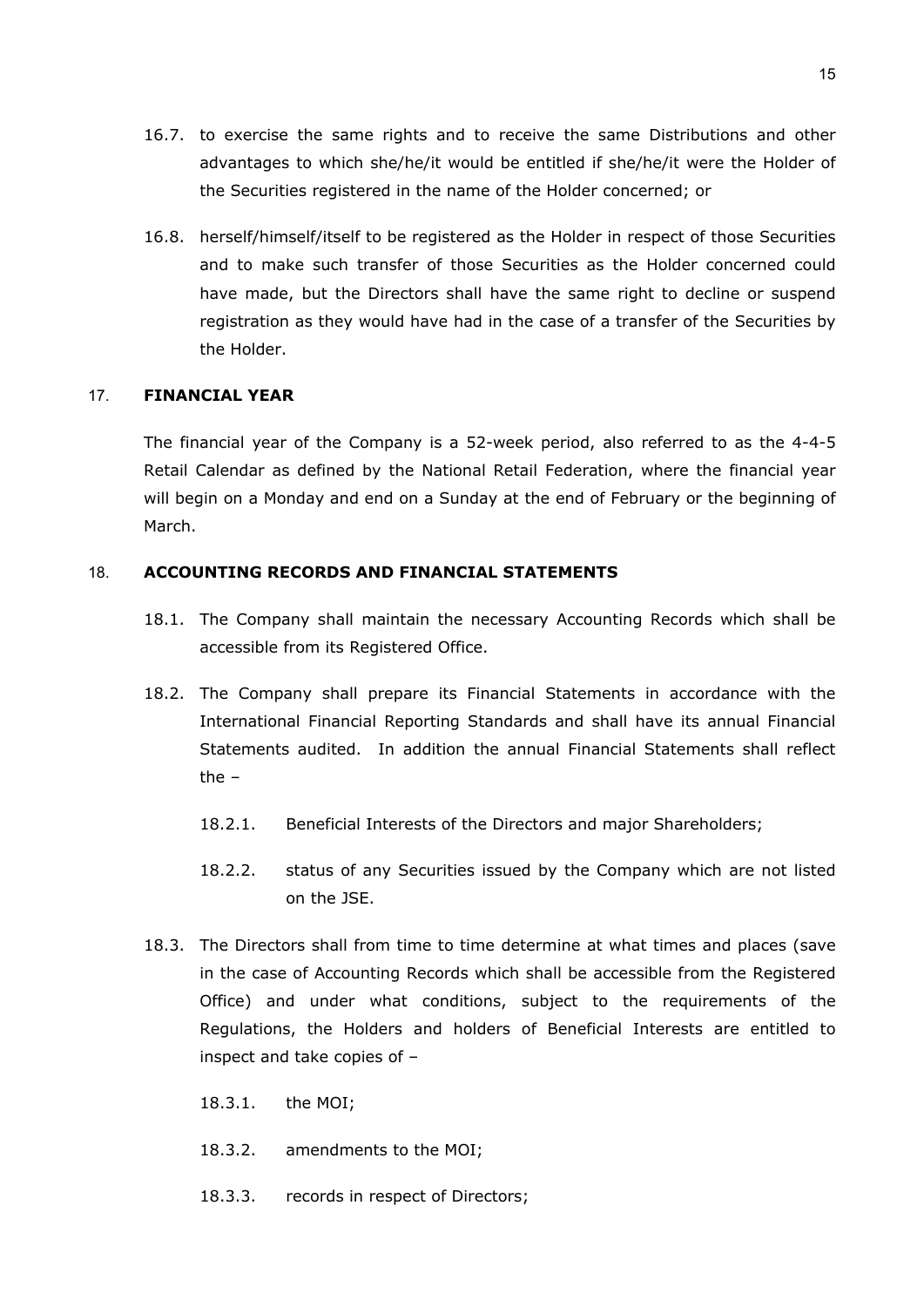- 18.3.4. Accounting Records required to be maintained by the Company;
- 18.3.5. reports to Annual General Meetings;
- 18.3.6. annual Financial Statements;
- 18.3.7. notices and minutes of Shareholders Meetings;
- 18.3.8. communications generally to Holders;
- 18.3.9. the Securities Register.
- 18.4. Apart from the Holders and holders of Beneficial Interests, no other Person shall be entitled to inspect any of the documents of the Company (other than the Securities Register and the register of Directors) unless expressly authorised by the relevant Board committee.
- 18.5. The Company shall notify the Holders and the holders of Beneficial Interests of the publication of any annual Financial Statements of the Company, setting out the steps required to obtain a copy of those Financial Statements. If a Holder or holder of Beneficial Interests demands a copy of the annual Financial Statements, the Company shall make same available to such Holder / holder of Beneficial Interests free of charge.

#### 19. **AUDIT COMMITTEE AND AUDITOR**

- 19.1. At each Annual General Meeting, the Company must elect an Audit committee comprising at least 3 (three) members, unless –
	- 19.1.1. the Company is a subsidiary of another company that has an Audit committee; and
	- 19.1.2. the audit committee of that other company will perform the functions required in terms of the Companies Act on behalf of the Company.

Nothing precludes the election by the Company at its Annual General Meeting of an Auditor other than one nominated by the Audit committee, but if such an Auditor is elected, the appointment is valid only if the Audit committee is satisfied that the proposed auditor is independent of the Company.

- 19.2. Each member of the Audit committee must
	- 19.2.1. be a Director, who satisfies any applicable requirements prescribed by the Minister;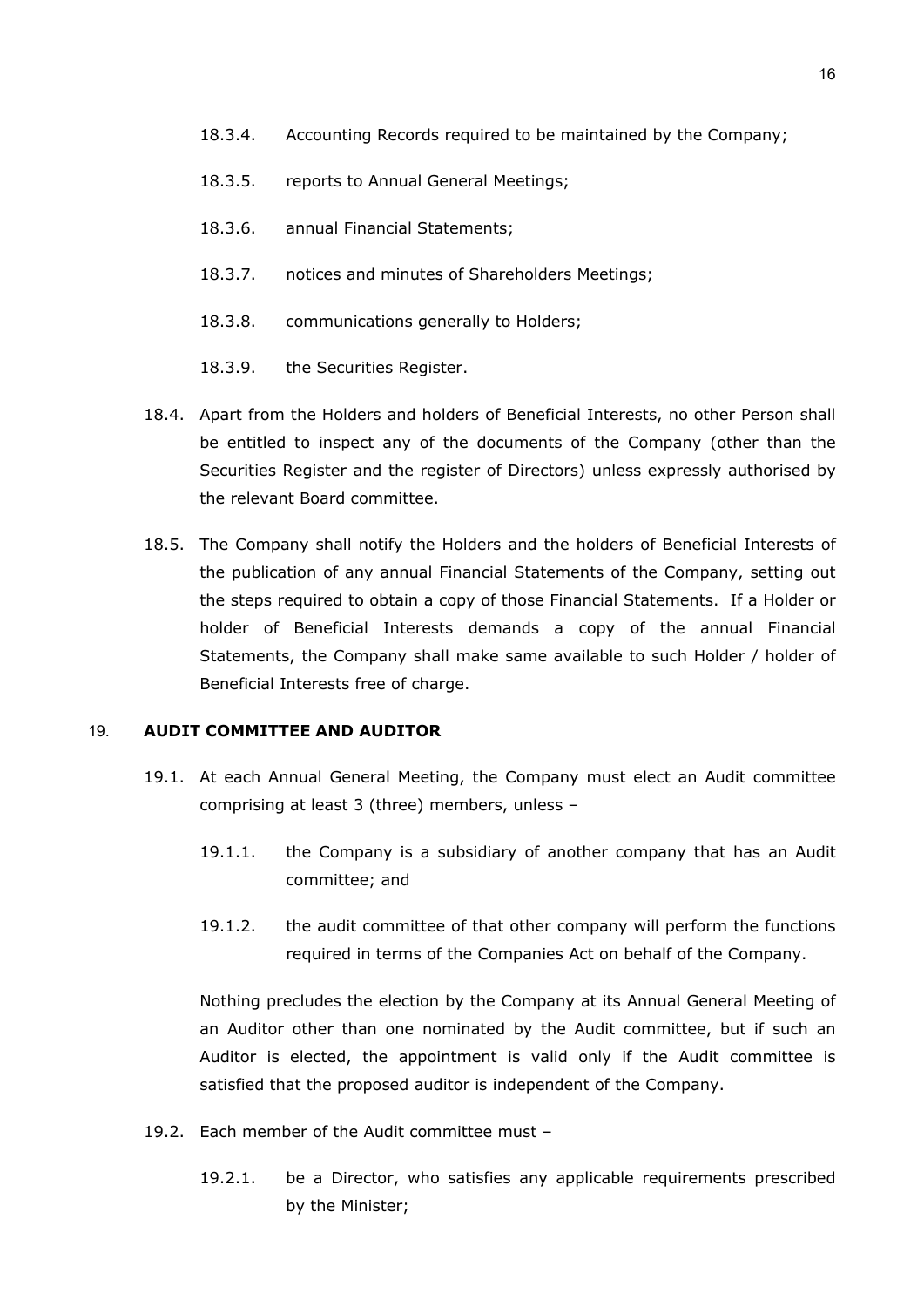#### <span id="page-16-0"></span>19.2.2. not be –

- 19.2.2.1. involved in the day-to-day management of the Company's business or have been so involved at any time during the previous financial year;
- 19.2.2.2. a Prescribed Officer, or full-time employee, of the Company or another Related or inter-related company, or have been such an Officer or employee at any time during the previous 3 (three) financial years; or
- <span id="page-16-1"></span>19.2.2.3. a material supplier or customer of the Company, such that a reasonable and informed third party would conclude in the circumstances that the integrity, impartiality or objectivity of that Director is compromised by that relationship; and

nor be related to any Person who falls within the criteria in clauses [19.2.2.1](#page-16-0) to [19.2.2.3.](#page-16-1) In addition at least one third of the members of the Audit committee at any particular time must have academic qualifications, or experience, in economics, law, corporate governance, finance, accounting, commerce, industry, public affairs or human resource management.

- 19.3. The Board must appoint a person to fill any vacancy on the Audit committee within 40 (forty) Business Days after the vacancy arises.
- <span id="page-16-2"></span>19.4. The Audit committee has the following duties –
	- 19.4.1. to nominate, for appointment as Auditor, a Registered Auditor who, in the opinion of the Audit committee, is independent of the Company;
	- 19.4.2. to determine the fees to be paid to the Auditor and the Auditor's terms of engagement;
	- 19.4.3. to ensure that the appointment of the Auditor complies with the provisions of the Companies Act and any other legislation relating to the appointment of auditors;
	- 19.4.4. to determine the nature and extent of any non-audit services that the Auditor may provide to the Company subject to compliance with the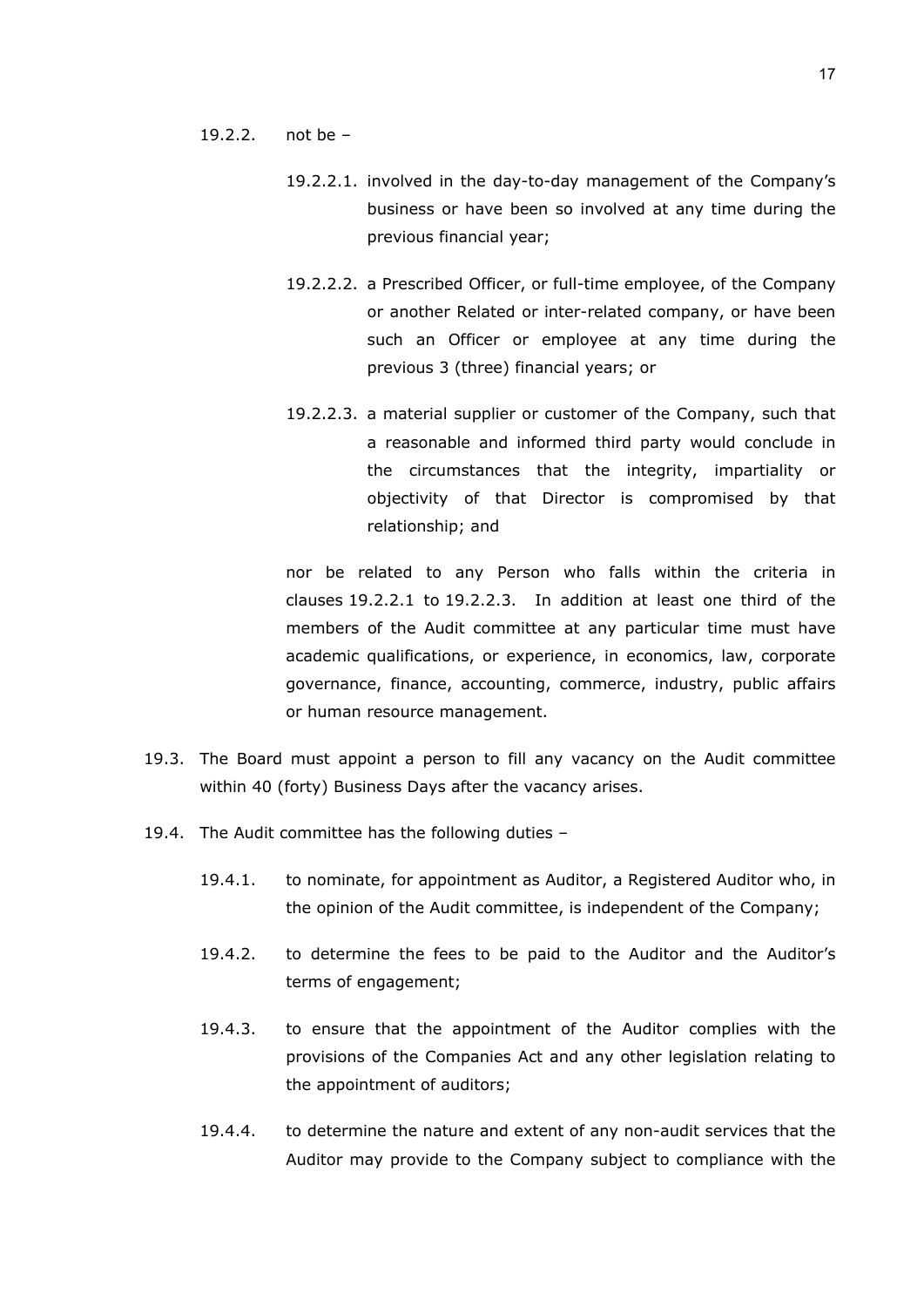Companies Act, or that the Auditor must not provide to the Company, or a Related company;

- 19.4.5. to pre-approve any proposed agreement with the Auditor for the provision of non-audit services to the Company;
- 19.4.6. to prepare a report, to be included in the annual Financial Statements for that financial year –
	- 19.4.6.1. describing how the Audit committee carried out its functions;
	- 19.4.6.2. stating whether the Audit committee is satisfied that the Auditor was independent of the Company; and
	- 19.4.6.3. commenting in any way the Audit committee considers appropriate on the Financial Statements, the accounting practices and the internal financial control of the Company;
- 19.4.7. to receive and deal appropriately with any concerns or complaints, whether from within or outside the Company, or on its own initiative, relating to –
	- 19.4.7.1. the accounting practices and internal audit of the Company;
	- 19.4.7.2. the content or auditing of the Company's Financial Statements;
	- 19.4.7.3. the internal financial controls of the Company; or

19.4.7.4. any related matter;

- 19.4.8. to make submissions to the Board on any matter concerning the Company's accounting policies, financial control, records and reporting; and
- 19.4.9. to perform other oversight functions as may be determined by the Board.

In considering whether, for the purposes of this clause [19.4,](#page-16-2) a Registered Auditor is independent of the Company, the Audit committee must –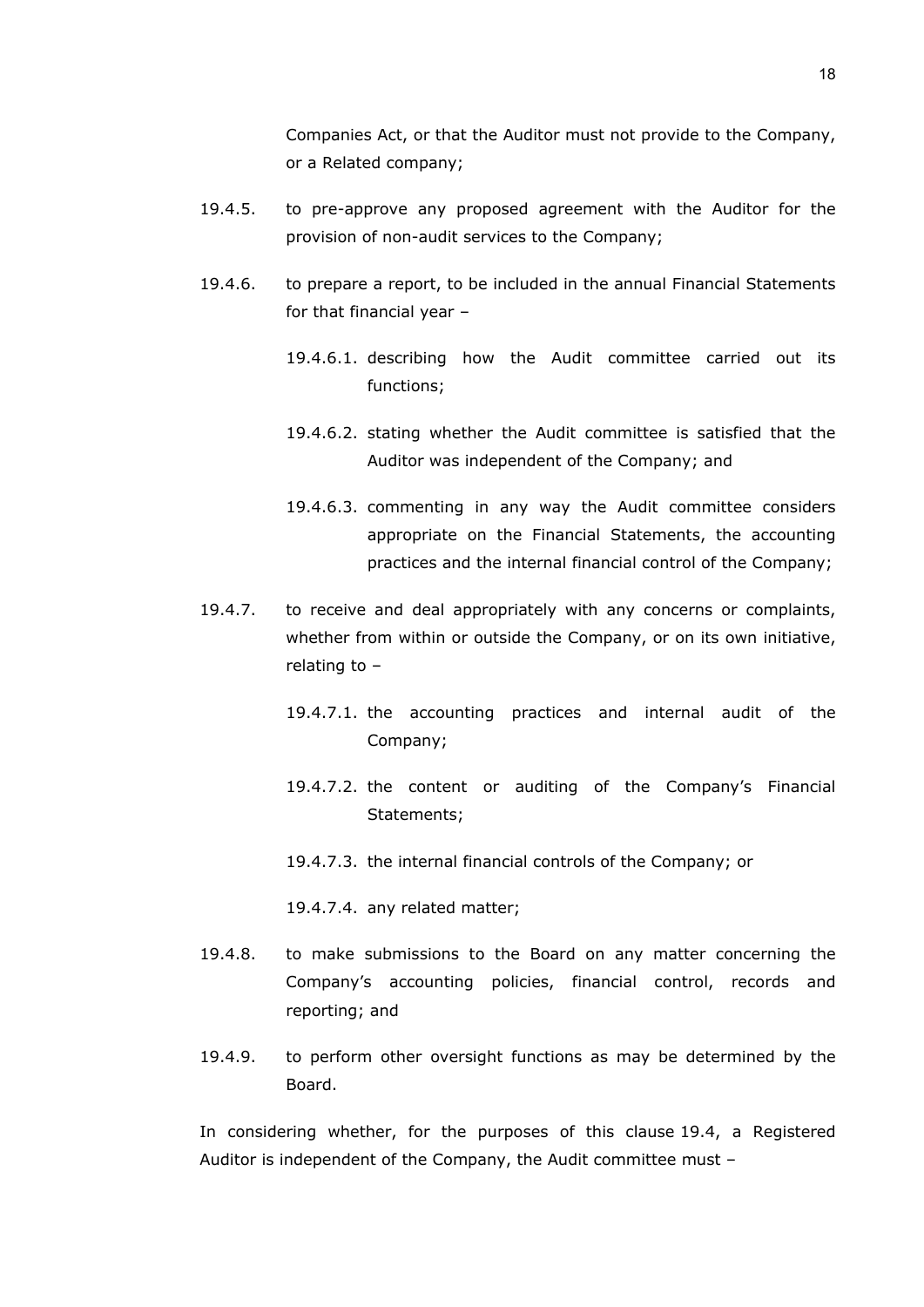- 19.4.10. ascertain that the auditor does not receive any direct or indirect remuneration or other benefit from the Company, except –
	- 19.4.10.1. as Auditor; or
	- 19.4.10.2. for rendering other services to the Company, to the extent permitted in terms of sections 90(2)(b) and 93(3);
- 19.4.11. consider whether the auditor's independence may have been prejudiced –
	- 19.4.11.1. as a result of any previous appointment as Auditor; or
	- 19.4.11.2. having regard to the extent of any consultancy, advisory or other work undertaken by the auditor for the Company; and
- 19.4.12. consider compliance with other criteria relating to independence or conflict of interest as prescribed by the Independent Regulatory Board for Auditors established by the Auditing Profession Act,

in relation to the Company, and if the Company is a member of a Group of Companies, any other company within that Group.

- 19.5. The Company must pay all expenses reasonably incurred by its Audit committee, including, if the Audit committee considers it appropriate, the fees of any consultant or specialist engaged by the Audit committee to assist it in the performance of its functions.
- 19.6. No Person shall be elected as a member of the Audit committee, if she/he is Ineligible or Disqualified and any such election shall be a nullity. A Person who is Ineligible or Disqualified must not consent to be elected as a member of the Audit committee nor act as a member of the Audit committee. A Person placed under probation by a court must not serve as a member of the Audit committee unless the order of court so permits.
- 19.7. A member of the Audit committee shall cease to hold office as such immediately she/he becomes Ineligible or Disqualified in terms of the Companies Act.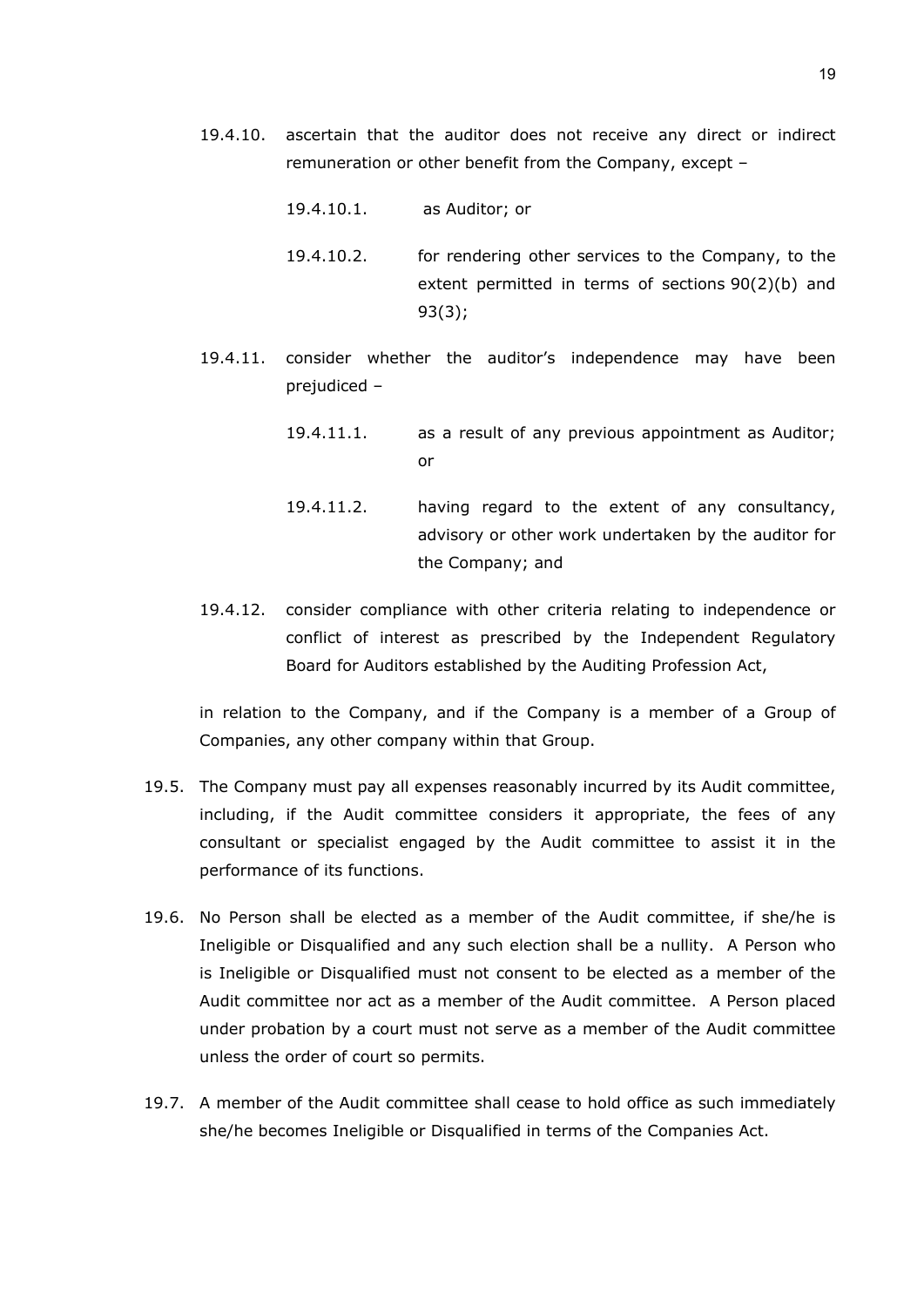- 19.8. There are no general qualifications prescribed by the Company for a Person to serve as a member of the Audit committee in addition to the requirements of the Companies Act.
- 19.9. The Company shall appoint an Auditor at its Annual General Meeting provided that if an Annual General Meeting does not appoint or reappoint an Auditor, the Directors must fill the vacancy in the office in terms of the procedure contemplated in section 91 within 40 (forty) Business Days after the date of the Annual General Meeting. A retiring Auditor may be automatically re-appointed at an Annual General Meeting without any resolution being passed, unless –
	- 19.9.1. the retiring Auditor is
		- 19.9.1.1. no longer qualified for appointment;
		- 19.9.1.2. no longer willing to accept the appointment, and has so notified the company; or
		- 19.9.1.3. required to cease serving as auditor, in terms of section 92;
	- 19.9.2. the Audit committee objects to the re-appointment; or
	- 19.9.3. the Company has notice of an intended resolution to appoint some other person or persons in place of the retiring Auditor.
- 19.10. Any firm of auditors appointed by the Company as the Auditor shall ensure that the Individual responsible for performing the Audit must comply with the requirements of section 90(2), provided that –
	- 19.10.1. the same Individual may not serve as the Auditor or designated Auditor for more than 5 (five) consecutive financial years;
	- 19.10.2. if an Individual has served as the Auditor or designated auditor for 2 (two) or more consecutive financial years and then ceases to be the Auditor or designated auditor, the Individual may not be appointed again as the Auditor or designated auditor until after the expiry of at least 2 (two) further financial years.

19.11. The Auditor  $-$ 

19.11.1. has the right of access at all times to the accounting records and all books and documents of the Company, and is entitled to require from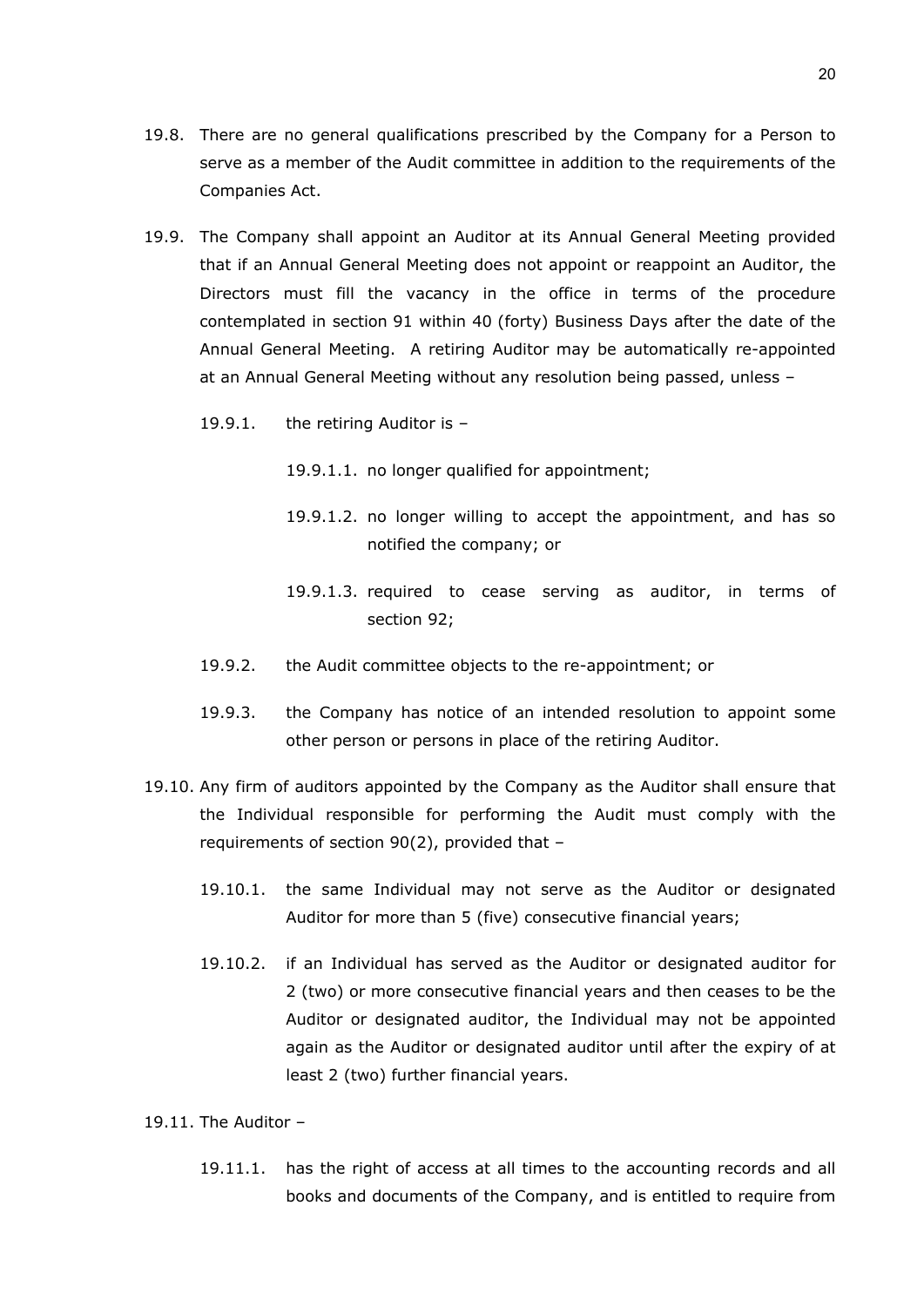the Directors or Prescribed Officers any information and explanations necessary for the performance of the Auditor's duties;

- 19.11.2. has the right of access to all current and former financial statements of any Subsidiary and is entitled to require from the Directors or Prescribed Officers of the Company or Subsidiary any information and explanations in connection with any such statements and in connection with the Accounting Records, books and documents of the Subsidiary as necessary for the performance of the Auditor's duties; and
- 19.11.3. is entitled to  $-$ 
	- 19.11.3.1. attend any Shareholders Meeting;
	- 19.11.3.2. receive all notices of and other communications relating to any Shareholders Meeting; and
	- 19.11.3.3. be heard at any Shareholders Meeting on any part of the business of the meeting that concerns the Auditor's duties or functions.
- 19.11.4. may not perform any services for the Company
	- 19.11.4.1. that would place the Auditor in a conflict of interest as prescribed or determined by the Independent Regulatory Board for Auditors in terms of section 44(6) of the Auditing Profession Act; or
	- 19.11.4.2. as may be prescribed by the Audit committee.
- <span id="page-20-0"></span>19.12. If a vacancy arises in the office of Auditor, the Board –
	- 19.12.1. must appoint a new Auditor within 40 (forty) Business Days, if there was only 1 (one) incumbent Auditor; and
	- 19.12.2. may appoint a new Auditor at any time, if there was more than 1 (one) incumbent, but while any such vacancy continues, the surviving or continuing Auditor may act as auditor of the Company.

If, by comparison with the membership of a firm at the time of its latest appointment, less than  $\frac{1}{2}$  (one half) of the members remain after a change in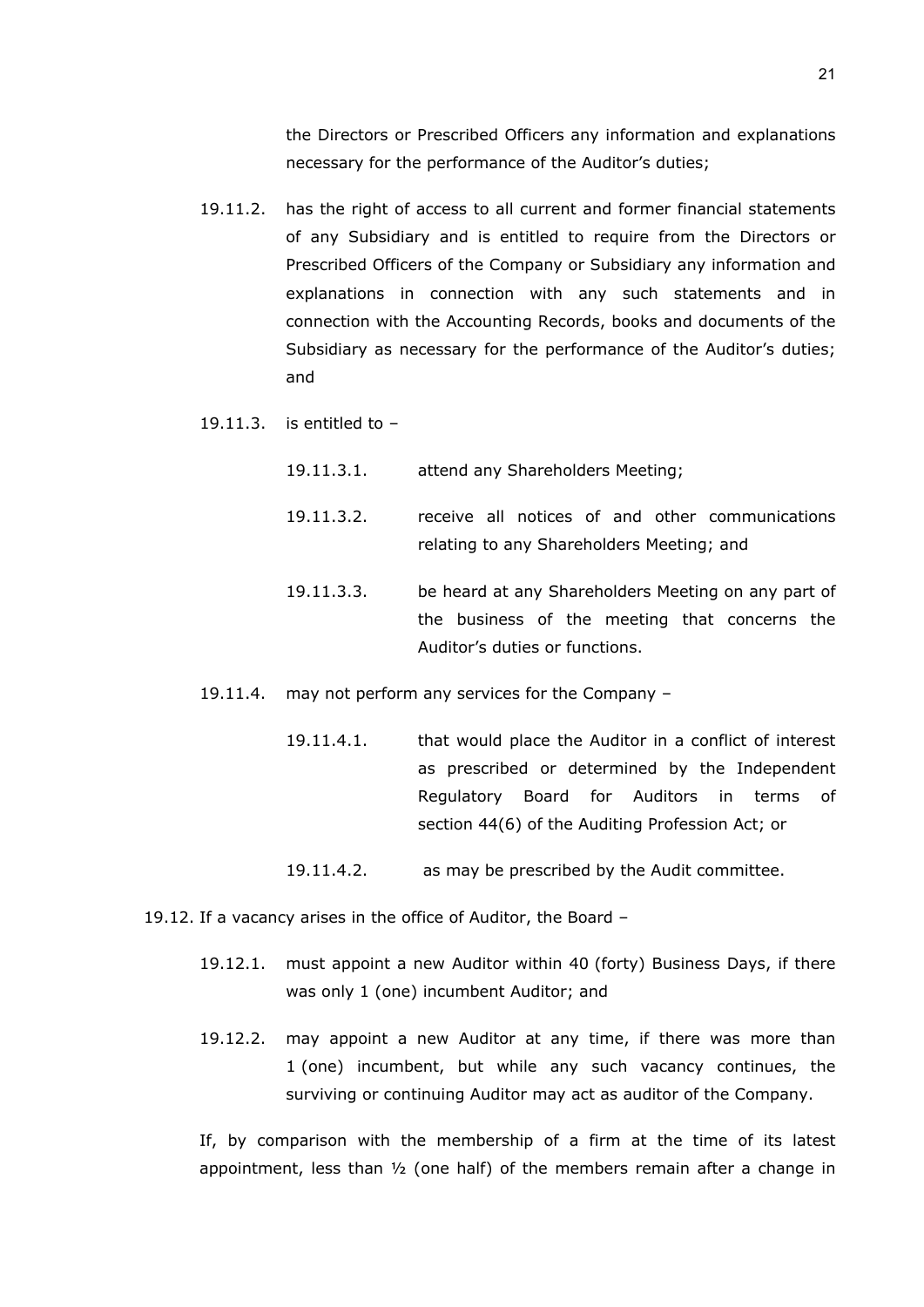the composition of the members, that change constitutes the resignation of the firm as Auditor of the company, giving rise to a vacancy.

- <span id="page-21-0"></span>19.13. Before making an appointment in terms of clause [19.12](#page-20-0) the Board –
	- 19.13.1. must propose to the Audit committee, within 15 (fifteen) Business Days after the vacancy occurs, the name of at least one Registered Auditor to be considered for appointment as the new Auditor; and
	- 19.13.2. may proceed to make an appointment of a Person proposed in terms of clause [19.13.1](#page-21-0) if, within 5 (five) Business Days after delivering the proposal, the Audit committee does not give notice in writing to the Board rejecting the proposed auditor.

19.14. The provisions of clauses [31.4](#page-45-0) and [31.5](#page-45-1) apply *mutatis mutandis* to the auditor.

## 20. **SHAREHOLDERS MEETINGS**

- 20.1. The Company shall convene an Annual General Meeting once in every calendar year, but no more than 15 (fifteen) months after the date of the previous Annual General Meeting, or within an extended time allowed by the Companies Tribunal, on good cause shown, which must, at a minimum, provide for the following business to be transacted –
	- 20.1.1. presentation of
		- 20.1.1.1. the Directors' report;
		- 20.1.1.2. Audited Financial Statements for the immediately preceding financial year;

20.1.1.3. an Audit committee report;

- 20.1.2. election of Directors, to the extent required by the Companies Act or the MOI;
- 20.1.3. appointment of –

20.1.3.1. an Auditor for the ensuing year;

20.1.3.2. an Audit committee;

20.1.4. any matters raised by Holders, with or without advance notice to the Company.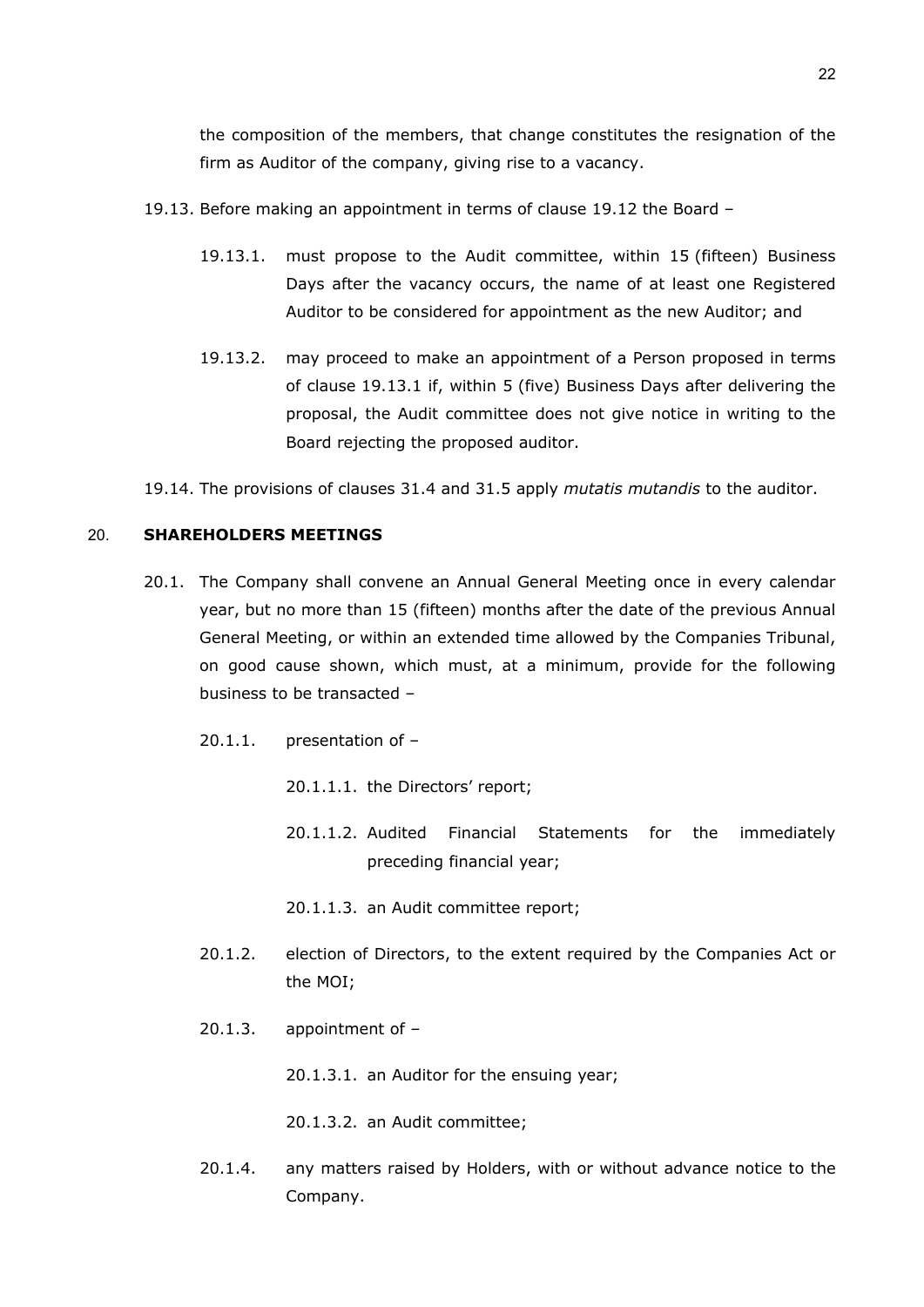- 20.2. The Company shall hold a Shareholders Meeting in order to consider one or more resolutions and for so long as the Listings Requirements prohibit that, shall not permit resolution/s that could be voted on at a Shareholders Meeting to be dealt with by round robin resolutions of those Persons entitled to vote.
- 20.3. A Company must hold a Shareholders Meeting
	- 20.3.1. at any time that the Board is required by the Companies Act or the MOI to refer a matter to Holders entitled to vote for decision;
	- 20.3.2. whenever required to fill a vacancy on the Board other than by the Board in accordance with clause [22.9.](#page-34-0)
- <span id="page-22-0"></span>20.4. Each resolution shall be expressed with sufficient clarity and specificity and accompanied by sufficient information / explanatory material to enable a Person who is entitled to vote on the resolution to determine whether to participate in the Shareholders Meeting, if applicable, and to seek to influence the outcome of the vote on the resolution. Once a resolution has been approved, it may not be challenged or impugned on the ground that it did not comply with the aforegoing.
- 20.5. The Board or a Shareholder/s holding not less than 10% (ten percent) of the Voting Rights attached to the Shares, or not less than 10 (ten) of the ordinary Shareholders or, if the Company has no Directors, any single Holder entitled to vote, may, whenever she/he/it thinks fit, convene a Shareholders Meeting. A Shareholders Meeting must be convened if one or more Written and signed demands for such a Shareholders Meeting is/are delivered to the Company, and –
	- 20.5.1. each such demand describes the specific purpose for which the Shareholders Meeting is proposed; and
	- 20.5.2. in aggregate, demands for substantially the same purpose are made and signed by the Holders at the earliest time specified in any of those demands, of at least 10% (ten per cent) of the Voting Rights entitled to be exercised in relation to the matter proposed to be considered at the Shareholders Meeting.
- 20.6. Every Shareholders Meeting shall be held where the Board determines from time to time. The authority of the Company to conduct a Shareholders Meeting entirely by Electronic Communication, or to provide for participation in a Shareholders Meeting by Electronic Communication so long as the Electronic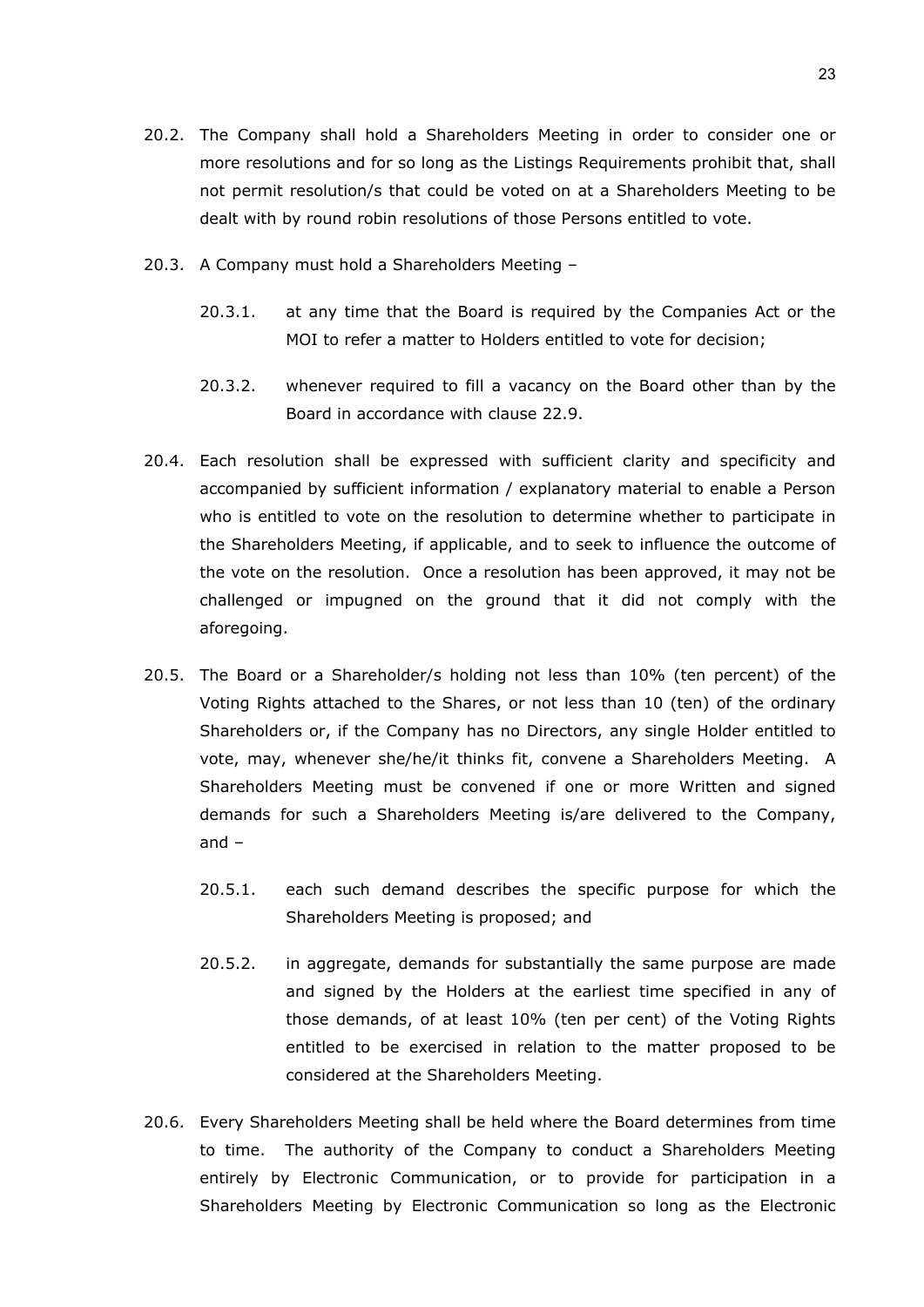Communication employed ordinarily enables all Persons participating in that Shareholders Meeting to communicate concurrently with each other without an intermediary, and to participate reasonably effectively in the Shareholders Meeting, as set out in section 63(2), is not limited or restricted.

- 20.7. The Holder of any Securities which are in certificated form and thus not subject to the rules of Strate as the Central Securities Depository in which any Person has a Beneficial Interest must deliver to each such Person –
	- 20.7.1. a notice of any Shareholders Meeting of the Company at which those Securities may be voted within 2 (two) Business Days after receiving such a notice from the Company; and
	- 20.7.2. a proxy appointment to the extent of that Person's Beneficial Interest, if the Person so demands in compliance with section 56(11).
- 20.8. A Shareholders Meeting shall be called by at least 15 (fifteen) Business Days' notice for so long as the Listings Requirements so require or any lesser period permitted by the JSE from time to time not being less than 5 (five) Business Days' notice, Delivered by the Company to all Holders entitled to vote or otherwise entitled to receive notice and to the JSE. An announcement shall also be made on SENS.
- <span id="page-23-0"></span>20.9. A Holder entitled to vote, who is Present at a Shareholders Meeting –
	- 20.9.1. is regarded as having received or waived notice of the Shareholders Meeting if at least the required minimum notice was given;
	- 20.9.2. has a right to  $-$ 
		- 20.9.2.1. allege a Material defect in the form of notice for a particular item on the agenda for the Shareholders Meeting; and
		- 20.9.2.2. participate in the determination whether to waive the requirements for notice, if less than the required minimum notice was given, or to ratify a defective notice; and
	- 20.9.3. except to the extent set out in clause [20.9.2](#page-23-0) is regarded to have waived any right based on an actual or alleged Material defect in the notice of the Shareholders Meeting.
- 20.10. A notice of a Shareholders Meeting must be in writing, in plain language and must include –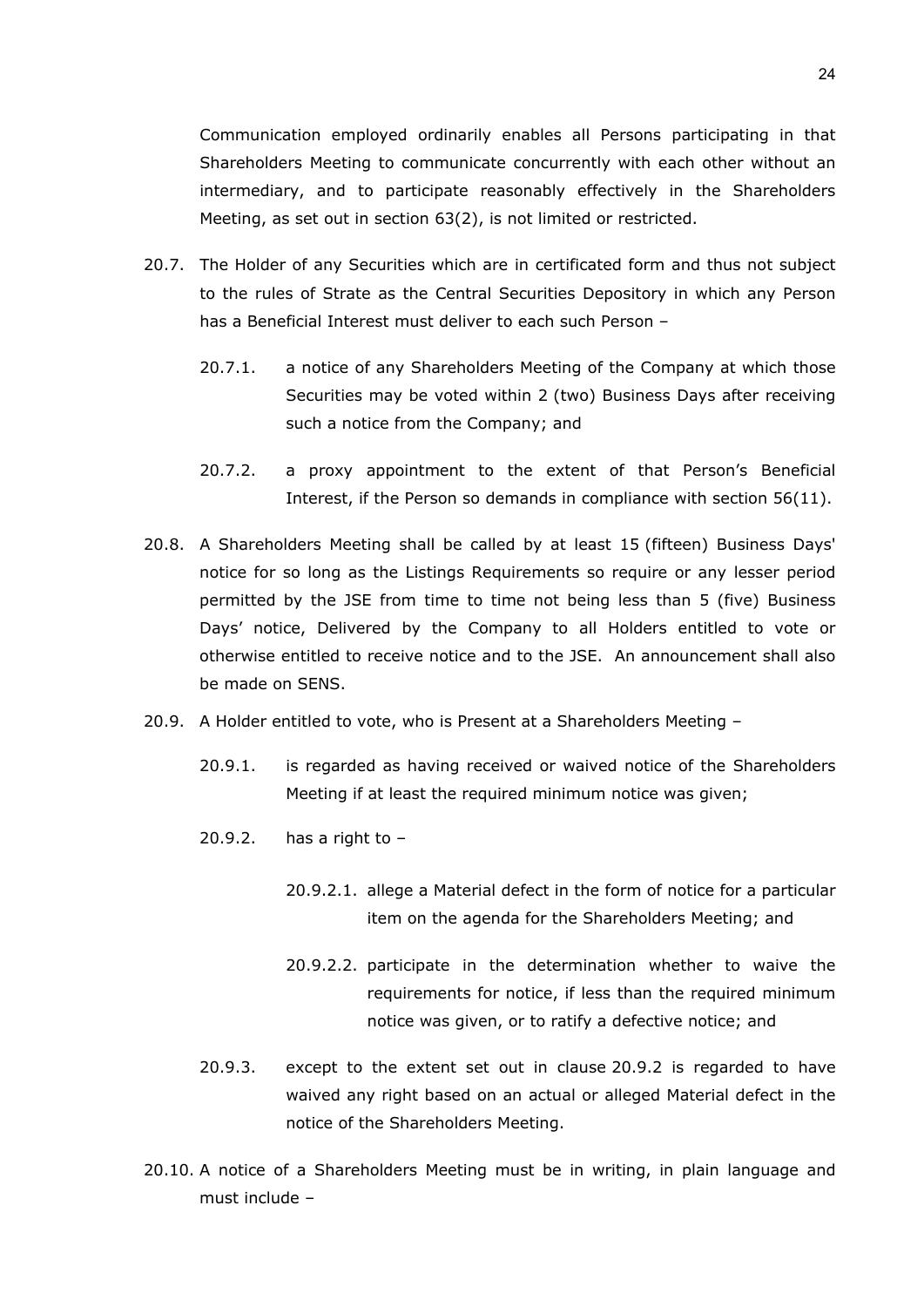- 20.10.1. the date, time and place for the Shareholders Meeting, and the Record Date for the Shareholders Meeting;
- 20.10.2. the general purpose of the Shareholders Meeting, and any specific purpose contemplated in clause [20.4,](#page-22-0) if applicable;
- 20.10.3. in the case of the Annual General Meeting a copy of the complete annual financial statements for the preceding financial year unless it has elected to furnish a summarised form thereof in which case it must also furnish directions for obtaining a copy of the complete annual financial statements;
- 20.10.4. a copy of any proposed resolution of which the Company has received notice, and which is to be considered at the Shareholders Meeting, and a notice of the percentage of Voting Rights that will be required for that resolution to be adopted;
- 20.10.5. a reasonably prominent statement that
	- 20.10.5.1. a Holder entitled to attend and vote at the Shareholders Meeting shall be entitled to appoint a proxy to attend, participate in, speak and vote at the Shareholders Meeting in the place of the Holder entitled to vote;
	- 20.10.5.2. a proxy need not be a Holder;
	- 20.10.5.3. a Holder entitled to vote may only appoint 1 (one) proxy to exercise Voting Rights attached to Securities held by that Holder entitled to vote in respect of any Shareholders Meeting;
	- 20.10.5.4. the proxy may delegate the authority granted to her/him/it as proxy, subject to any restriction in the proxy itself;
	- 20.10.5.5. participants in a Shareholders Meeting are required to furnish satisfactory identification in terms of section 63(1) in order to reasonably satisfy the Person presiding at the Shareholders Meeting;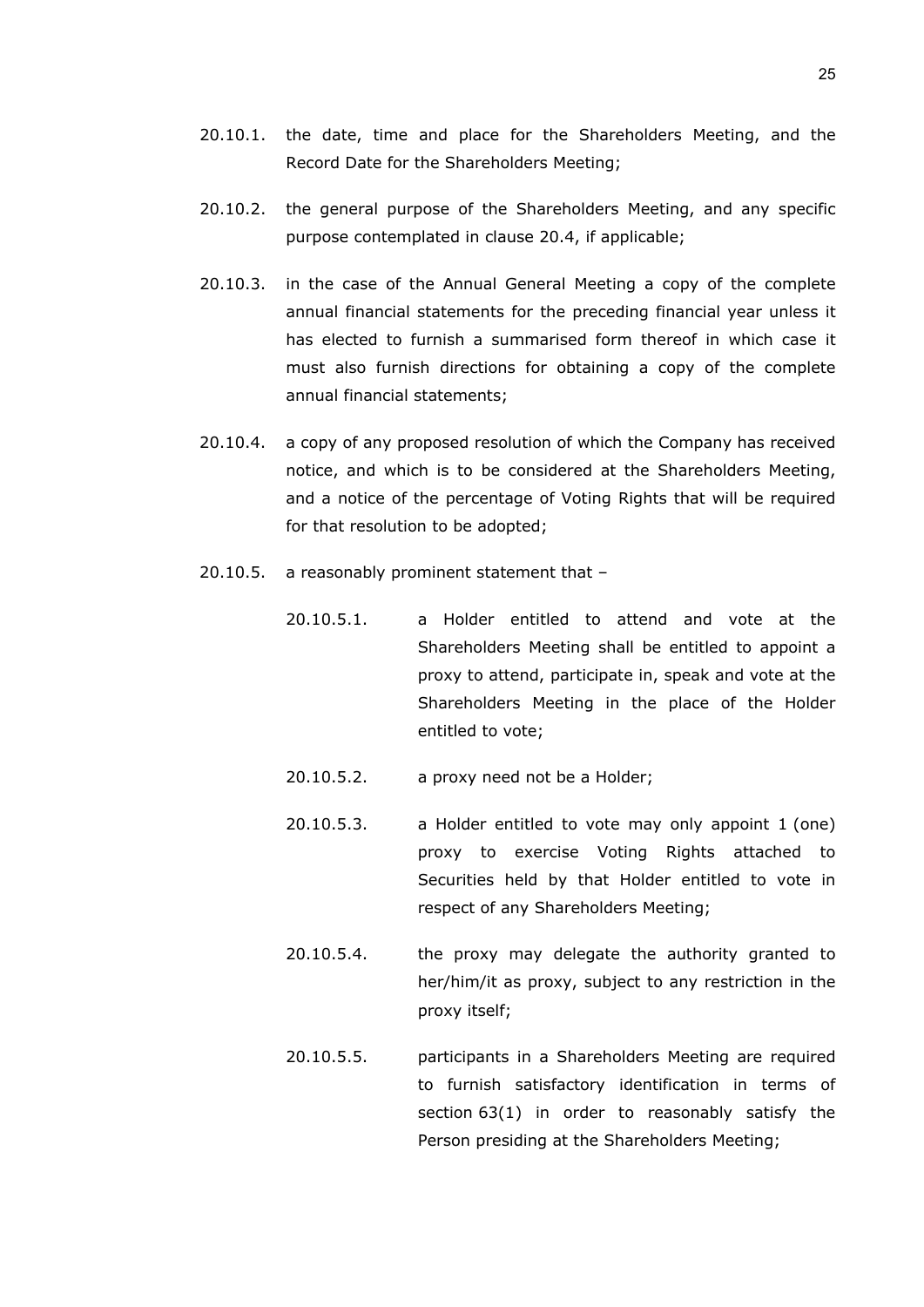- 20.10.5.6. participation in the Shareholders Meeting by Electronic Communication is available, and provide any necessary information to enable Holders entitled to vote or their proxies to access the available medium or means of Electronic Communication and advise that access to the medium or means of Electronic Communication is at the expense of the Holder entitled to vote or proxy, except to the extent that the Company determines otherwise.
- 20.11. If a Material defect in the form or manner of giving notice of a Shareholders Meeting relates only to one or more particular matters on the agenda for the Shareholders Meeting, any such matter may be severed from the agenda, and the notice remains valid with respect to any remaining matters on the agenda.
- 20.12. An immaterial defect in the form or manner of Delivering notice of a Shareholders Meeting, or an accidental or inadvertent failure in the Delivery of the notice to any particular Holder to whom it was addressed if the Company elects to do so, does not invalidate any action taken at the Shareholders Meeting.
- 20.13. A Person who holds a Beneficial Interest in any Securities may vote in a matter at a Shareholders Meeting, without a proxy only to the extent that –
	- 20.13.1. the Beneficial Interest includes the right to vote on the matter; and
	- 20.13.2. the Person's name is on the Company's register of disclosures as the holder of a Beneficial Interest.
- 20.14. Business may be transacted at any Shareholders Meeting only while a quorum is present.
- 20.15. The quorum necessary for the commencement of a Shareholders Meeting shall be sufficient Persons present at the Shareholders Meeting to exercise, in aggregate, at least 25% (twenty five per cent) of all of the Voting Rights that are entitled to be exercised in respect of at least one matter to be decided at the Shareholders Meeting but –
	- 20.15.1. the Shareholders Meeting may not begin unless in addition at least 3 (three) Persons entitled to vote are Present;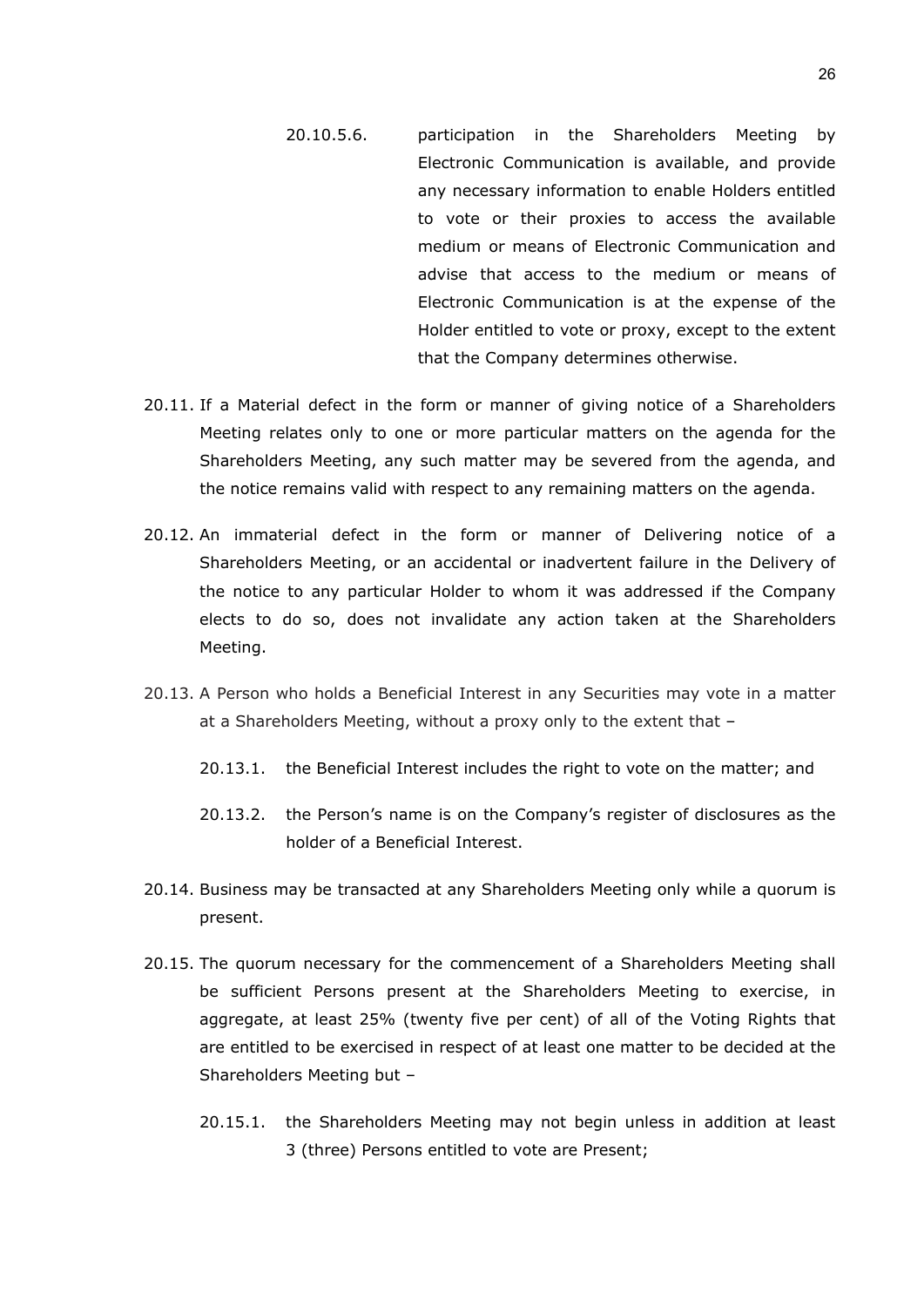- 20.15.2. if the Company is a subsidiary of a company, those constituting the quorum must include its holding company present in person.
- <span id="page-26-0"></span>20.16. A matter to be decided at the Shareholders Meeting may not begin to be considered unless those who fulfilled the quorum requirements of clause 19.16, continue to be Present. If a resolution is proposed to meet the requirements of the JSE, notwithstanding that the Holders of Securities not listed on the JSE shall be entitled to be counted in the quorum as a matter of law, they shall not be taken into account for the purposes of determining whether or not the quorum requirements of the JSE have been attained.
- <span id="page-26-1"></span>20.17. If within 1 (one) hour from the time appointed for the Shareholders Meeting to commence, a quorum is not present or if the quorum requirements in clause [20.16](#page-26-0) cannot be achieved for any one or more matters, the Shareholders Meeting shall be postponed, without motion, vote or further notice, subject to clause [20.20,](#page-27-0) for 3 (three) hours on the same day of the Shareholders Meeting, and if at such adjourned Shareholders Meeting a quorum is not present within 10 (ten) minutes from the time appointed for the Shareholders Meeting then, the Person/s entitled to vote Present shall be deemed to be the requisite quorum.
- 20.18. A Shareholders Meeting, or the consideration of any matter being debated at the Shareholders Meeting, may be adjourned from time to time without further notice on a motion supported by Persons entitled to exercise, in aggregate, a majority of the Voting Rights –
	- 20.18.1. held by all of the Persons who are present at the Shareholders Meeting at the time; and
	- 20.18.2. that are entitled to be exercised on at least one matter remaining on the agenda of the Shareholders Meeting, or on the matter under debate, as the case may be.

Such adjournment may be either to a fixed time and place or until further notice (in which latter case a further notice shall be Delivered to Holders), as determined at the Shareholders Meeting.

- 20.19. A Shareholders Meeting may not be adjourned beyond the earlier of
	- 20.19.1. the date that is 120 (one hundred and twenty) Business Days after the Record Date; or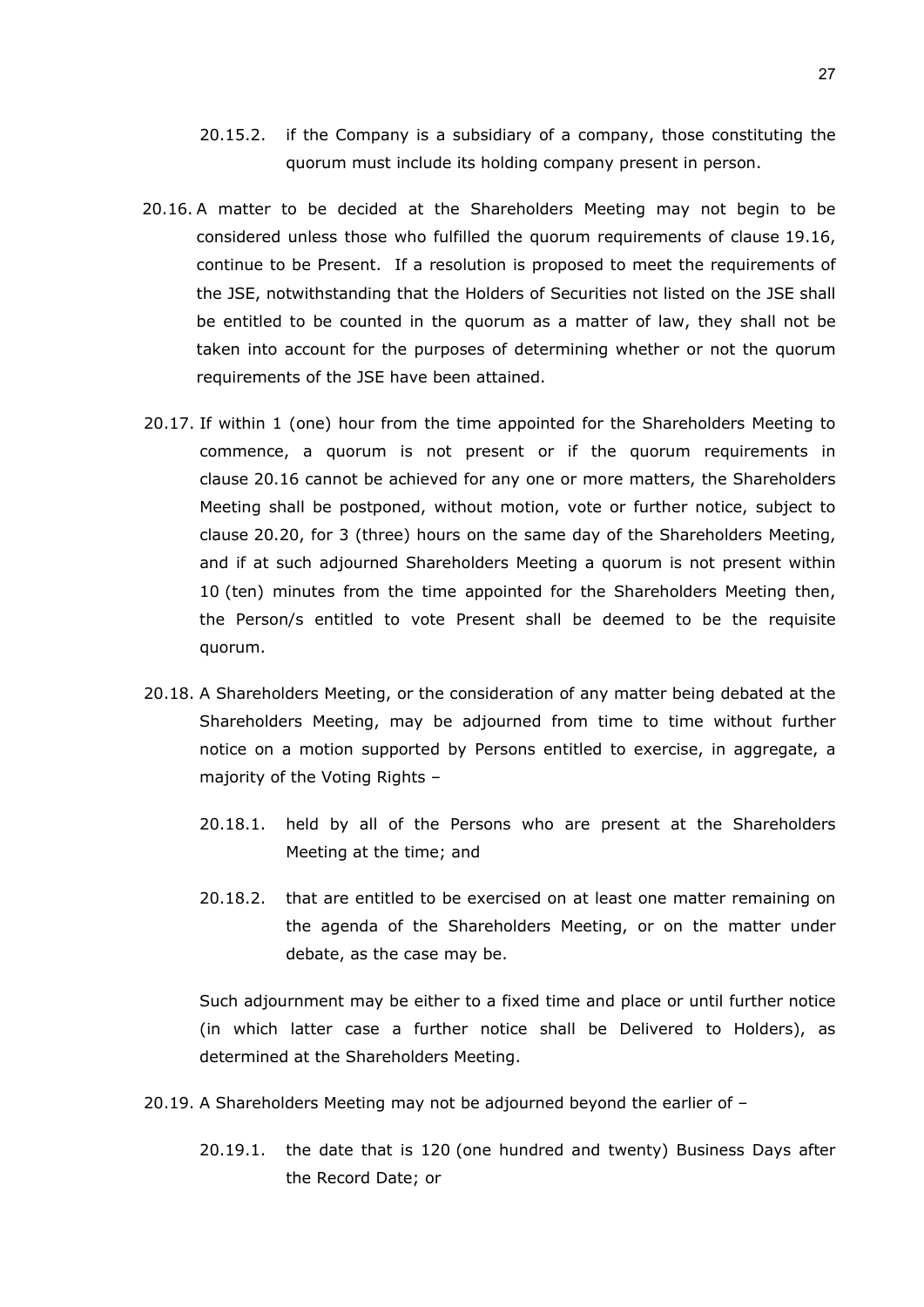- 20.19.2. the date that is 60 (sixty) Business Days after the date on which the adjournment occurred.
- <span id="page-27-0"></span>20.20. No further notice is required to be Delivered by the Company of a Shareholders Meeting that is postponed or adjourned as contemplated in clause [20.17,](#page-26-1) unless the location or time for the Shareholders Meeting is different from a location announced at the time of adjournment, in the case of an adjourned Shareholders Meeting.
- 20.21. After a quorum has been established for a Shareholders Meeting, or for a matter to be considered at a Shareholders Meeting, the Shareholders Meeting may continue, or the matter may be considered, so long as at least 1 (one) Person with Voting Rights entitled to be exercised at the Shareholders Meeting, or on that matter, is Present at the Shareholders Meeting.
- 20.22. The chairperson, if any, of the Board shall preside as chairperson at every Shareholders Meeting, unless the chairperson elects to delegate that function to another Director. If there is no such chairperson, or if at any Shareholders Meeting s/he is not present within 10 (ten) minutes after the time appointed for holding the Shareholders Meeting or is unwilling to act as chairperson, the deputy chairperson shall preside as the chairperson of that Shareholders Meeting or failing him/her, the lead independent Director shall preside as the chairperson of that Shareholders Meeting, or failing him/her the Persons entitled to vote which are Present shall select a Director present at the Shareholders Meeting, or if no Director be present at the Shareholders Meeting, or if all the Directors present decline to take the chair, the Persons entitled to vote shall select one of their number which is Present to be chairperson of the Shareholders Meeting.
- 20.23. At any Shareholders Meeting a resolution put to the vote shall be decided on a show of hands or on a poll demanded (which may demanded without the necessity to put the vote to a show of hands or may be demanded on the declaration of the result of the show of hands in which event the result of the show of hands shall be ignored) by –
	- 20.23.1. not less than 5 (five) Persons having the right to vote on that matter; or
	- 20.23.2. a Person/s entitled to exercise not less than  $1/10<sup>th</sup>$  (one tenth) of the total Voting Rights entitled to vote on that matter; or
	- 20.23.3. the chairperson,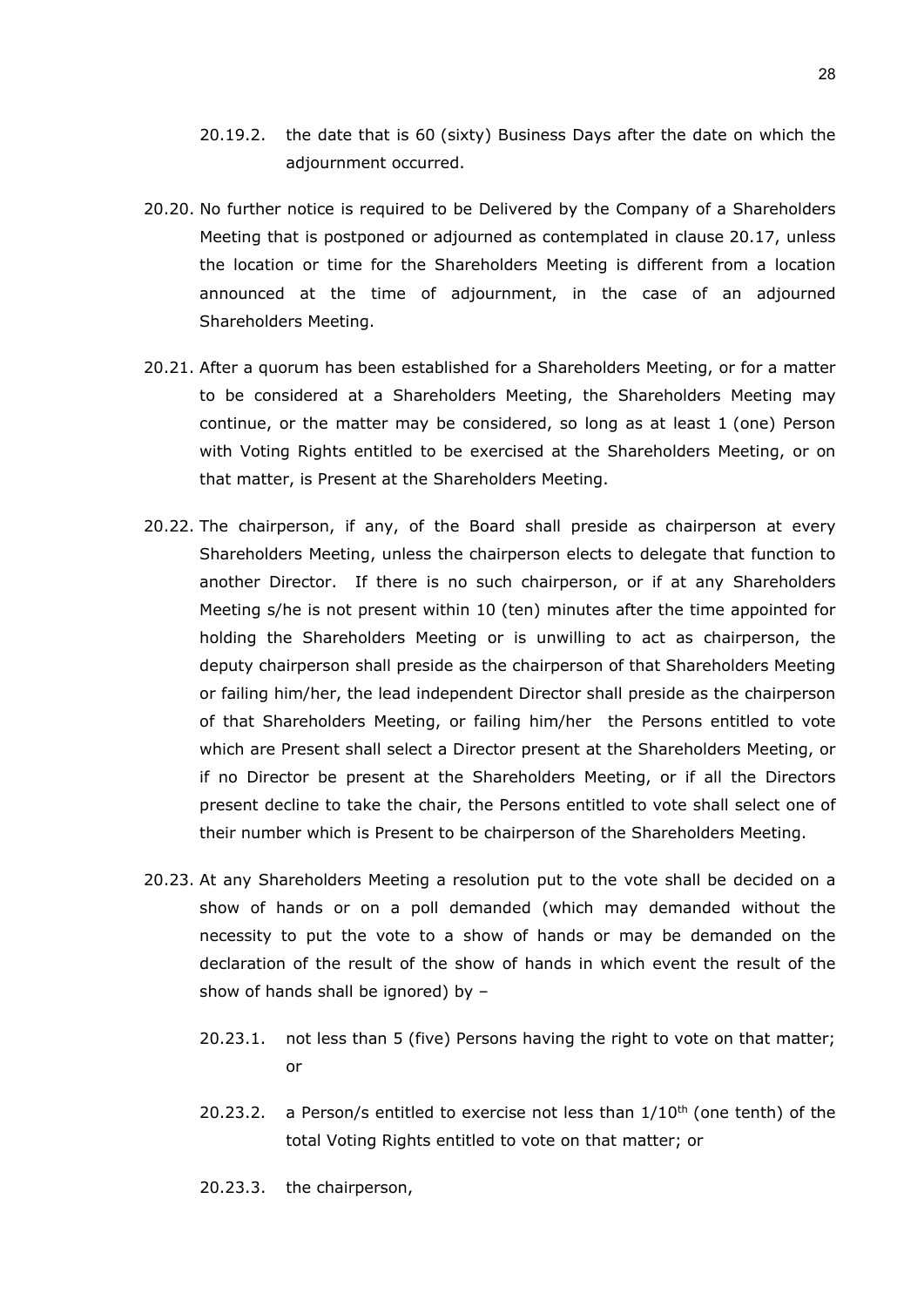and, unless a poll is so demanded, a declaration by the chairperson that a resolution has, on a show of hands been carried, or carried unanimously, or by a particular majority, or lost, and an entry to that effect in the minute book of the Company, shall be conclusive evidence of the fact, without proof of the number or proportion of the votes recorded in favour of, or against, such resolution. No objection shall be raised as to the admissibility of any vote except at the Shareholders Meeting or adjourned Shareholders Meeting at which the vote objected to is or may be given or tendered and every vote not disallowed at such Shareholders Meeting shall be valid for all purposes. Any such objection shall be referred to the chairperson of the Shareholders Meeting, whose decision shall be final and conclusive.

- 20.24. If a poll is duly demanded it shall be taken in such manner as the chairperson directs save that it shall be taken forthwith, and the result of the poll shall be deemed to be the resolution of the Shareholders Meeting at which the poll was demanded. Scrutineers must be appointed by the chairperson to declare the result of the poll, and their decision, which shall be given by the chairperson of the Shareholders Meeting, shall be deemed to be the resolution of the Shareholders Meeting at which the poll is demanded. The demand for a poll shall not prevent the continuation of a Shareholders Meeting for the transaction of any business other than the question upon which the poll has been demanded. The demand for a poll may be withdrawn.
- 20.25. In the case of an equality of votes, whether on a show of hands or on a poll, the chairperson of the Shareholders Meeting at which the show of hands takes place, or at which the poll is demanded, shall not be entitled to a second or casting vote.
- 20.26. Any person entitled to a Share in terms of clause [16](#page-13-0) (*Transmission of Securities by Operation of Law*) may vote at any Shareholders Meeting in respect thereof in the same manner as if he were the Holder of that Security: provided that (except where the Directors have previously accepted her/his/its right to vote in respect of that Security) at least 24 (twenty four) hours before the time of holding the Shareholders Meeting at which she/he/it proposes to vote, she/he/it shall have satisfied the Directors that she/he/it is entitled to exercise the right referred to in clause [16](#page-13-0) (*Transmission of Securities by Operation of Law*).
- 20.27. Every resolution of Shareholders is either an Ordinary Resolution or a Special Resolution. An Ordinary Resolution, save to the extent expressly provided in respect of a particular matter contemplated in this MOI, shall require to be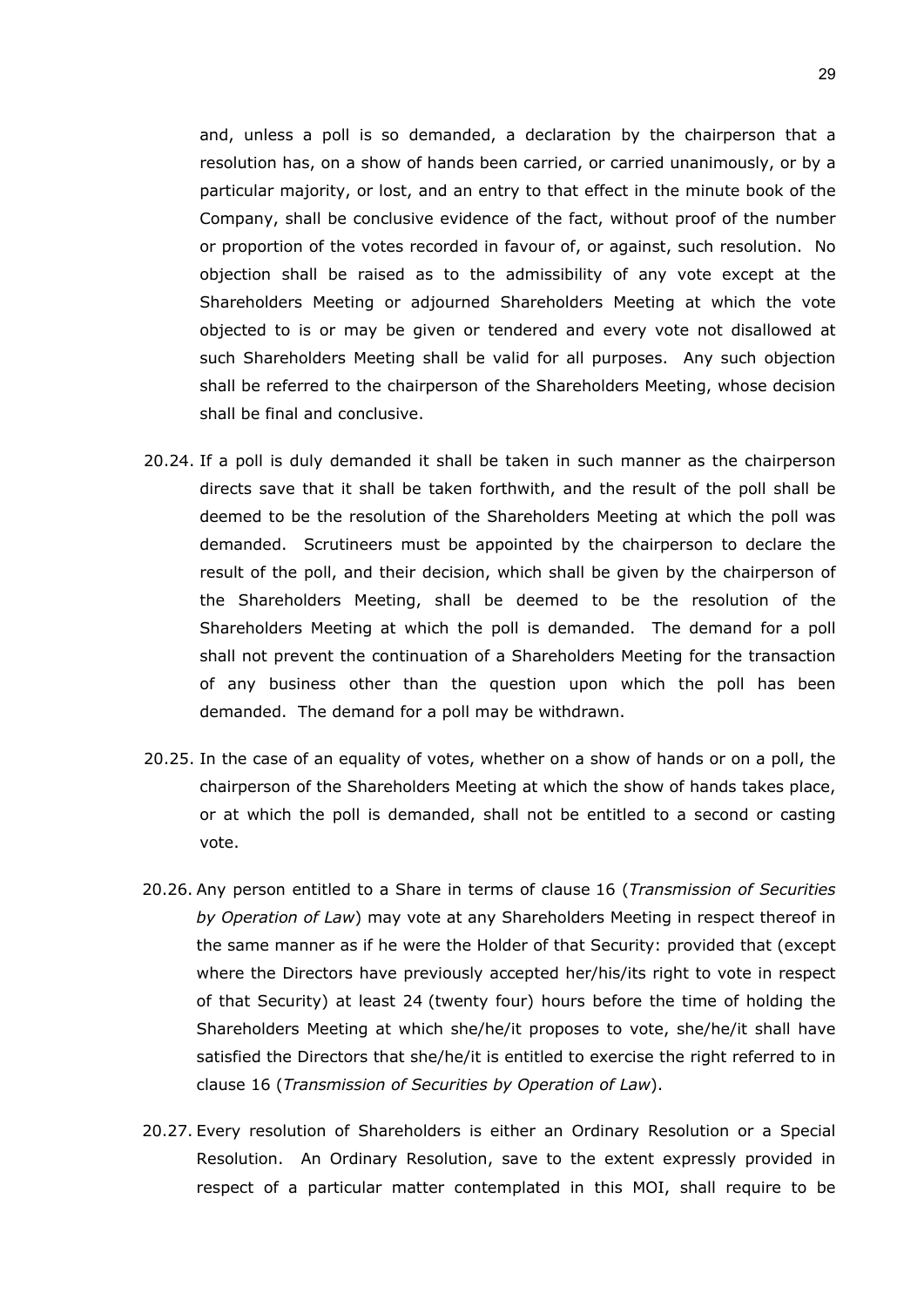adopted with the support of more than 50% (fifty per cent) of the Voting Rights exercised on the resolution. A Special Resolution shall require to be adopted with the support of at least 75% (seventy five per cent) of the Voting Rights exercised on the resolution. For so long as the Company is listed on the JSE, if any of the Listings Requirements require an ordinary resolution to be passed with a 75% (seventy five per cent) majority, the resolution shall instead be required to be passed by a Special Resolution.

- 20.28. In addition to any particular restrictions attaching to any class of Securities (other than ordinary Shares (as no voting restrictions shall be permitted as regards ordinary Shares) and any special shares created for the purposes of black economic empowerment in terms of the relevant legislation), the Holders of such Securities shall not be entitled to vote on any resolution at any Shareholders Meeting, but this shall not be construed as preventing the Company, when agreeing the rights attaching to any particular class of preference Shares, from including amongst such rights, a right permitting such class of preference Shares to vote –
	- 20.28.1. during any period commencing on a day specified in the MOI being not more than 6 (six) months after –
		- 20.28.1.1. the due date of a dividend or redemption payment; or
		- 20.28.1.2. if no due date is specified, the end of the financial year in respect of which such dividend accrued or such redemption payment became due,

during which any dividend or part thereof or any redemption payment or part thereof remains in arrears and unpaid; and/or

20.28.2. with regard to any resolution proposed for the winding up of the Company or the reduction of its capital.

For so long as the Listings Requirements so require, subject to the aforegoing and any restrictions attaching to any class or classes of Securities which are not ordinary Shares, on a show of hands a Person entitled to vote Present at the Shareholders Meeting shall have only 1 (one) vote, irrespective of the number of Voting Rights that Person would otherwise be entitled to Exercise. A proxy shall irrespective of the number of holders of Securities entitled to vote she/he/it represents have only 1 (one) vote on a show of hands. On a poll every Person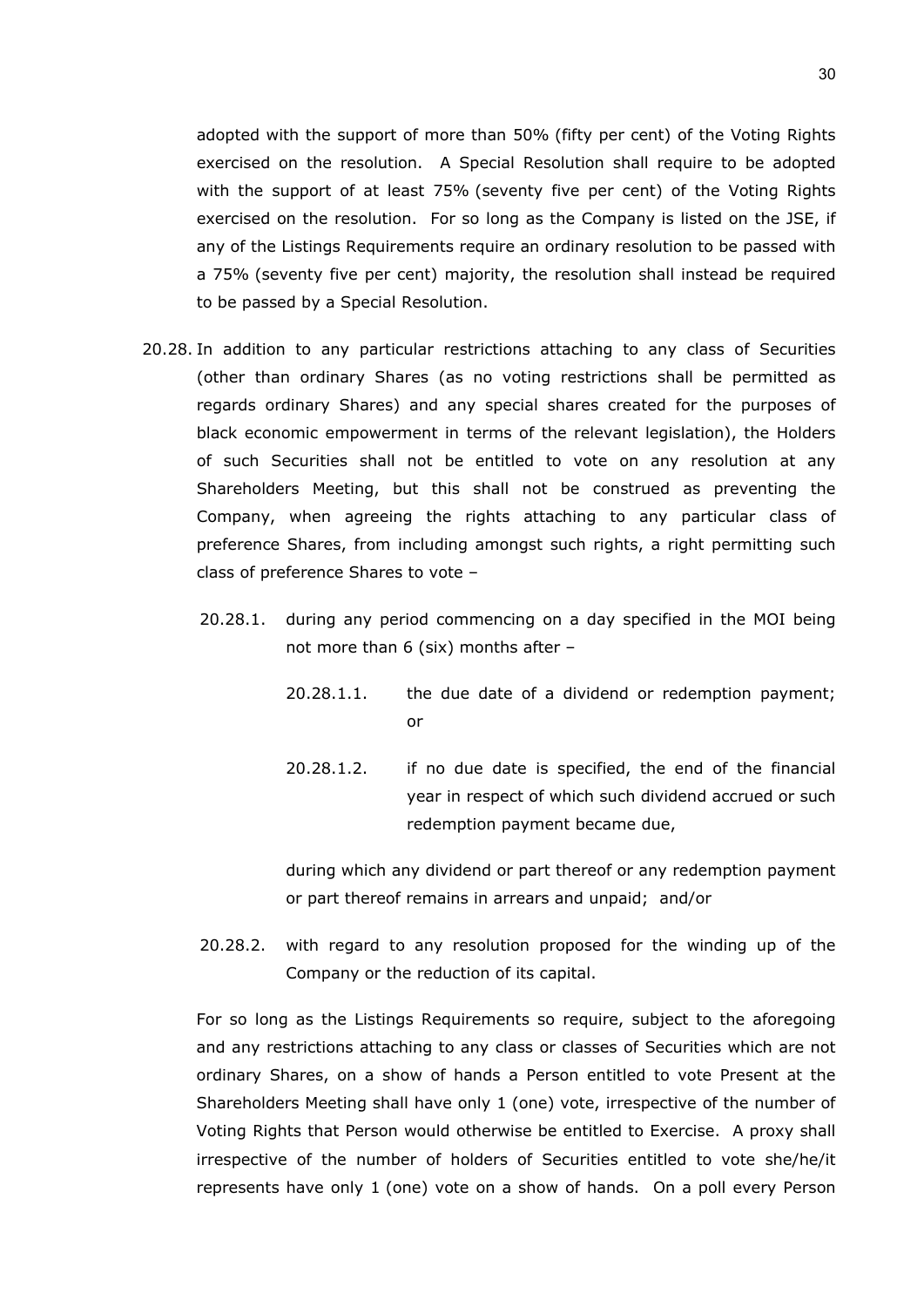entitled to vote who is Present at the Meeting shall have the number of votes determined in accordance with the Voting Rights associated with the Securities in question. For so long as the Listings Requirements so require, in instances in which Holders of Securities other than ordinary Shares and any special shares created for the purposes of black economic empowerment in terms of the relevant legislation are entitled to vote at Shareholders Meetings, their votes may not carry any special rights or privileges and may not be more than 24,99% (twenty four comma nine nine per cent) of the total Voting Rights of all Persons entitled to vote at such a Shareholders Meeting. If a resolution is proposed to meet the requirements of the JSE, notwithstanding that the Holders of Securities not listed on the JSE shall be entitled to vote thereon as a matter of law, for so long as the Listings Requirements so require, their votes shall not be taken into account for the purposes of determining whether or not the requirements of the JSE have been attained.

- 20.29. In the case of joint Holders the vote of the senior who tenders a vote, whether in person or by proxy, shall be accepted to the exclusion of the votes of the other joint Holders; and for this purpose seniority shall be determined by the order in which the names stand in the Securities Register.
- 20.30. No form appointing a proxy shall be valid after the expiration of 1 (one) year from the date when it was signed unless the proxy itself provides for a longer or shorter duration but it may be revoked at any time. The appointment is revocable unless the proxy appointment expressly states otherwise, and may be revoked by cancelling it in writing, or making a later inconsistent appointment of a proxy, and delivering a copy of the revocation instrument to the proxy, and to the Company. The appointment is suspended at any time and to the extent that the Holder entitled to vote chooses to act directly and in person in the exercise of any rights as a Holder entitled to vote.
- 20.31. The form appointing a proxy and the power of attorney or other authority, if any, under which it is signed or a notarially certified copy of such power or authority shall be delivered to the Company or any Person which it has identified in then notice of meeting as being a Person to whom proxies may be delivered on behalf of the Company, immediately prior to the Shareholders Meeting, 24 (twenty four) hours prior to the time scheduled for the commencement of the Shareholders Meeting unless the chairperson allows in his/her sole discretion, a proxy to be tendered at a later time.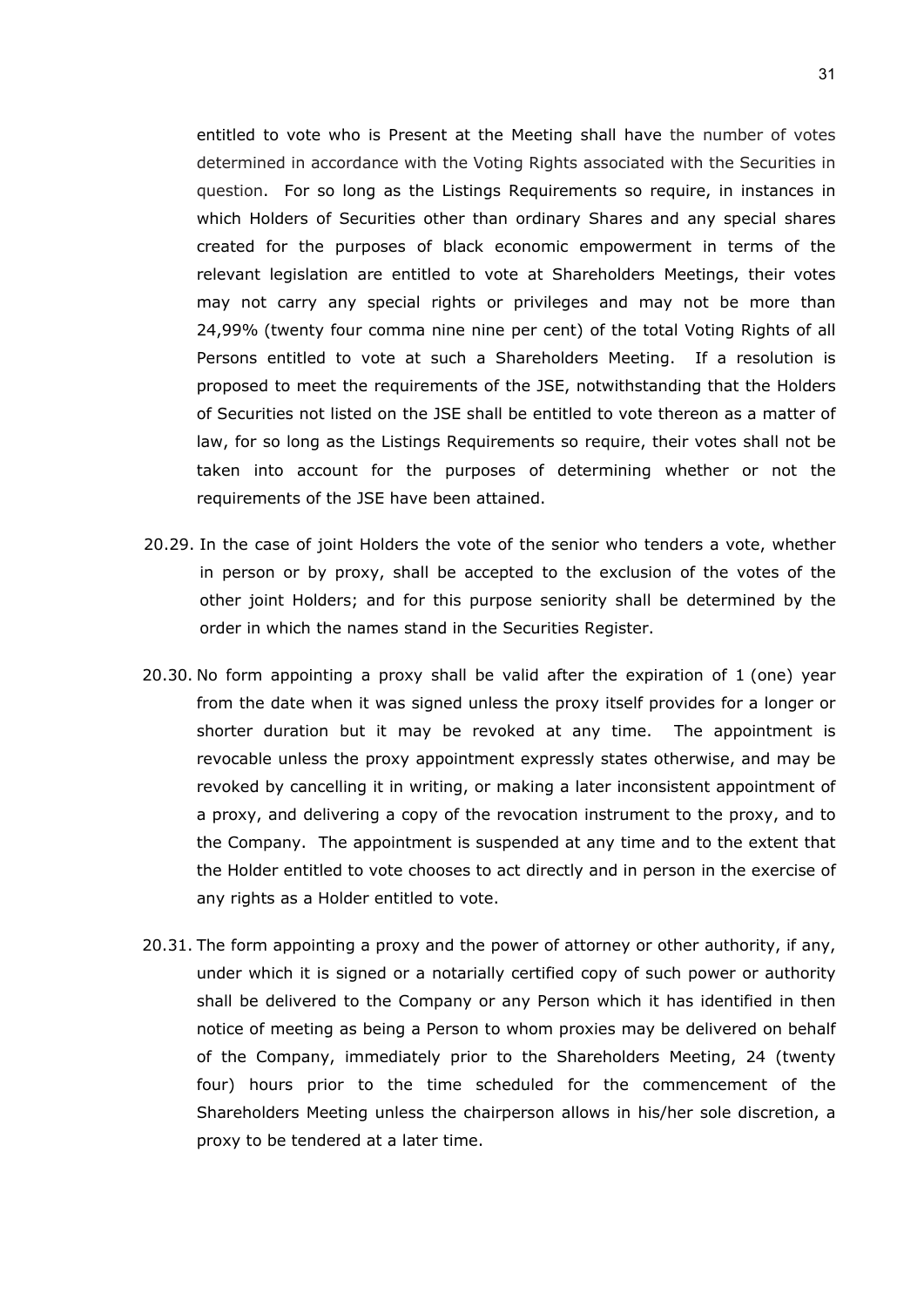- 20.32. A vote given in accordance with the terms of an instrument of proxy shall be valid notwithstanding the death or mental disorder of the principal or revocation of the proxy or of the authority under which the proxy was executed, or the transfer of the Securities in respect of which the proxy is given, provided that no intimation in writing of such death, insanity, revocation or transfer as aforesaid shall have been received by the Company at its Registered Office before the commencement of the Shareholders Meeting or adjourned Shareholders Meeting at which the proxy is used.
- 20.33. Subject to the provisions of the Companies Act, a form appointing a proxy may be in any usual or common form provided that it is in Writing. The Company shall supply a generally standard form of proxy upon request by a Holder entitled to vote.
- 20.34. If a proxy is received duly signed but with no indication as to how the Person named therein should vote on any issue, the proxy may vote or abstain from voting as she/he/it sees fit unless the proxy indicates otherwise.
- 20.35. Unless the JSE otherwise agrees, no ratifying resolution contemplated in section 20(2) or 20(6) shall be passed at a Shareholders Meeting if that would lead to the ratification of an act that is contrary to the Listings Requirements.

#### 21. **RECORD DATE**

- 21.1. The Board shall determine the Record Date in accordance with the applicable rules of the Central Securities Depository and the Listings Requirements and clause [32.](#page-46-0)
- 21.2. If, at any time, the Board fails to determine a Record Date, the Record Date for the relevant matter is –
	- 21.2.1. in the case of a Shareholders Meeting, the latest date by which the Company is required to Deliver to Holders entitled to vote, notice of that Shareholders Meeting;
	- 21.2.2. in the case of dividends a date subsequent to the declaration date or confirmation of the dividend, whichever is the later;
	- 21.2.3. the date of the action or event, in any other case.
- 21.3. The Company must publish a notice of a Record Date for any matter by
	- 21.3.1. delivering a copy to each Holder; and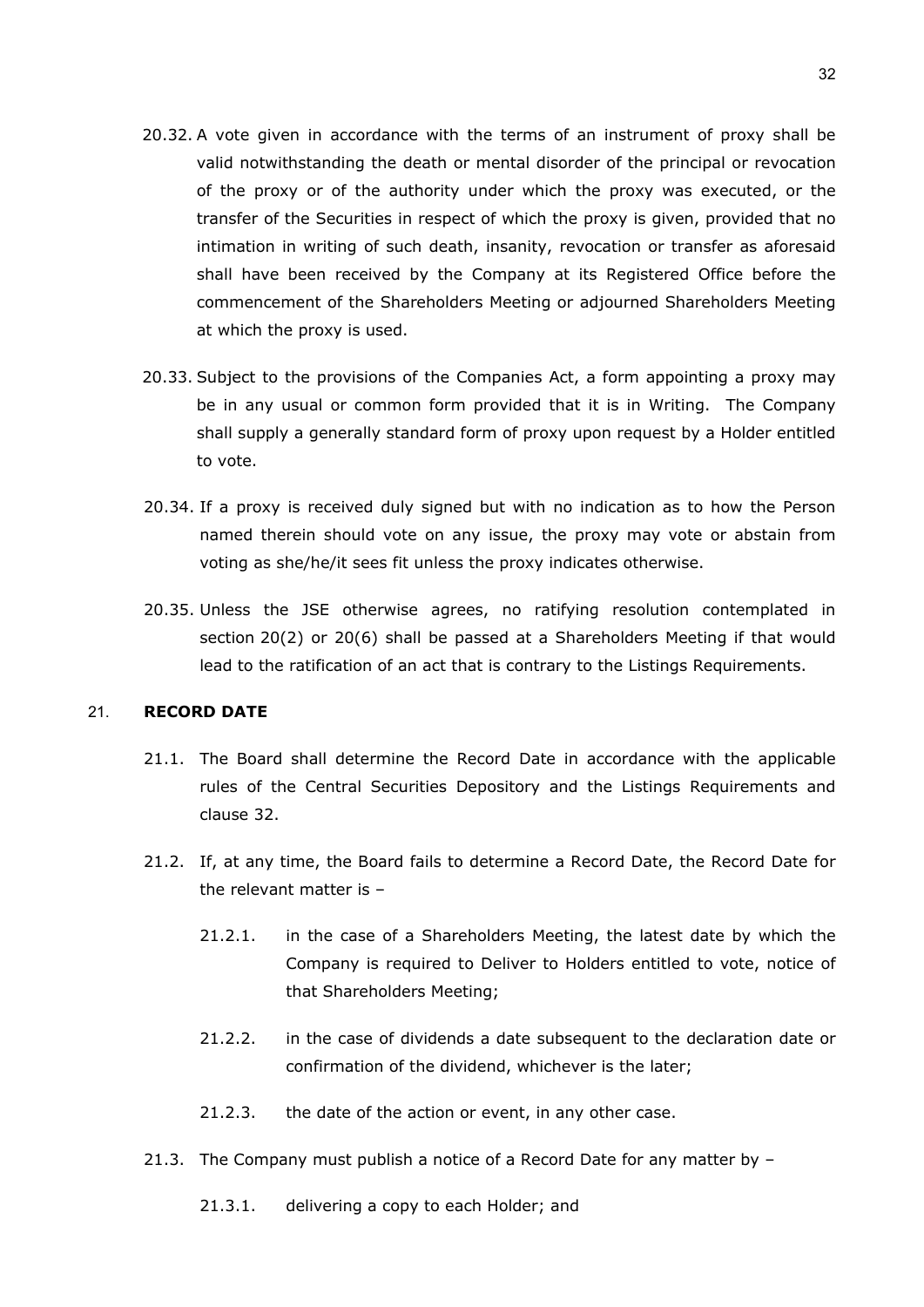- 21.3.2. posting a conspicuous copy of the notice
	- 21.3.2.1. at its principal office;
	- 21.3.2.2. on its web-site, if it has one; and
	- 21.3.2.3. on any automated system of disseminating information maintained by the JSE.

#### 22. **ELECTION OF DIRECTORS AND ALTERNATE DIRECTORS AND VACANCIES**

- 22.1. Unless and until the Company by Ordinary Resolution from time to time increases or reduces (but not below 4 (four) for so long as the Listings Requirements so require) the minimum and maximum number of Directors, the minimum number of Directors shall be 4 (four) and the maximum 15 (fifteen). Any failure by the Company at any time to have the minimum number of Directors, does not limit or negate the authority of the Board, or invalidate anything done by the Board or the Company.
- <span id="page-32-0"></span>22.2. At the Annual General Meeting held in each year 1/3 (one third) of the Directors, or if their number is not a multiple of 3 (three), then the number nearest to, but not less than 1/3 (one third) shall retire from office, provided that in determining the number of Directors to retire no account shall be taken of any Director who has been appointed as the managing director or any other executive Director for a fixed period and her/his contract provides that she/he is not subject to retirement during that fixed period. The Directors so to retire at each Annual General Meeting shall be those who have been longest in office since their last election. As between Directors of equal seniority, the Directors to retire shall, in the absence of agreement, be selected from among them by lot: Provided that notwithstanding anything herein contained, if, at the date of any Annual General Meeting any Director will have held office for a period of 3 (three) years since her/his last election or appointment she/he shall retire at such Annual General Meeting, either as one of the Directors to retire in pursuance of the foregoing or additionally thereto. A retiring Director shall act as a Director throughout the Meeting at which she/he retires. The length of time a Director has been in office shall be computed from the date of her/his last election. Retiring Directors shall be eligible for re-election. No Person other than a Director retiring at the Meeting shall, unless recommended by the Directors for election, be eligible for election to the office of Director at any Annual General Meeting unless, not less than 7 (seven) days nor more than 14 (fourteen) days before the day appointed for the Meeting, there shall have been given to the secretary notice In Writing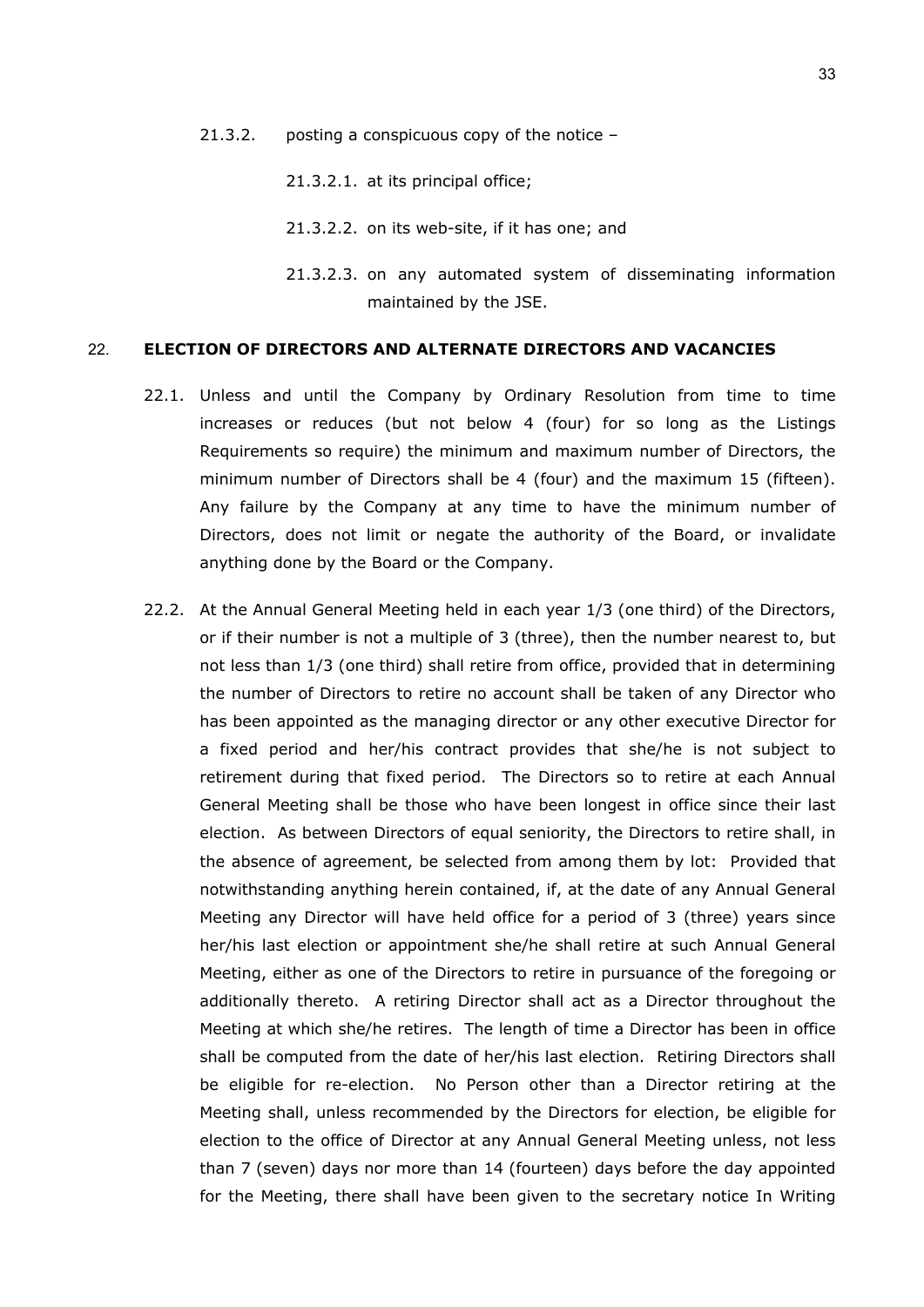by some Holder duly qualified to be present and vote at the Meeting for which such notice is given of the intention of such Holder to propose such Person for election and also notice In Writing signed by the Person to be proposed of her/his willingness to be elected. If at any Annual General Meeting, the place of any retiring Director is not filled, she/he shall if willing continue in office until the dissolution of the Annual General Meeting in the next year, and so on from year to year until her/his place is filled, unless it shall be determined at such Meeting not to fill such vacancy.

- <span id="page-33-1"></span>22.3. Each of the Directors and the Alternate Directors, other than a Director contemplated in clause [22.9,](#page-34-0) shall be elected (which in the case of a vacancy arising shall take place at the next Annual General Meeting), in accordance with clause [22.6,](#page-33-0) to serve for a term of 3 (three) years as a Director or Alternate Director. An Alternate Director shall serve in the place of 1 (one) or more Director/s named in the resolution electing her/him during the Director's/s' absence or inability to act as Director, but may also attend any meetings of Directors as a non voting observer when the Director, in whose place s/he would serve in the absence or inability of that Director to act, is present at the meeting. If a Person is an Alternate Director to more than 1 (one) Director or if an Alternate Director is also a Director, she/he shall have a separate vote, on behalf of each Director she/he is representing in addition to her/his own vote, if any.
- 22.4. There are no general qualifications prescribed by the Company for a Person to serve as a Director or an Alternate Director in addition to the requirements of the Companies Act. The Board with the assistance and after considering the proposals of the nominations committee must make recommendations to the Holders regarding the eligibility of Persons nominated for election as Directors, taking into account their past performance and contribution, if applicable. A brief *curriculum vita* of each Person standing for election or re-election as a Director at a Meeting or the Annual General Meeting, must accompany the notice of the Meeting.
- 22.5. No individual Director shall be entitled to appoint any Person as an Alternate Director to himself/herself but the Board shall be entitled to appoint Alternate Directors provided that they do not constitute more than 50% (fifty percent) of all Alternate Directors in office.
- <span id="page-33-0"></span>22.6. In any election of Directors and Alternate Directors, the election is to be conducted as follows –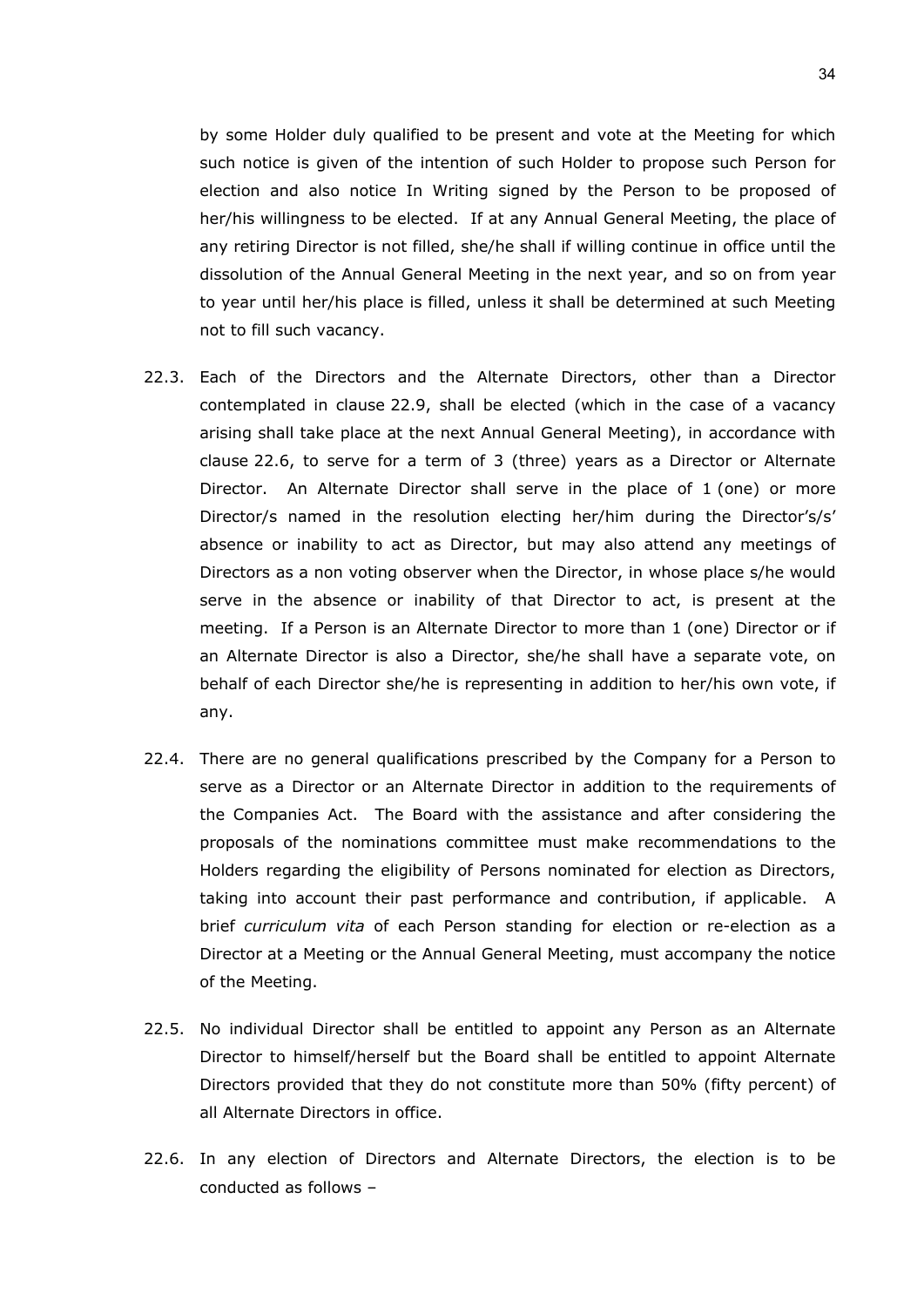- 22.6.1. a series of votes of those entitled to exercise votes regarding such election, each of which is on the candidacy of a single individual to fill a single vacancy, with the series of votes continuing until all vacancies on the Board at that time have been filled; and
- 22.6.2. in each vote to fill a vacancy
	- 22.6.2.1. each Voting Right entitled to be exercised may be exercised once; and
	- 22.6.2.2. the vacancy is filled only if a majority of the Voting Rights exercised support the candidate.
- 22.7. No Person shall be elected as a Director or Alternate Director, if she/he is Ineligible or Disqualified and any such election shall be a nullity. A Person who is Ineligible or Disqualified must not consent to be elected as a Director or Alternate Director nor act as a Director or Alternate Director. A Person placed under probation by a court must not serve as a Director or an Alternate Director unless the order of court so permits.
- 22.8. No election of a Director shall take effect until he/she has delivered to the Company a Written consent to serve.
- <span id="page-34-0"></span>22.9. Any vacancy occurring on the Board may be filled by the Board, but so that the total number of the Directors shall not at any time exceed the maximum number fixed, if any, but the Individual so appointed shall cease to hold office at the termination of the first Shareholders Meeting to be held after the appointment of such Individual as a Director unless she/he is elected at such Shareholders Meeting.
- 22.10. The continuing Directors (or sole continuing Director) may act notwithstanding any vacancy in their body, but, if and so long as their number is reduced below the number fixed by or pursuant to this MOI as the minimum, the continuing Directors or Director may act only for the purpose of summoning a Shareholders Meeting or filling vacancies not later than 3 (three) months from the date that the number falls below the minimum.
- 22.11. If there is no Director able and willing to act, then any Holder entitled to exercise Voting Rights in the election of a Director may convene a Shareholders Meeting for the purpose of electing Directors.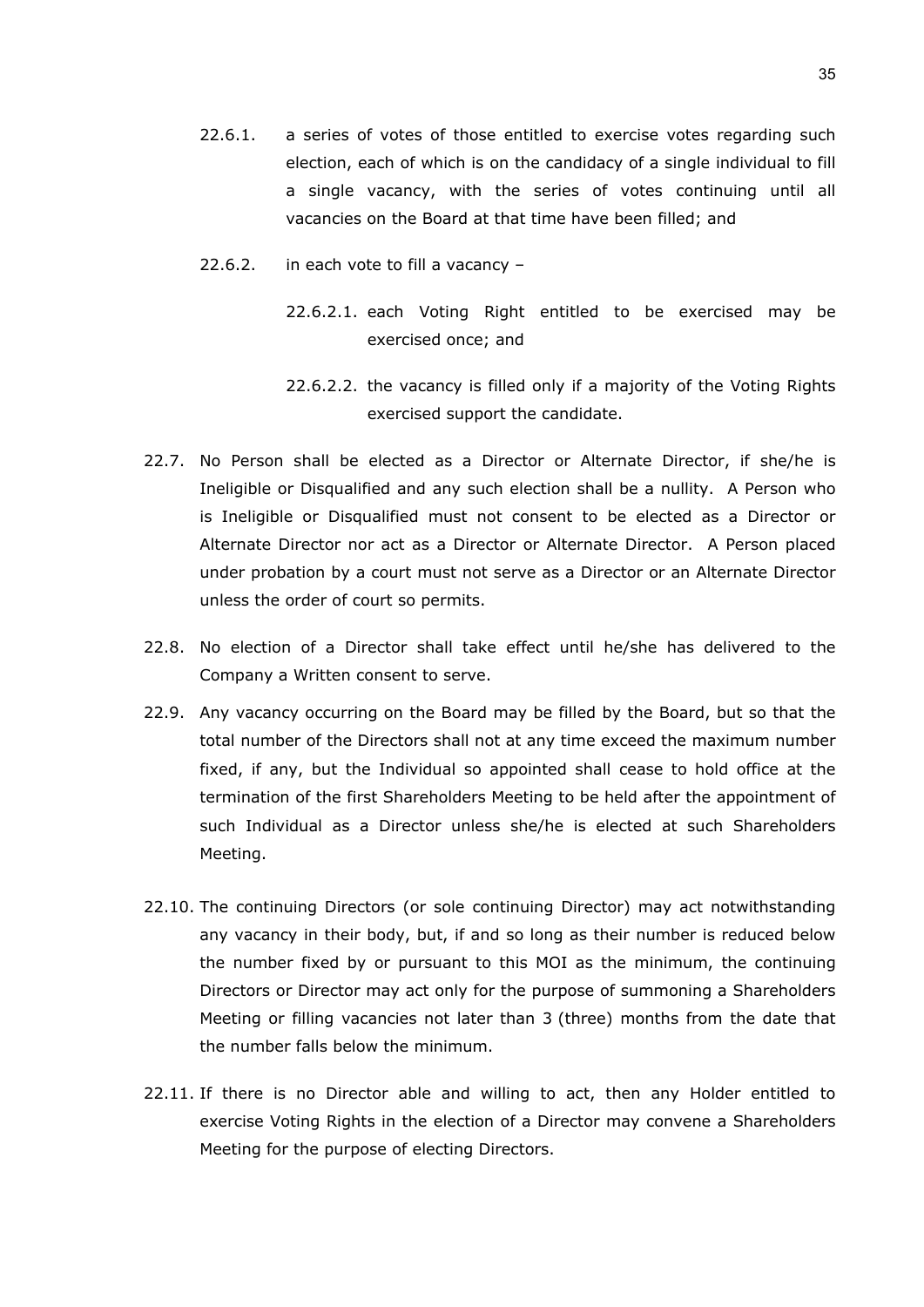22.12. All acts done by the Board or of any Board committee, or by any Person acting as a Director shall, notwithstanding that it shall afterwards be discovered that there was some defect in the appointment of the Director/s or Person acting as aforesaid, or that they or any of them were disqualified or had vacated office or were not qualified to vote, be as valid as if every such Director/Person had been duly appointed and was qualified to be and to act and vote as a Director.

# 23. **CESSATION OF OFFICE AS DIRECTOR OR ALTERNATE DIRECTOR**

A Director or Alternate Director shall cease to hold office as such –

- 23.1. immediately she/he becomes Ineligible or Disqualified or the Board resolves to remove her/him on such basis, and in the latter case the Director / Alternate Director has not within the permitted period filed an application for review or has filed such an application but the court has not yet confirmed the removal (during which period she/he shall be suspended);
- 23.2. when her/his term of office contemplated in clauses [22.2](#page-32-0) and [22.3](#page-33-1) expires;
- 23.3. when she/he dies;
- 23.4. when she/he resigns by Written notice to the Company;
- 23.5. if there are more than 3 (three) Directors in office and if the Board determines that she/he has become incapacitated to the extent that the Person is unable to perform the functions of a director, and is unlikely to regain that capacity within a reasonable time, and the Director / Alternate Director has not within the permitted period filed an application for review or has filed such an application but the court has not yet confirmed the removal (during which period she/he shall be suspended);
- 23.6. if she/he is declared delinquent by a court, or placed on probation under conditions that are inconsistent with continuing to be a director of the company
- 23.7. if she/he is removed by Ordinary Resolution;
- 23.8. if there are more than 3 (three) Directors in office and if she/he is removed by resolution of the Board for being negligent or derelict in performing the functions of a Director, and the Director / Alternate Director has not within the permitted period filed an application for review or has filed such an application but the court has not yet confirmed the removal (during which period she/he shall be suspended);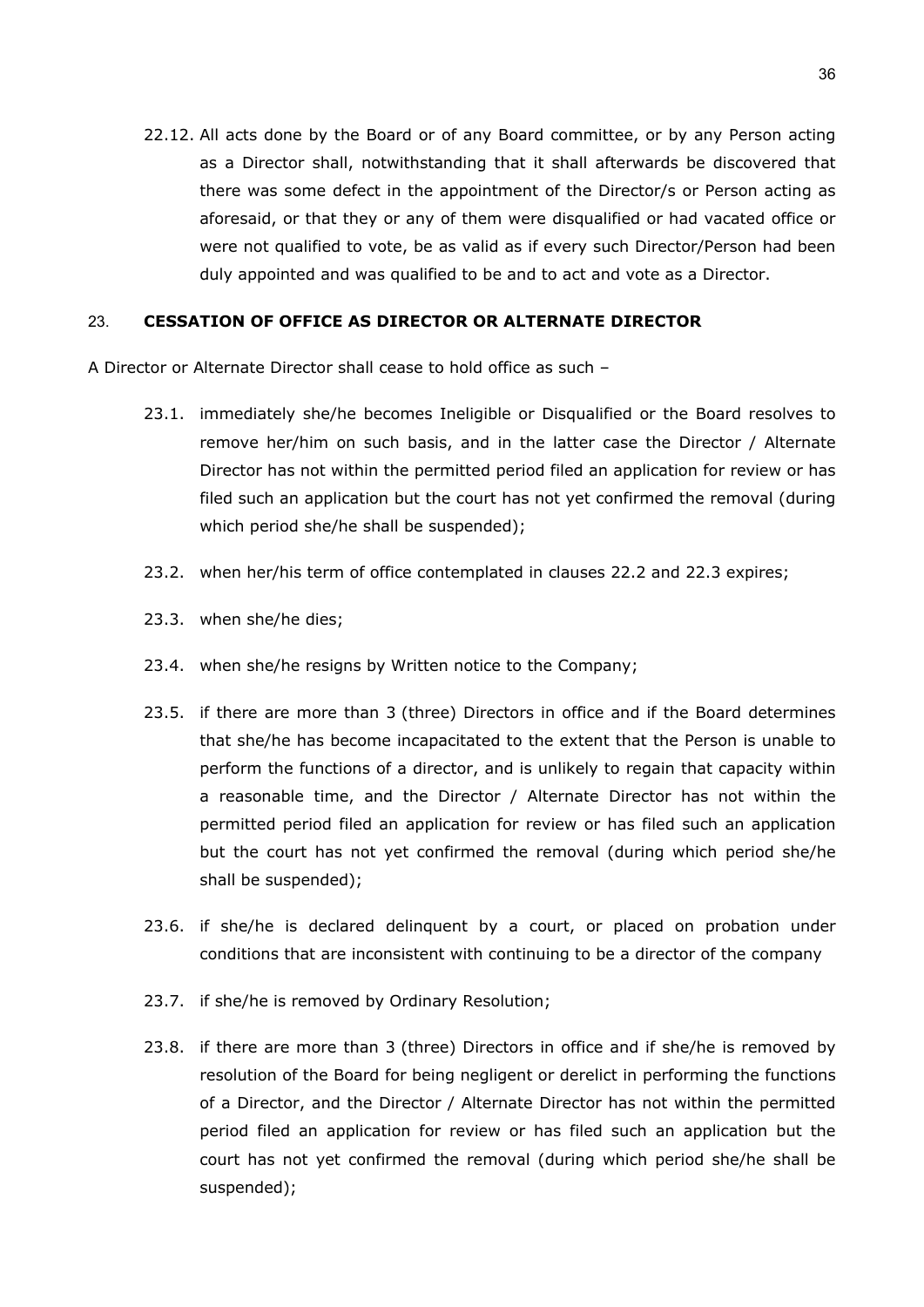23.9. she/he files a petition for the surrender of her/his estate or an application for an administration order, or if she/he commits an act of insolvency as defined in the insolvency law for the time being in force, or if she/he makes any arrangement or composition with her/his creditors generally; or

23.10. she/he is otherwise removed in accordance with any provisions of this MOI.

# 24. **REMUNERATION OF DIRECTORS AND ALTERNATE DIRECTORS AND MEMBERS OF BOARD COMMITTEES**

- 24.1. The Directors or Alternate Directors or members of Board committees shall be entitled to such remuneration for their services as Directors or Alternate Directors or members of Board committees as may have been determined from time to time by Special Resolution within the previous 2 (two) years. In addition, the Directors and Alternate Directors shall be entitled to all reasonable expenses in travelling (including hotels) to and from meetings of the Directors and Holders, and the members of the Board committees shall be entitled to all reasonable expenses in travelling (including hotels) to and from meetings of the members of the Board committees as determined by a disinterested quorum of Directors. The Company may pay or grant any type of remuneration contemplated in sections 30(6)(b) to (g) to any executive Directors.
- 24.2. A Director may be employed in any other capacity in the Company or as a director or employee of a company controlled by, or itself a subsidiary of, the Company and in that event, his/her appointment and remuneration in respect of such other office must be determined by a disinterested quorum of Directors.

# 25. **FINANCIAL ASSISTANCE FOR DIRECTORS AND PRESCRIBED OFFICERS AND THEIR RELATED AND INTER-RELATED PARTIES**

- 25.1. The Board's powers to provide direct or indirect financial assistance as contemplated in section 45(2) are not limited in any manner.
- 25.2. If the Board adopts a resolution as contemplated in section 45(2) regarding financial assistance to the Directors / Prescribed Officers and others contemplated in that section, the Company shall Deliver to all Shareholders, notice in Writing of that resolution unless every Shareholder is also a Director, and to any trade union representing its employees –
	- 25.2.1. within 10 (ten) Business Days after the Board adopts the resolution, if the total value of all loans, debts, obligations or assistance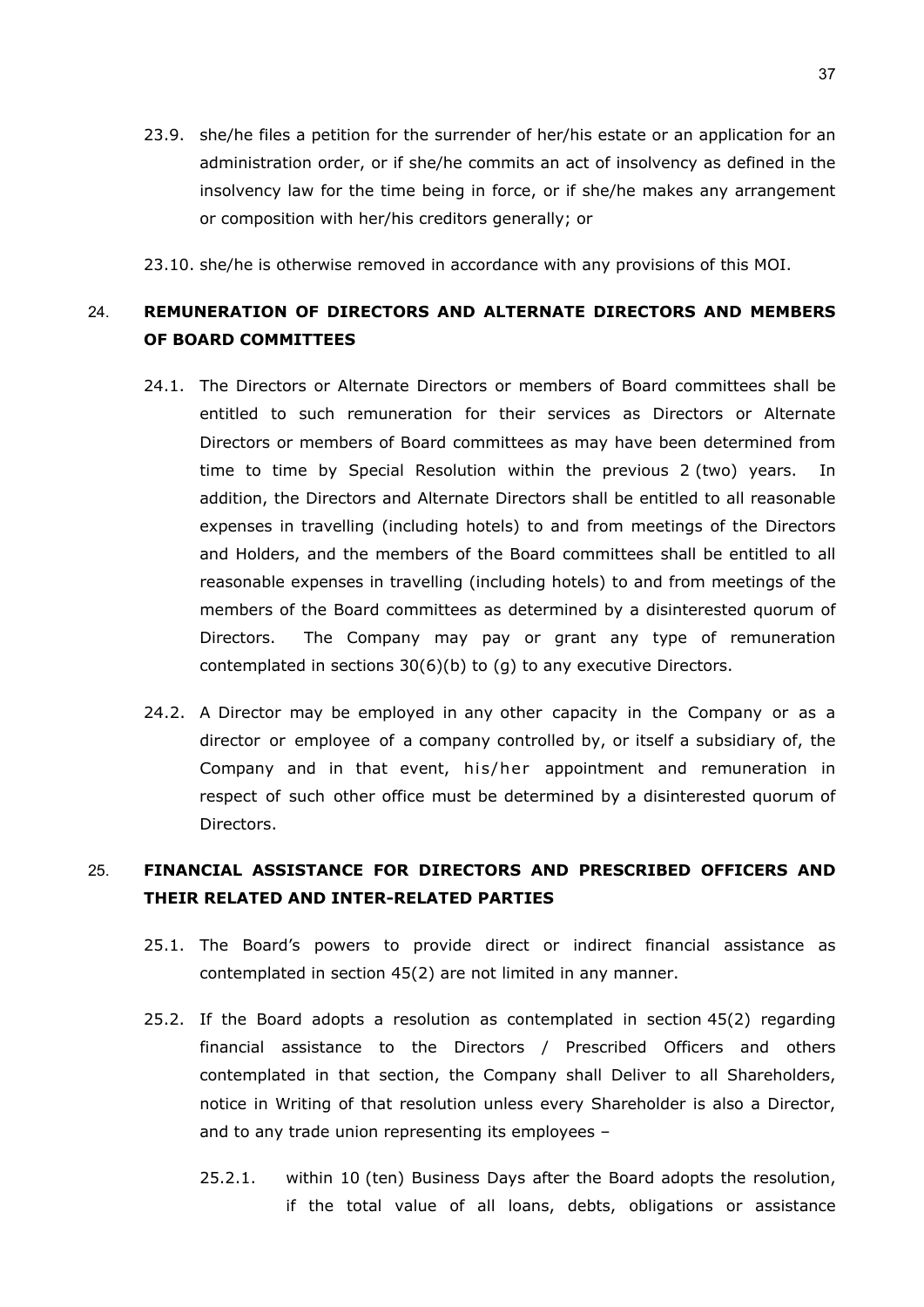contemplated in that resolution, together with any previous such resolution during the financial year, exceeds  $1/10<sup>th</sup>$  (one tenth) of 1% (one percent) of the Company's net worth at the time of the resolution; or

25.2.2. within 30 (thirty) Business Days after the end of the financial year, in any other case.

## 26. **GENERAL POWERS AND DUTIES OF DIRECTORS**

- 26.1. The powers of management granted to the Directors in terms of section 66(1) are limited in that the total amount owing by the Company in respect of monies borrowed by the Company shall not exceed the amount authorised by Pick n Pay Holdings Limited RF or if it is no longer the Holding Company, by the Company's Holding Company from time to time.
- 26.2. The Directors may
	- 26.2.1. establish and maintain any non-contributory or contributory pension, superannuation, provident and benefit funds for the benefit of; and
	- 26.2.2. give pensions, gratuities and allowances to and make payments for or towards the insurance of,

any persons who are employees or ex-employees (including Directors or ex-Directors) of the Company, or of any company which is or was a subsidiary of the Company or is or was in any way allied to or associated with it or any such subsidiary, and the wives, widows, families and dependants of such persons.

26.3. The Board must appoint a chief executive officer and an executive financial Director. The Board may from time to time appoint one or more of the Directors to the office of managing Director or manager (provided always that the number of Directors so appointed as managing Director or joint managing Directors and/or the holders of any other executive office including a chairperson who holds an executive office but not a chairperson who is a non-executive Director shall at all times be less than  $\frac{1}{2}$  (one half) of the number of Directors in office) for such period (not exceeding 5 (five) years) and at such remuneration (whether by way of salary or commission, or participation in profits or partly in one way and partly in another) and generally on such terms it may think fit, and it may be made a term of her/his appointment that she/he be paid a pension, gratuity or other benefit on her/his retirement from office.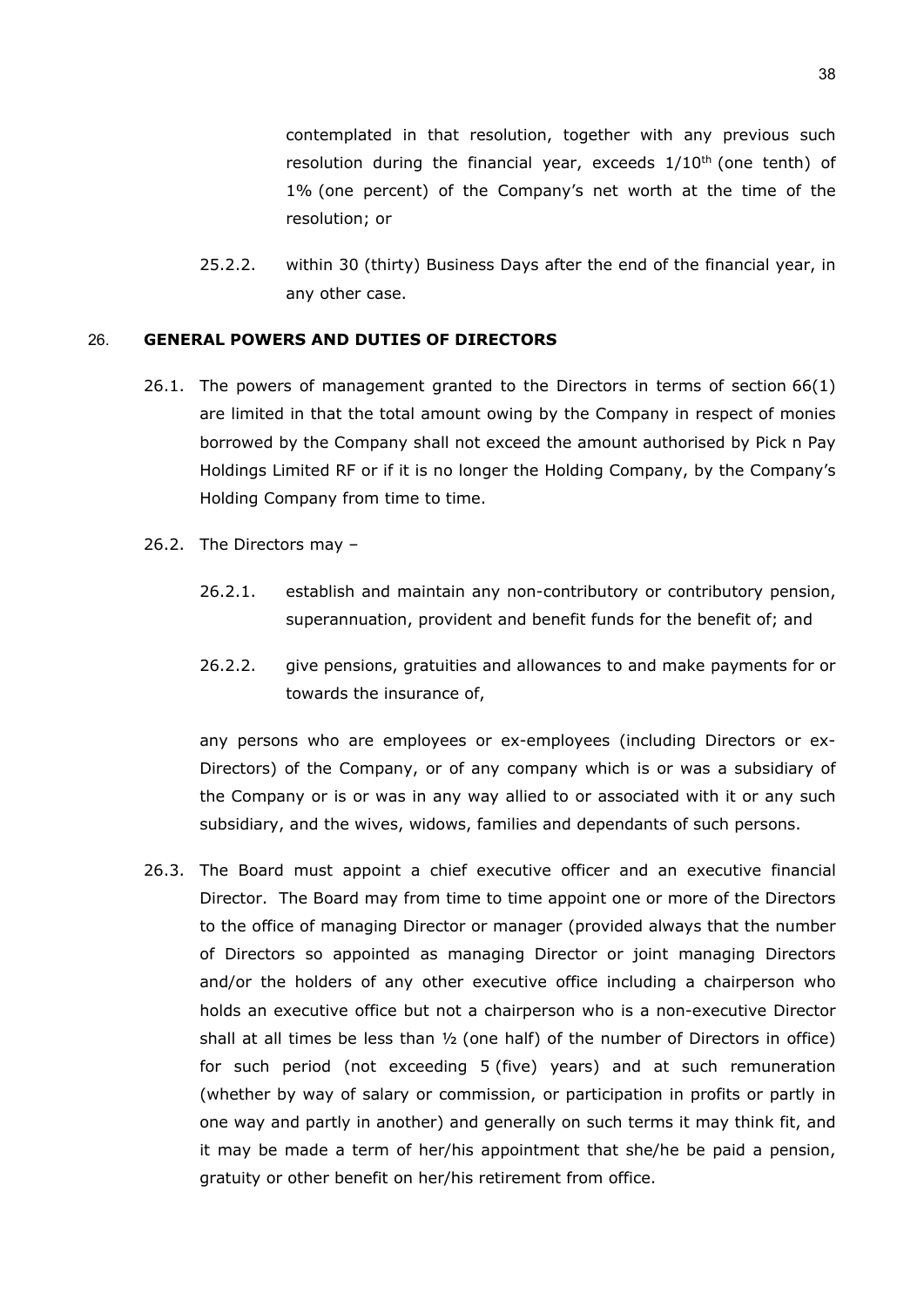26.4. The Board may from time to time entrust to and confer upon a managing Director or manager for the time being such of the powers vested in the Directors as it may think fit, and may confer such powers for such time and to be exercised for such objects and upon such terms and with such restrictions as it may think expedient; and it may confer such powers either collaterally or to the exclusion of, and in substitution for, all or any of the powers of the Directors, and may from time to time revoke or vary all or any of such powers. A managing Director appointed pursuant to the provisions hereof shall not be regarded as an agent or delegate of the Directors and after powers have been conferred upon her/him by the Board in terms hereof she/he shall be deemed to derive such powers directly from this clause.

## 27. **BOARD COMMITTEES**

- 27.1. The Directors may appoint any number of Board committees and delegate to such committees any authority of the Board. The Directors must appoint a remuneration committee and a risk committee and a nominations committee and a social and ethics committee. The members of any such committees (other than the nominations committee which shall have as its members only non-executive Directors, the majority of whom must be independent (as defined in Listings Requirement 3.84(f)), and which must be chaired by the chairperson of the Board for so long as the Chairperson is a non-executive Director and otherwise shall be chaired by the lead independent director if s/he is a member or failing that by one of the members of the nominations committee chosen by them) may include Persons, in addition to the members who are Directors, who are not Directors as long as they are not Ineligible or Disqualified to be Directors, but such Persons shall not be able to vote. A Director may be appointed to more than one Board committee.
- 27.2. An Ineligible or Disqualified Person shall not be appointed as a member of a Board committee, and any such appointment shall be a nullity. A Person who is Ineligible or Disqualified must not consent to be appointed as a member of a Board committee nor act as such a member. A Person placed under probation by a court must not serve as a member of a Board committee unless the order of court so permits.
- 27.3. There are no general qualifications prescribed by the Company for a Person to serve as a member of a Board committee in addition to the requirements of the Companies Act.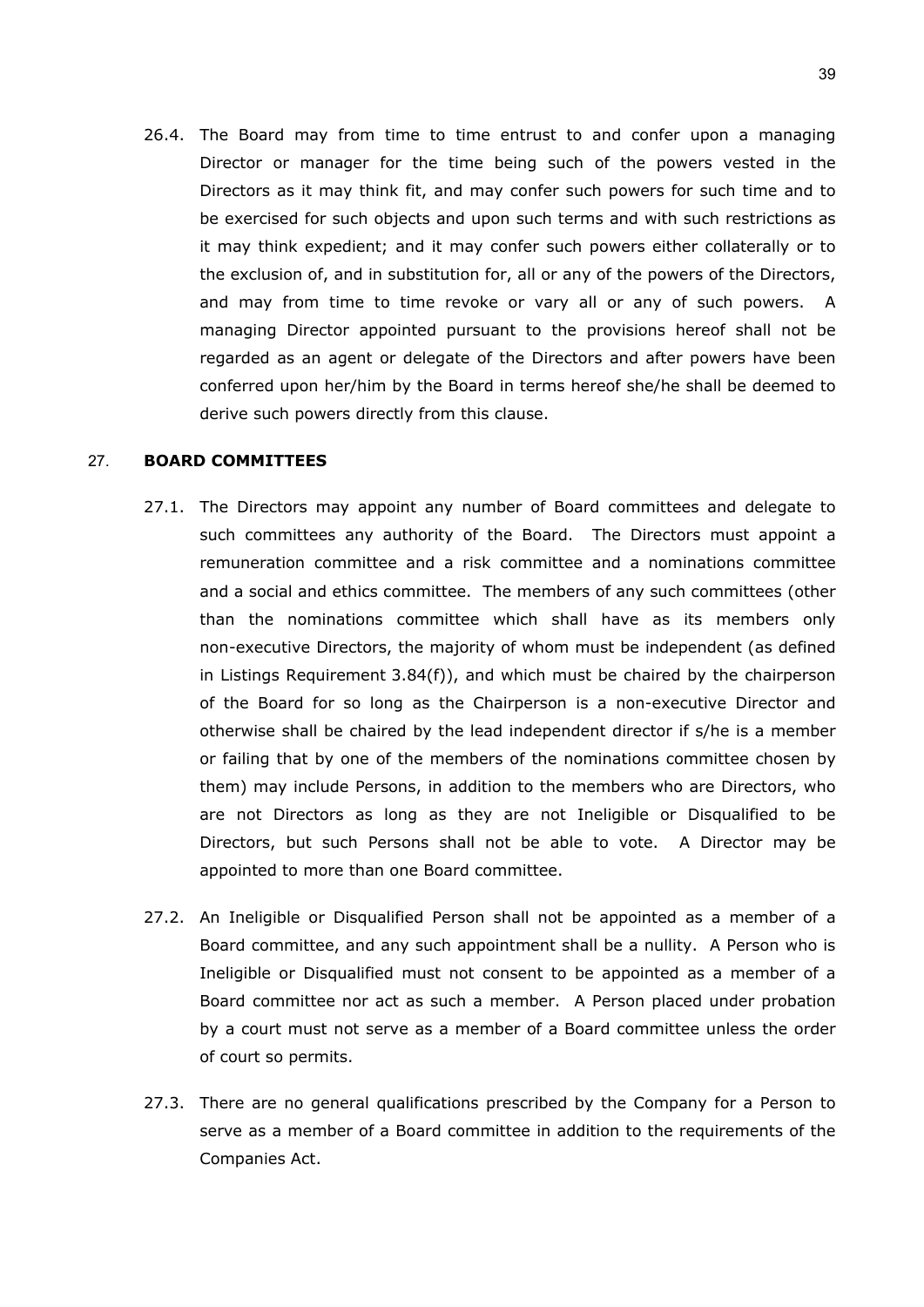- 27.4. A member of a Board committee shall cease to hold office as such immediately she/he becomes Ineligible or Disqualified in terms of the Companies Act.
- 27.5. Each standing Committee (other than the nominations committee which shall report only if it has something to report) shall report to the Board every 6 (six) months and each *ad hoc* Committee shall report to the Board as required by the terms of that Committee's appointment.
- 27.6. Committees of the Board may consult with or receive advice from any person.
- 27.7. Meetings and other proceedings of a committee of the Board consisting of more than 1 (one) member shall be governed by the provisions of this MOI regulating the meetings and proceedings of Directors.
- 27.8. The composition of such committees, a brief description of their mandates, the number of meetings held and other relevant information must be disclosed in the annual report of the Company.

# <span id="page-39-0"></span>28. **PERSONAL FINANCIAL INTERESTS OF DIRECTORS AND PRESCRIBED OFFICERS AND MEMBERS OF BOARD COMMITTEES**

- 28.1. For the purposes of this clause [28](#page-39-0) (*Personal Financial Interests of Directors and Prescribed Officers and Members of Board Committees*), "Director" includes an Alternate Director, a Prescribed Officer, and a Person who is a member of a committee of the Board, irrespective of whether or not the Person is also a member of the Board.
- <span id="page-39-1"></span>28.2. This clause [28](#page-39-0) (*Personal Financial Interests of Directors and Prescribed Officers and Members of Board Committees*) shall not apply to a Director in respect of a decision that may generally affect –
	- 28.2.1. all of the Directors in their capacity as Directors, but in that case all the Directors shall act in accordance with and as if section 75(3) were applicable unless the Directors are acting pursuant to an authorisation given by the Holders for the Directors to make a decision within certain thresholds, relating to their capacity as Directors; or
	- 28.2.2. a class of Persons, despite the fact that the Director is one member of that class of Persons, unless the only members of the class are the Director or Persons Related or inter-related to the Director. In such event the Director shall be treated as not having a Personal Financial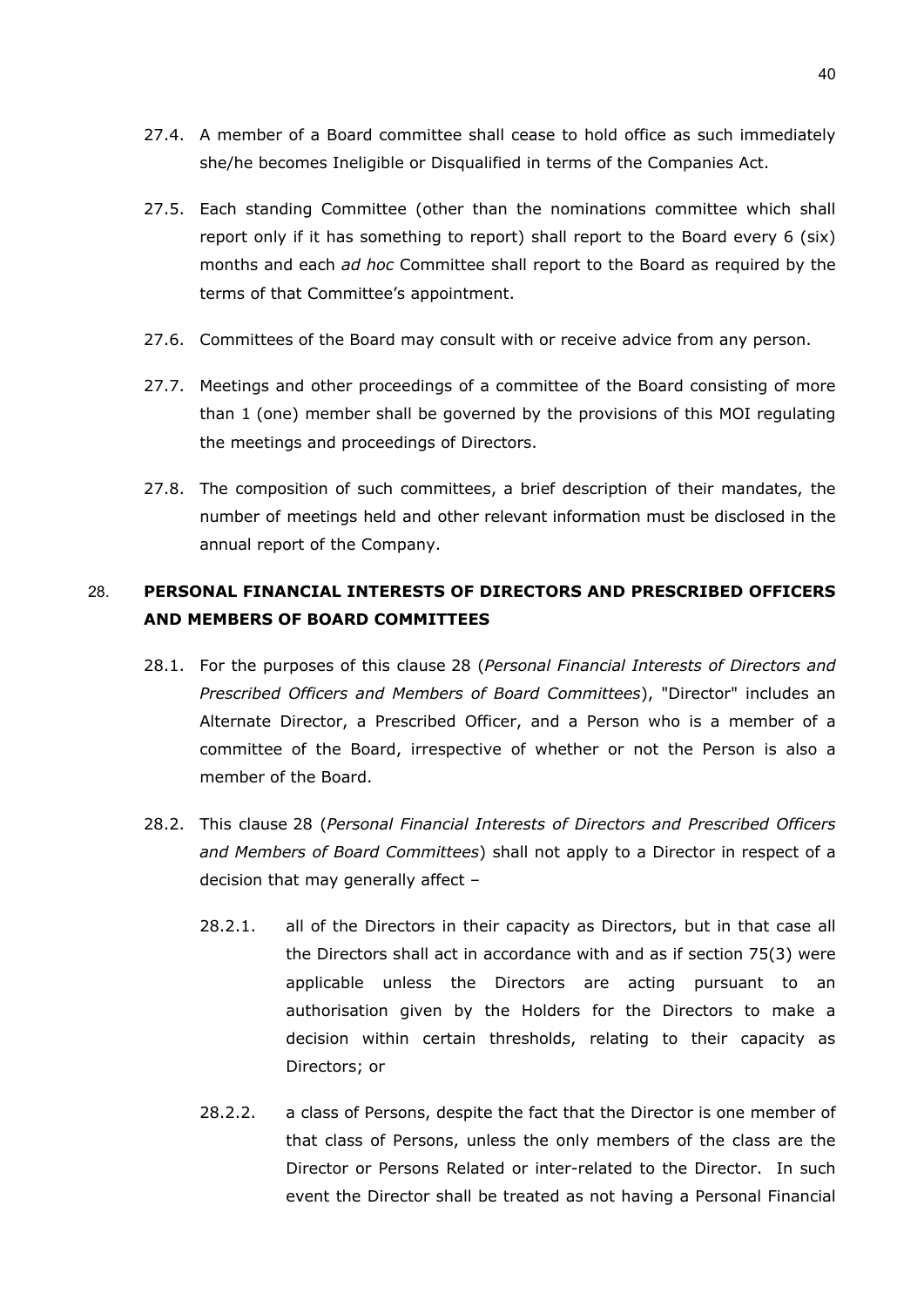Interest, unless the class is predominantly made up of Directors and Persons Related or Inter-related to such Directors and in the circumstances the conflict of the Director requires the provisions of this clause [28](#page-39-0) (*Personal Financial Interests of Directors and Prescribed Officers and Members of Board Committees*) to apply.

- 28.3. If despite the requirements of JSE, there is only 1 (one) Director in office at any time, and since the Company is listed and that Director cannot as a result hold all of the Beneficial Interests of all of the issued Securities of the Company, that Director may not –
	- 28.3.1. approve or enter into any agreement in which the Director or a Related Person has a Personal Financial Interest; or
	- 28.3.2. as a Director, determine any other matter in which the Director or a Related Person has a Personal Financial Interest,

unless the agreement or determination is approved by an Ordinary Resolution after the Director has disclosed the nature and extent of that Personal Financial Interest to those entitled to vote on such Ordinary Resolution.

- 28.4. At any time, a Director may disclose any Personal Financial Interest in advance, by delivering to the Board, or Holders (if the circumstances contemplated in clause [28.2](#page-39-1) prevail), a notice in Writing setting out the nature and extent of that Personal Financial Interest, to be used generally by the Company until changed or withdrawn by further Written notice from that Director.
- <span id="page-40-0"></span>28.5. If, in the reasonable view of the other non-conflicted Directors, a Director or the Related Person in respect of such Director acts in competition with the Company relating to the matter to be considered at the meeting of the Board, the Director shall only be entitled to such information concerning the matter to be considered at the meeting of the Board as shall be necessary to enable the Director to identify that such Personal Financial Interest exists or continues to exist.
- 28.6. If a Director (whilst the circumstances contemplated in clause [28.2](#page-39-1) are not applicable), has a Personal Financial Interest in respect of a matter to be considered at a meeting of the Board, or Knows that a Related Person has a Personal Financial Interest in the matter, the Director –
	- 28.6.1. must disclose the Personal Financial Interest and its general nature before the matter is considered at the meeting;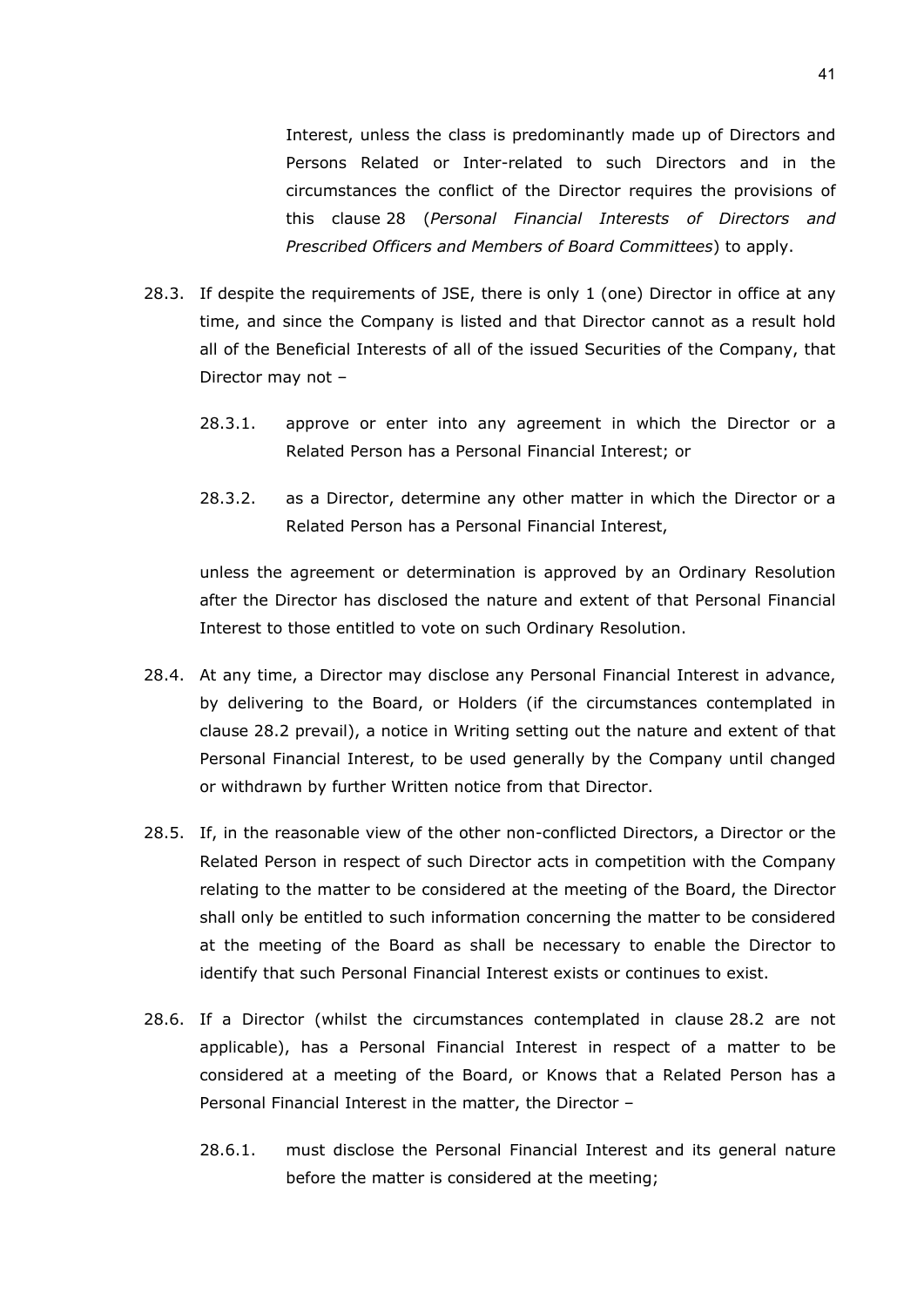- <span id="page-41-0"></span>28.6.2. must disclose to the meeting any Material information relating to the matter, and Known to the Director;
- <span id="page-41-1"></span>28.6.3. may disclose any observations or pertinent insights relating to the matter if requested to do so by the other Directors;
- 28.6.4. if present at the meeting, must leave the meeting immediately after making any disclosure contemplated in clauses [28.6.2](#page-41-0) and [28.6.3;](#page-41-1)
- 28.6.5. must not take part in the consideration of the matter, except to the extent contemplated in clauses [28.6.2](#page-41-0) and [28.6.3;](#page-41-1)
- 28.6.6. while absent from the meeting in terms of this clause [28.5](#page-40-0)
	- 28.6.6.1. is to be regarded as being present at the meeting for the purpose of determining whether sufficient Directors are present to constitute a quorum; and
	- 28.6.6.2. is not to be regarded as being present at the meeting for the purpose of determining whether a resolution has sufficient support to be adopted; and
- 28.6.7. must not execute any document on behalf of the Company in relation to the matter unless specifically requested or directed to do so by the Board.
- 28.7. If a Director acquires a Personal Financial Interest in an agreement or other matter in which the Company has a Material interest, or Knows that a Related Person has acquired a Personal Financial Interest in the matter, after the agreement or other matter has been approved by the Company, the Director must promptly disclose to the Board, or to the Holders entitled to vote (if the Company is a company contemplated in clause [28.2\)](#page-39-1), the nature and extent of that Personal Financial Interest, and the material circumstances relating to the Director or Related Person's acquisition of that Personal Financial Interest.
- 28.8. A decision by the Board, or a transaction or agreement approved by the Board, or by the Holders (if the Company is a company contemplated in clause [28.2\)](#page-39-1), is valid despite any Personal Financial Interest of a Director or Person Related to the Director, only if –
	- 28.8.1. it was approved following the disclosure of the Personal Financial Interest in the manner contemplated in this clause [28](#page-39-0) (*Personal*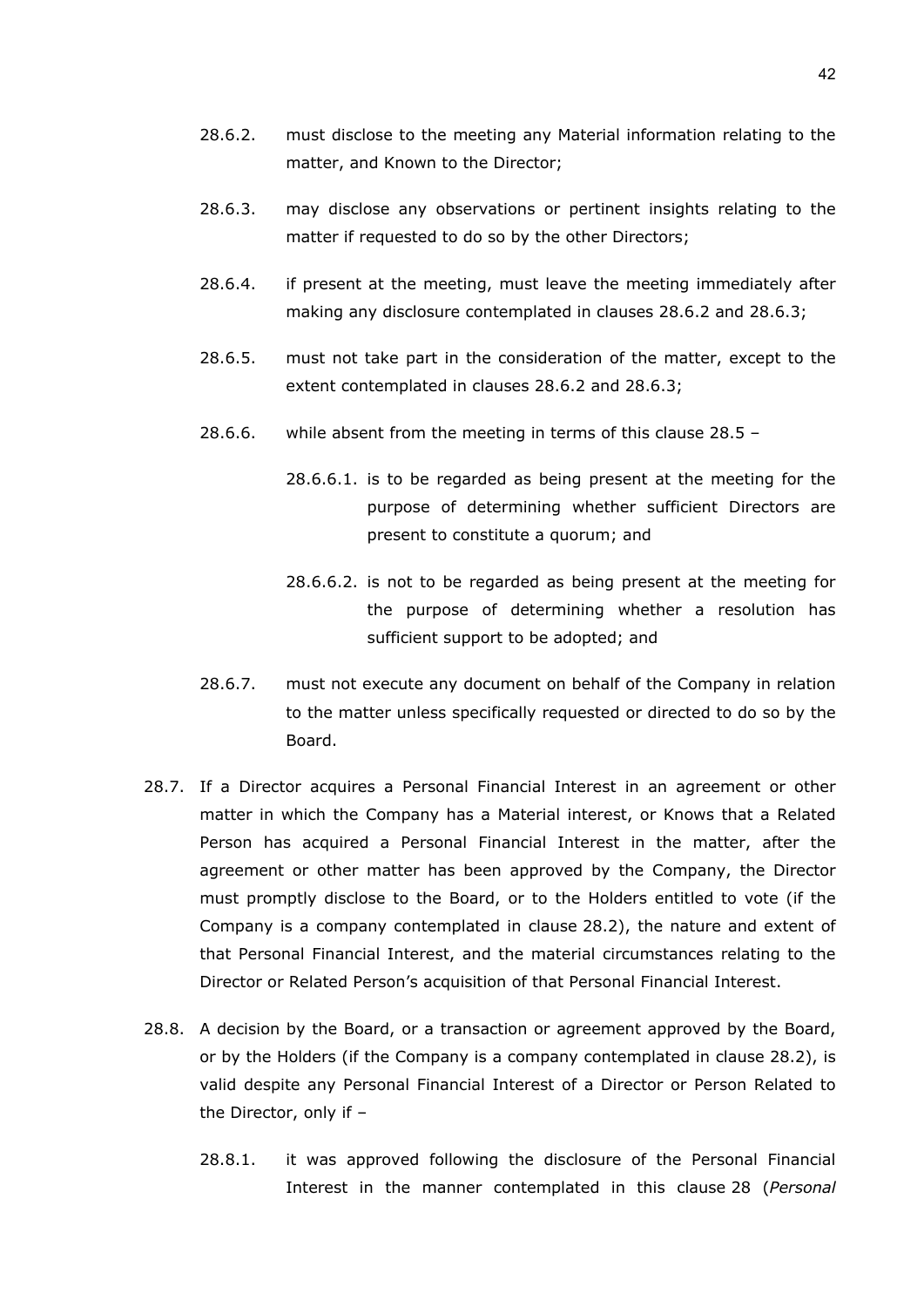*Financial Interests of Directors and Prescribed Officers and Members of Board Committees*); or

28.8.2. despite having been approved without disclosure of that Personal Financial Interest, it has been ratified by an Ordinary Resolution following disclosure of that Personal Financial Interest or so declared by a court.

## 29. **PROCEEDINGS OF DIRECTORS**

- 29.1. A Director authorised by the Board
	- 29.1.1. may, at any time, summon a meeting of the Directors; and
	- 29.1.2. must call a meeting of the Directors if required to do so by at least 2 (two) Directors or if required by at least 25% (twenty five per cent) of the Directors if there are at least 12 (twelve) Directors in office.
- 29.2. The Directors may determine what period of notice shall be given of meetings of Directors and may determine the means of giving such notice which may include telephone, telefax or Electronic Communication. It shall be necessary to give notice of a meeting of Directors to all Directors even those for the time being absent from South Africa.
- 29.3. If all of the Directors
	- 29.3.1. acknowledge actual receipt of the notice;
	- 29.3.2. are present at a meeting of the Directors; or
	- 29.3.3. waive notice of the meeting,

the meeting may proceed even if the Company failed to give the required notice of that meeting, or there was a defect in the giving of the notice.

- 29.4. The Directors may meet together for the despatch of business, adjourn and otherwise regulate their meetings as they think fit.
- 29.5. Unless otherwise resolved by the Directors, all their meetings shall be held in the city or town where the Company's Registered Office is for the time being situated. A meeting of Directors may be conducted by Electronic Communication and/or one or more Directors may participate in a meeting of Directors by Electronic Communication so long as the Electronic Communication facility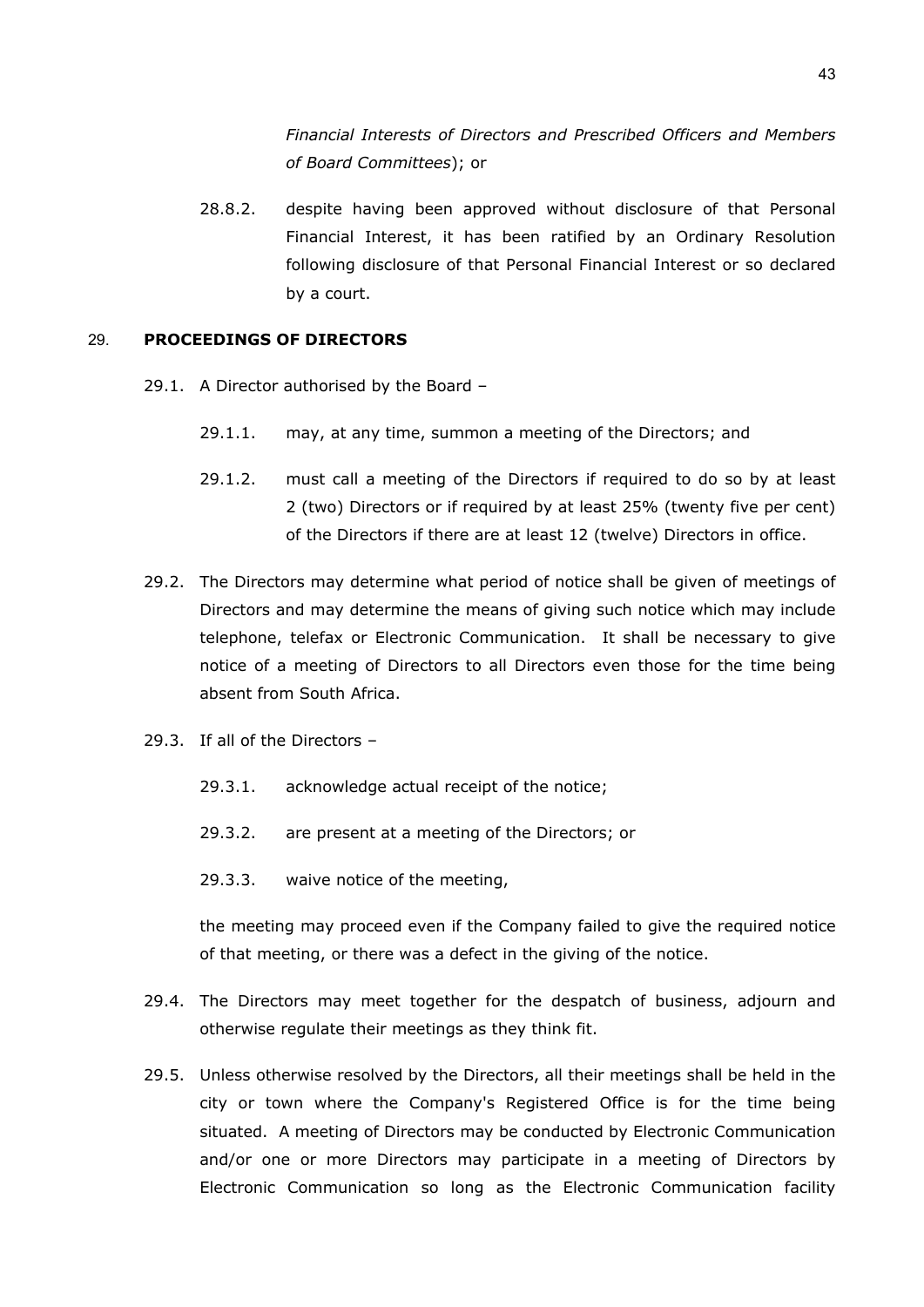employed ordinarily enables all persons participating in that meeting to communicate concurrently with each other without an intermediary, and to participate effectively in the meeting.

- 29.6. The quorum for a Directors' meeting is 3 (three).
- 29.7. The Directors may elect a chairperson and one or more deputy chairpersons and also may elect one of the independent Directors as the lead independent Director, and determine the period for which she/he is to hold office. If no such chairperson is elected, or if at any meeting of Directors the chairperson is not present within 10 (ten) minutes after the time appointed for holding it, the Directors present may choose one of their number to be chairperson of their meeting.
- 29.8. Each Director or Alternate Director has 1 (one) vote on a matter before the Board and a majority of the votes cast on a resolution is sufficient to approve that resolution.
- 29.9. In the case of a tied vote the chairperson may cast a deciding vote, but if only 2 (two) Directors are present at the meeting of Directors, the chairperson shall not have a second or casting vote. Every Director or Alternate Director present at a meeting of Directors shall sign his/her name in a book to be kept for that purpose.
- <span id="page-43-0"></span>29.10. The Company must keep minutes of the meetings of the Board, and any of its committees, and include in the minutes –
	- 29.10.1. any declaration given by notice or made by a director as required by clause [28](#page-39-0) (*Personal Financial Interests of Directors and Prescribed Officers and Members of Board Committees*);
	- 29.10.2. every resolution adopted by the Board.
- 29.11. Resolutions adopted by the Board
	- 29.11.1. must be dated and sequentially numbered; and
	- 29.11.2. are effective as of the date of the resolution, unless the resolution states otherwise.
- 29.12. Any minutes of a meeting, or a resolution, signed by the chairperson of the meeting, or by the chairperson of the next meeting of the Board, are/is evidence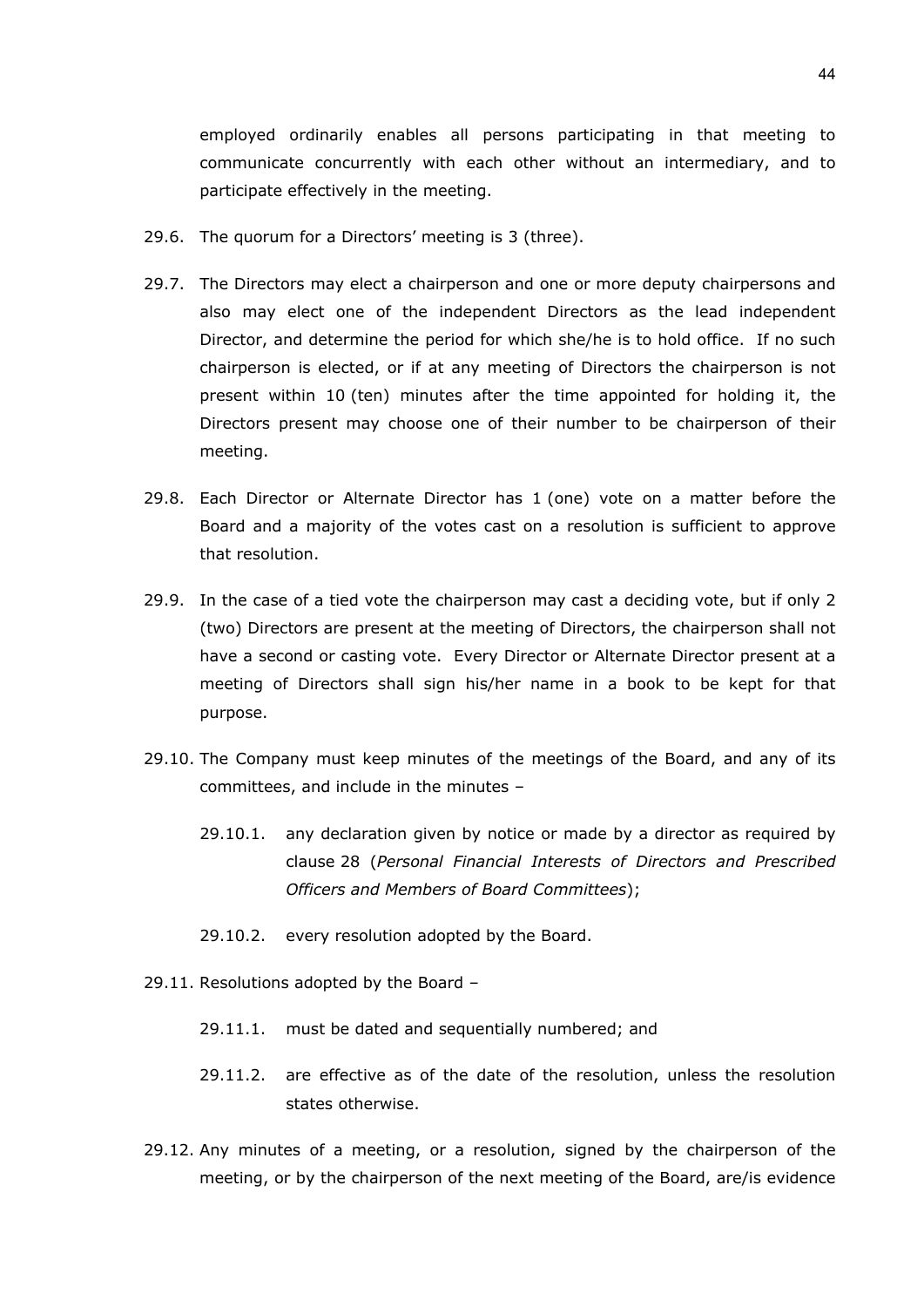of the proceedings of that meeting, or adoption of that resolution, as the case may be, without the necessity for further proof of the facts stated.

29.13. A round robin resolution shall be as valid and effectual as if it had been passed at a meeting of the Directors duly called and constituted, provided that each Director who is able to receive notice, has received notice of the matter to be decided. For the purposes hereof a round robin resolution means a resolution passed other than at a meeting of Directors, in respect of which, subject to clause [29.10,](#page-43-0) all the Directors who may at the time be present in South Africa being not less than a majority of Directors, (for which purpose one or more Alternate Directors shall be entitled to sign a round robin resolution if one or more Directors are not able to sign or timeously return a signed copy of the resolution, and without his/her vote/s the requisite majority cannot be achieved) voted in favour by signing in Writing a resolution in counterparts, within 20 (twenty) Business Days after the resolution was submitted to them.

## 30. **PRESCRIBED OFFICERS**

- 30.1. No Person shall hold office as a Prescribed Officer, if she/he is Ineligible or Disqualified. A Person who is Ineligible or Disqualified must not consent to be appointed to an office or undertake any functions which would result in her/him being a Prescribed Officer nor act in such office nor undertake any such functions. A Person placed under probation by a court must not consent to be appointed to an office or undertake any functions which would result in her/him being a Prescribed Officer nor act in such office nor undertake any such functions unless the order of court so permits.
- 30.2. A Prescribed Officer shall cease to hold office as such immediately she/he becomes Ineligible or Disqualified in terms of the Companies Act.

## 31. **APPOINTMENT OF SECRETARY**

- <span id="page-44-2"></span><span id="page-44-1"></span><span id="page-44-0"></span>31.1. The Directors must appoint the secretary from time to time, who –
	- 31.1.1. shall be a permanent resident of South Africa and remain so while serving as secretary; and
	- 31.1.2. shall have the requisite knowledge of, or experience in, relevant laws; and
	- 31.1.3. may be a juristic Person subject to the following –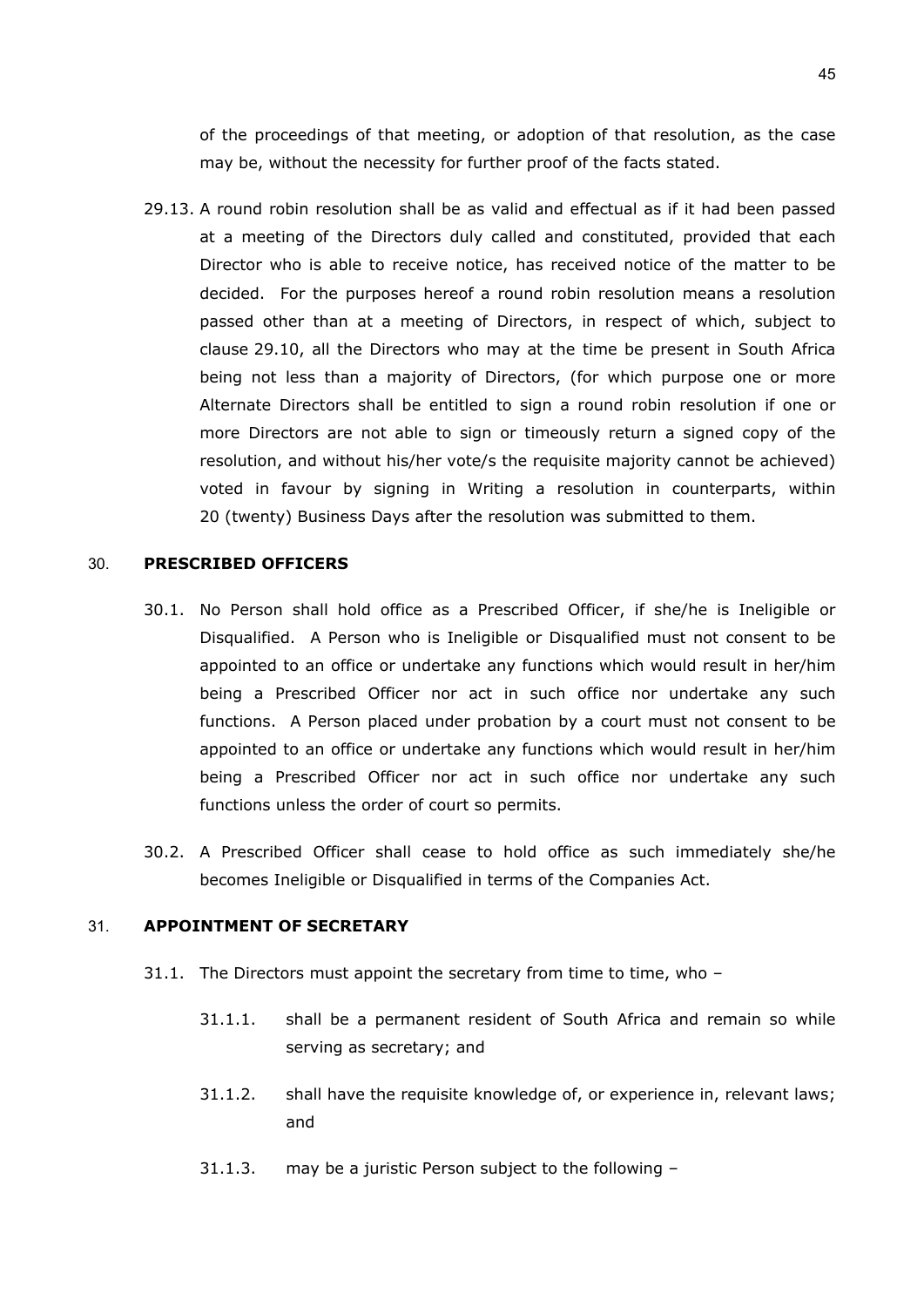- 31.1.3.1. every employee of that juristic person who provides company secretary services, or partner and employee of that partnership, as the case may be, is not Ineligible or Disqualified;
- 31.1.3.2. at least 1 (one) employee of that juristic person, or one partner or employee of that partnership, as the case may be, satisfies the requirements in clauses [31.1.1](#page-44-0) and [31.1.2;](#page-44-1)
- 31.2. Within 60 (sixty) Business Days after a vacancy arises in the office of company secretary, the Board must fill the vacancy by appointing a Person whom the Directors consider to have the requisite knowledge and experience. A change in the membership of a juristic person or partnership that holds office as company secretary does not constitute a vacancy in the office of company secretary, if the juristic person or partnership continues to satisfy the requirements of clause [31.1.3.](#page-44-2)
- <span id="page-45-0"></span>31.3. If at any time a juristic person or partnership holds office as company secretary of the Company –
	- 31.3.1. the juristic person or partnership must immediately notify the Directors if the juristic person or partnership no longer satisfies the requirements of clause [31.1.3,](#page-44-2) and is regarded to have resigned as company secretary upon giving that notice to the Company;
	- 31.3.2. the Company is entitled to assume that the juristic person or partnership satisfies the requirements of clause [31.1.3,](#page-44-2) until the Company has received a notice contemplated in clause [31.3.1;](#page-45-0) and
	- 31.3.3. any action taken by the juristic person or partnership in performance of its functions as company secretary is not invalidated merely because the juristic person or partnership had ceased to satisfy the requirements of clause [31.1.3](#page-44-2) at the time of that action.
- 31.4. The company secretary may resign from office by giving the Company 1 (one) month's Written notice or less than that with the prior Written approval of the Board.
- 31.5. If the company secretary is removed from office by the Board, the company secretary may, by giving Written notice to that effect to the Company by not later than the end of the financial year in which the removal took place, require the Company to include a statement in its annual Financial Statements relating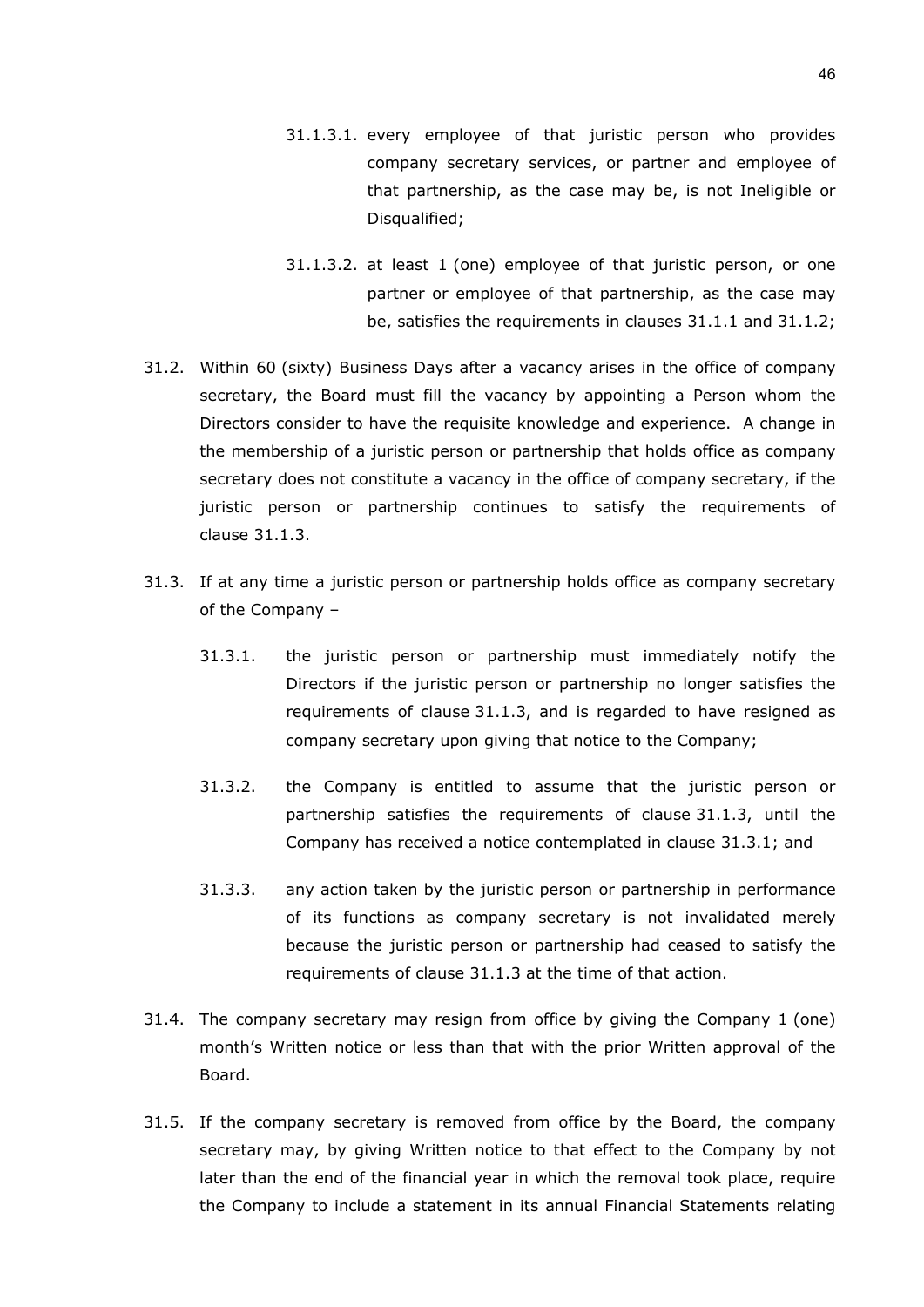to that financial year, not exceeding a reasonable length, setting out the company secretary's contention as to the circumstances that resulted in the removal. The Company must include this statement in the Directors' report in its annual Financial Statements.

## 32. **DISTRIBUTIONS**

- <span id="page-46-2"></span><span id="page-46-0"></span>32.1. The Company –
	- 32.1.1. may make Distributions from time to time, provided that –

32.1.1.1. any such Distribution –

- 32.1.1.1.1. is pursuant to an existing legal obligation of the Company, or a court order; or
- 32.1.1.1.2. has been authorised by the Board, by resolution, and also by Ordinary Resolution, save in the case of –
	- 32.1.1.1.2.1. a *pro rata* payment to all Shareholders (except one which result in Shareholders holding Shares in an unlisted entity which requires the sanction of an Ordinary Resolution); or
	- 32.1.1.1.2.2. cash dividends paid out of retained income; or
	- 32.1.1.1.2.3. capitalisation issues; or
	- 32.1.1.1.2.4. scrip dividends incorporating an election to receive either capitalisation Shares or cash;
- 32.1.1.2. it reasonably appears that the Company will satisfy the Solvency and Liquidity Test immediately after completing the proposed Distribution;
- <span id="page-46-1"></span>32.1.1.3. the Board, by resolution, has acknowledged that it has applied the Solvency and Liquidity Test and reasonably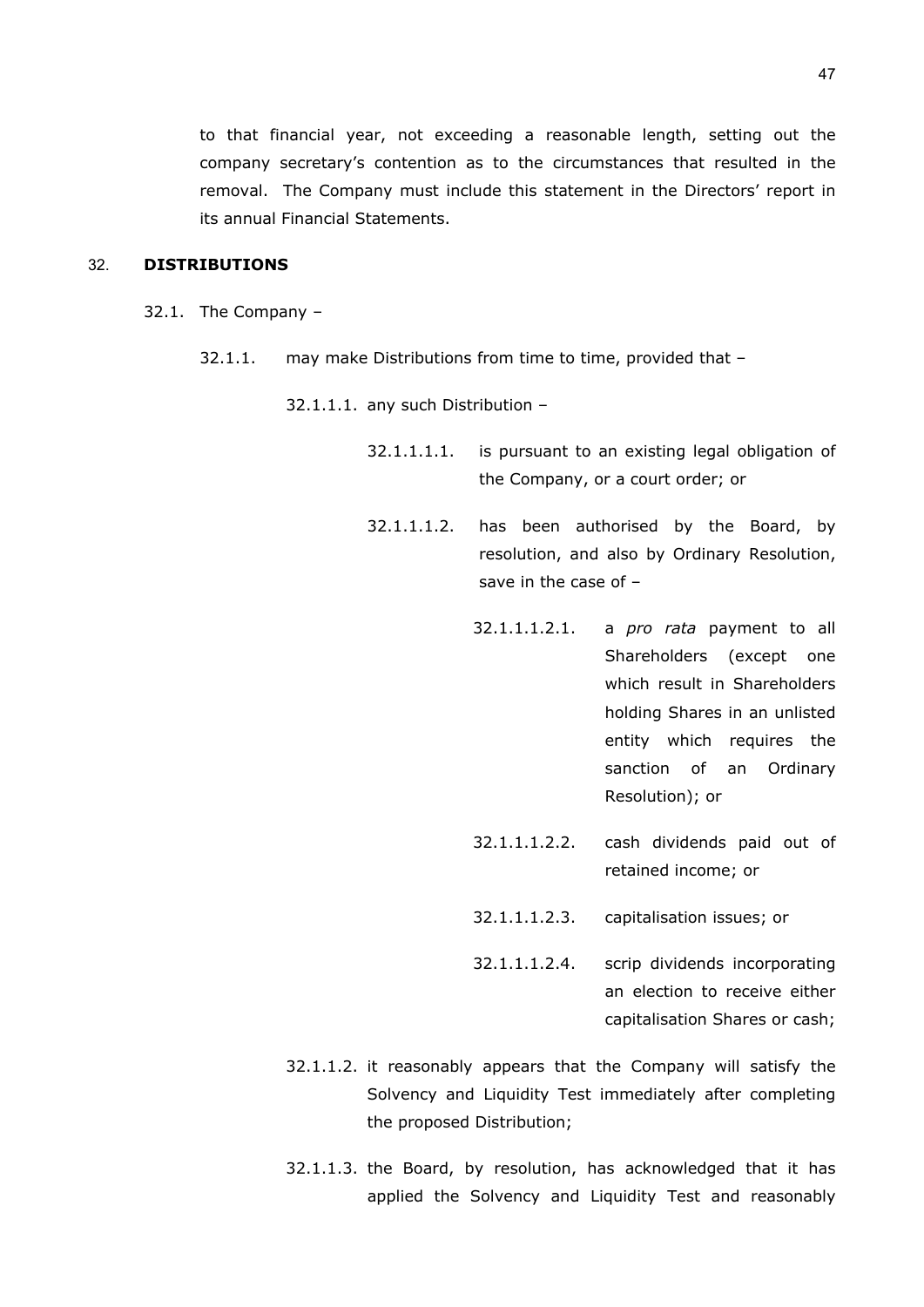concluded that the Company will satisfy the Solvency and Liquidity Test immediately after completing the proposed Distribution; and

- 32.1.1.4. no obligation is imposed, if it is a distribution of capital, that the Company is entitled to require it to be subscribed again;
- 32.1.2. must before incurring any debt or other obligation for the benefit of any Holders, comply with the requirements in clause [32.1.1,](#page-46-0)

and must complete any such Distribution fully within 120 (one hundred and twenty) Business Days after the acknowledgement referred to in clause [32.1.1.3,](#page-46-1) failing which it must again comply with the aforegoing. Dividends shall be paid to Holders registered as at a date subsequent to the date of declaration or date of confirmation of the dividend, whichever is the later. Any dividend or other Distribution may be paid by electronic funds transfer (which is the Company's preferred method of effecting payment) or by cheque payable to the order of the Holder entitled thereto, or (in the case of joint Holders) of that Holder whose name stands first on the register in respect of the joint holding. Every such cheque shall (unless otherwise directed) be sent by post to the last registered address of the Holder entitled thereto, and the receipt of the Person whose name appears in the Securities Register, or in the case of joint Holders, of any one of such Holders, or of his/her/its or their agent duly appointed in writing, shall be a good discharge to the Company for all dividends or other Distributions. Every such cheque shall be sent at the risk of the Person entitled to the money represented thereby.

- 32.2. No notice of change of address or instructions as to payment given after the determination of a dividend or other Distribution by the Company in terms of clause [32.1.1.1,](#page-46-2) shall become effective until after the dividend or other Distribution has been made, unless the Board so determines at the time the dividend or other Distribution is approved.
- <span id="page-47-1"></span><span id="page-47-0"></span>32.3. All unclaimed dividends or other Distributions as contemplated in this clause will be held in trust or by a trust nominated by the Company until claimed, without the payment of interest, provided that:
	- 32.3.1. any dividend remaining unclaimed for a period of not less than 3 (three) years from the date on which it became payable (or such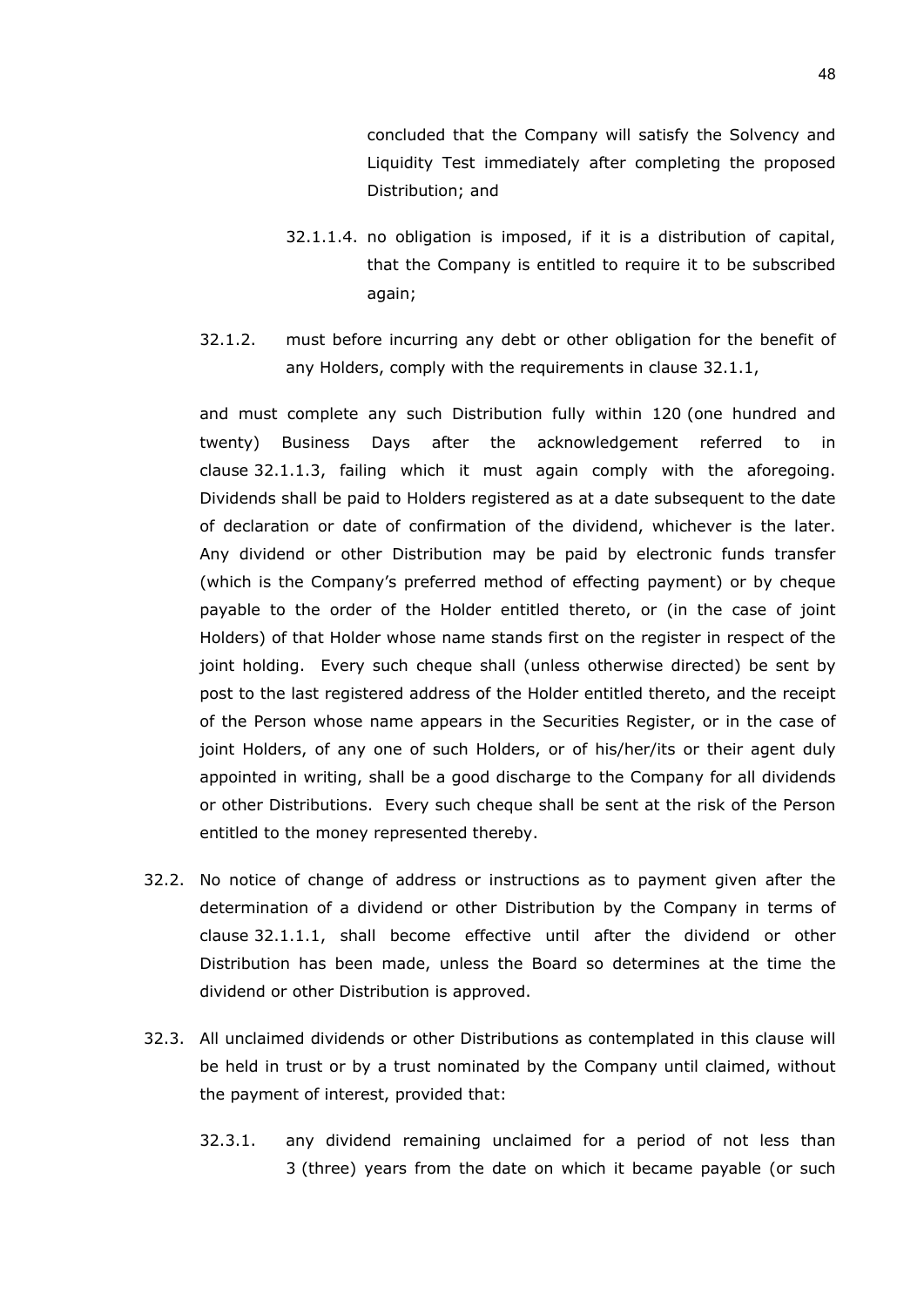other period as may be required by law) may be forfeited by resolution of the Directors for the benefit of the Company; and

- 32.3.2. any other Distribution will be held until lawfully claimed or if not claimed, until such time as the claim has prescribed, after which such other Distributions may be forfeited by resolution of the Directors for the benefit of the Company.
- <span id="page-48-0"></span>32.4. The Company shall be entitled at any time to delegate its obligations in respect of unclaimed dividends or other unclaimed Distributions, to any one of the Company's bankers from time to time.

#### 33. **LOSS OF DOCUMENTS**

The Company shall not be responsible for the loss in transmission of any cheque, warrant, certificate or (without any limitation *eiusdem generis*) other document sent through the post either to the registered address of any Holder or to any other address requested by the Holder.

#### 34. **NOTICES**

- 34.1. The Company may give notices, documents, records or statements or notices of availability of the aforegoing by personal delivery to the Holder or holder of Beneficial Interests or by sending them prepaid through the post or by transmitting them by telegram, telex or fax. The Company must give notice of any Meeting to each Person entitled to vote at such Meeting who has elected to receive such notice other than proxies.
- 34.2. Any Holder or holder of Beneficial Interests who/which has furnished an Electronic Address to the Company, by doing so –
	- 34.2.1. authorises the Company to use Electronic Communication to give notices, documents, records or statements or notices of availability of the aforegoing to her/him/it; and
	- 34.2.2. confirms that same can conveniently be printed by the Holder / holder of the Beneficial Interests within a reasonable time and at a reasonable cost.
- 34.3. Any notice, document, record or statement or notice of availability of the aforegoing sent by the Company shall be deemed to have been delivered on the date and time determined in accordance with Table CR3 in the Regulations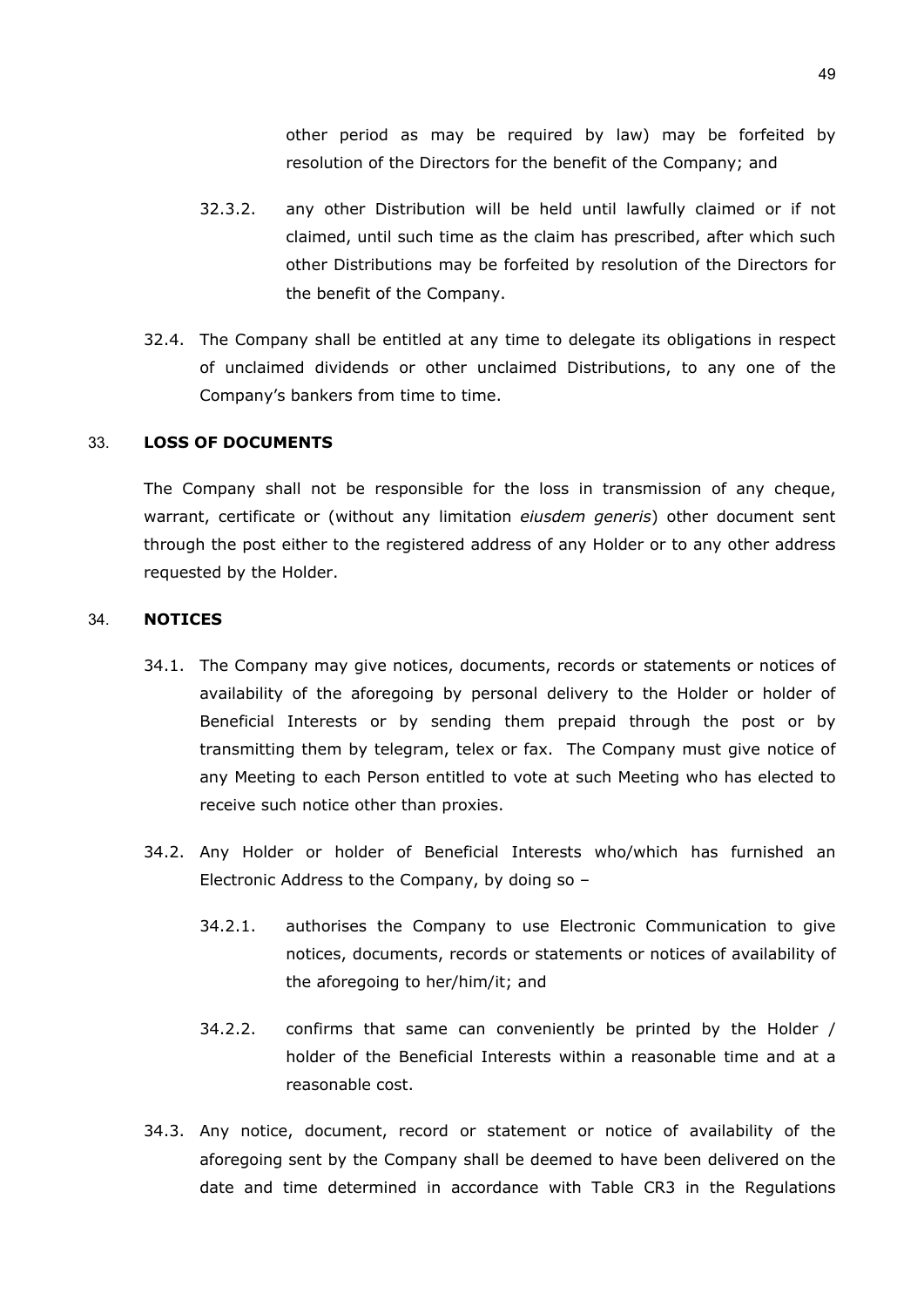(which is included as **Annexure C** for easy reference but which does no form part of this MOI for purposes of interpretation).

- 34.4. A Holder or Person entitled to Securities (or his/her executor) shall be bound by every notice in respect of the Securities Delivered to the Person who was, at the date on which that notice was Delivered, shown in the Securities Register or established to the satisfaction of the Directors (as the case may be) as the Holder of or Person entitled to the Securities, notwithstanding that the Holder or Person entitled to Securities may then have been dead or may subsequently have died or have been or become otherwise incapable of acting in respect of the Securities, and notwithstanding any transfer of the Securities was not registered at that date. The Company shall not be bound to enter any Person in the Securities Register as entitled to any Securities until that Person gives the Company an address for entry on the Securities Register.
- 34.5. If joint Holders are registered in respect of any Securities or if more than 1 (one) Person is entitled to Securities, all notices shall be given to the Person named first in the Securities Register in respect of the Securities, and notice so Delivered shall be sufficient notice to all the Holders of or Persons entitled to or otherwise interested in the Securities.
- 34.6. The Company shall not be bound to use any method of giving notice, documents, records or statements or notices of availability of the aforegoing, contemplated in the Regulations in respect of which provision is made for deemed delivery, but if the Company does use such a method, the notice, document, record or statement or notice of availability of the aforegoing shall be deemed to be delivered on the day determined in accordance with the Regulations. In any other case, when a given number of days' notice or notice extending over any period is required to be given (which are not Business Days which shall be calculated in accordance with clause [2](#page-3-0) (*Calculation of Business Days*)), the provisions of clause [2](#page-3-0) (*Calculation of Business Days*) shall also be applied.
- 34.7. The holder of a Share warrant to bearer shall not, unless it be otherwise expressed in the warrant, be entitled in respect thereof to notice of any Shareholders Meeting or otherwise.
- 34.8. As regards the signature of an Electronic Communication by a Holder, it shall be in such form as the Directors may specify to demonstrate that the Electronic Communication is genuine, or failing any such specification by the Directors, it shall be constituted by the Holder indicating in the Electronic Communication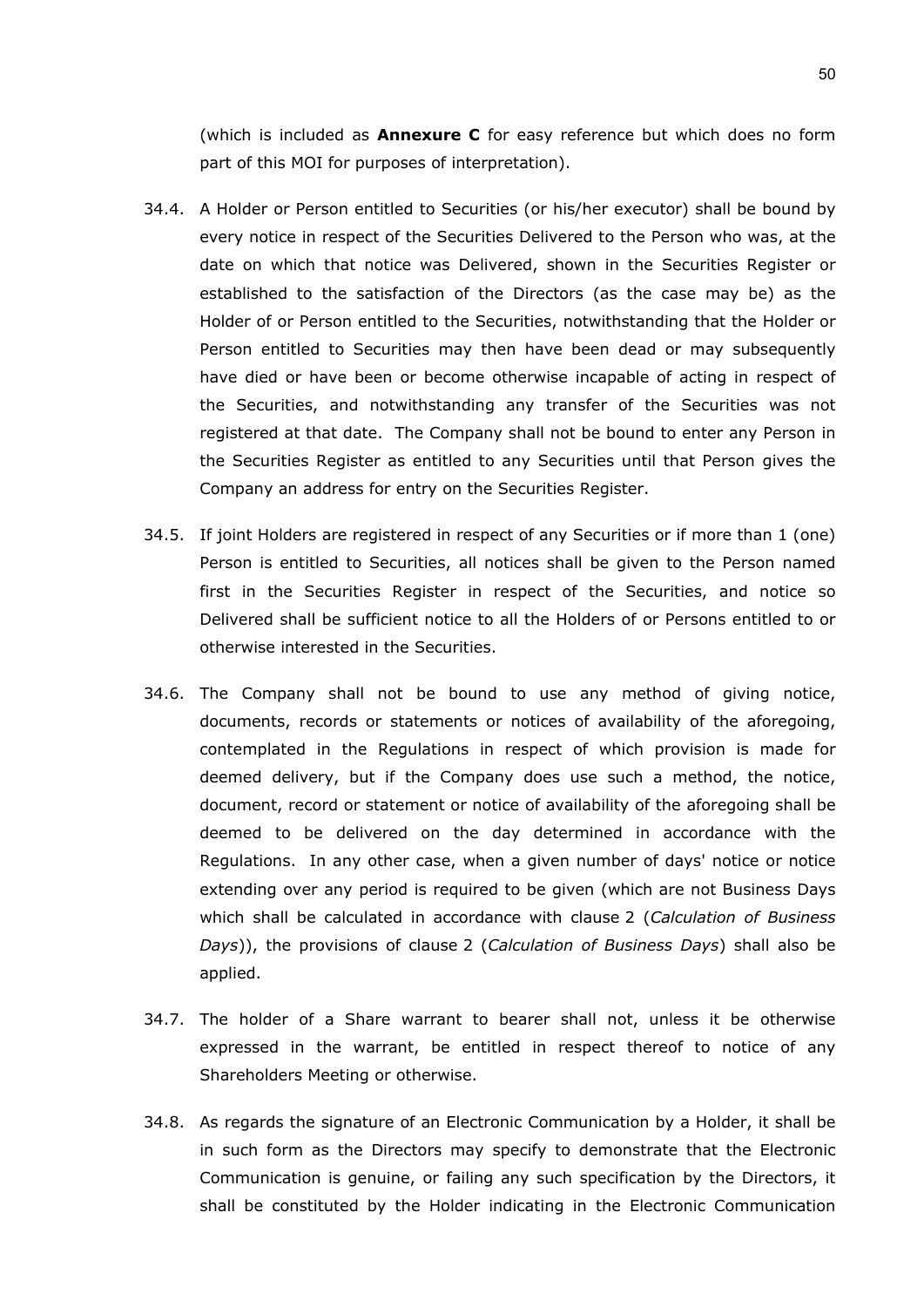that it is the Holder's intention to use the Electronic Communication as the medium to indicate the Holder's approval of the information in, or the Holder's signature of the document in or attached to, the Electronic Communication which contains the name of the Holder sending it in the body of the Electronic Communication.

### <span id="page-50-0"></span>35. **INDEMNITY**

- 35.1. For the purposes of this clause [35](#page-50-0) (*Indemnity*), "Director" includes a former Director, an Alternate Director, a Prescribed Officer, a person who is a member of a committee of the Board, irrespective of whether or not the person is also a member of the Board and a member of the Audit committee.
- <span id="page-50-2"></span><span id="page-50-1"></span>35.2. The Company may –
	- 35.2.1. not directly or indirectly pay any fine that may be imposed on a Director, or on a Director of a Related company, as a consequence of that Director having been convicted of an offence in terms of any national legislation unless the conviction was based on strict liability;
	- 35.2.2. advance expenses to a Director to defend litigation in any proceedings arising out of the Director's service to the Company; and
	- 35.2.3. directly or indirectly indemnify a Director for –

<span id="page-50-4"></span><span id="page-50-3"></span>35.2.3.1. any liability, other than in respect of –

- 35.2.3.1.1. any liability arising in terms of section  $77(3)(a)$ , (b) or (c) or from wilful misconduct or wilful breach of trust on the part of the Director; or
- 35.2.3.1.2. any fine contemplated in clause [35.2.1;](#page-50-1)
- <span id="page-50-5"></span>35.2.3.2. any expenses contemplated in clause [35.2.2,](#page-50-2) irrespective of whether it has advanced those expenses, if the proceedings –
	- 35.2.3.2.1. are abandoned or exculpate the Director; or
	- 35.2.3.2.2. arise in respect of any other liability for which the Company may indemnify the Director in terms of clause [35.2.3.1.](#page-50-3)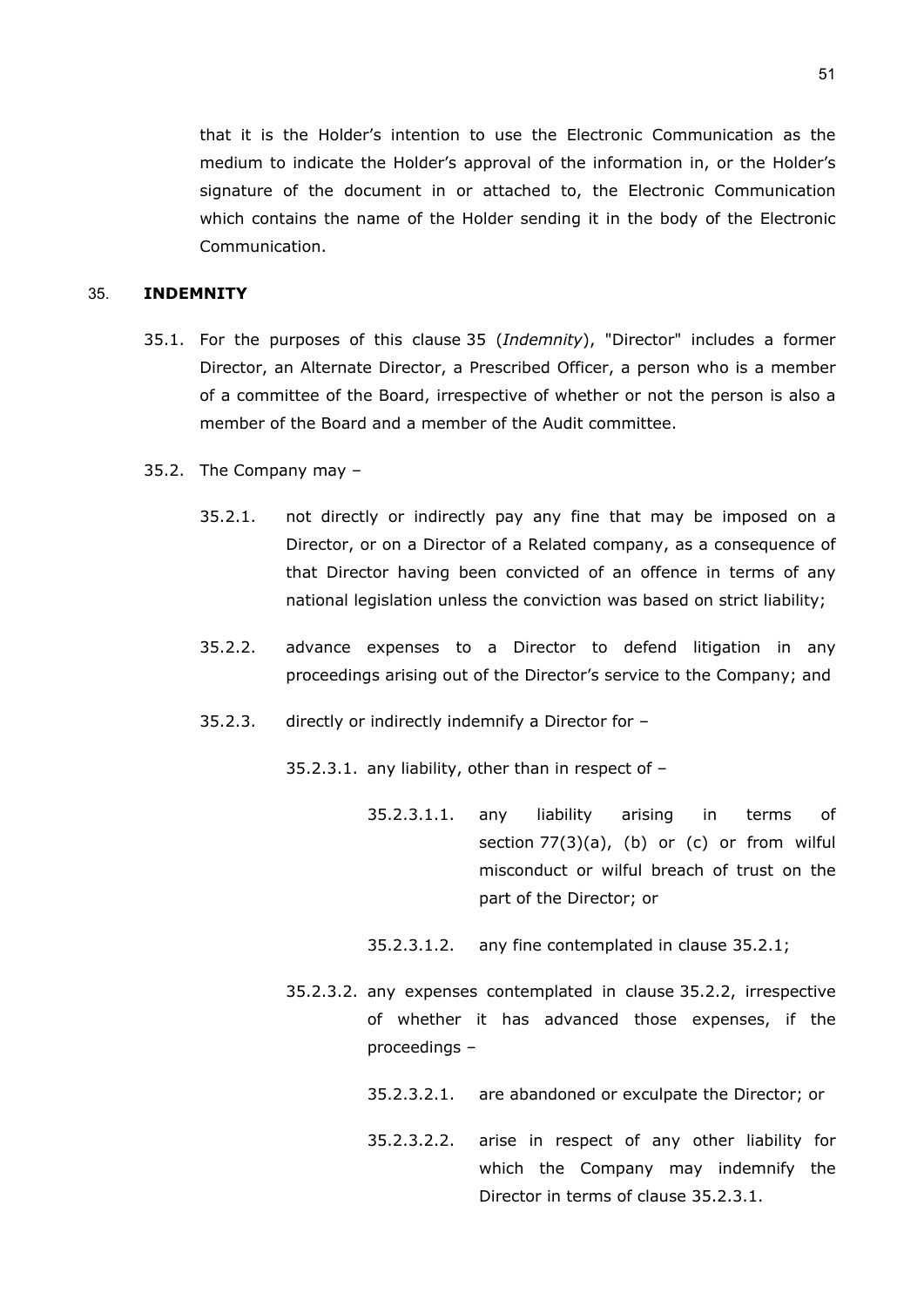- 35.3. The Company may purchase insurance to protect
	- 35.3.1. a Director against any liability or expenses contemplated in clause [35.2.2](#page-50-2) or [35.2.3;](#page-50-4) or
	- 35.3.2. the Company against any contingency including but not limited to –

35.3.2.1. any expenses –

- 35.3.2.1.1. that the Company is permitted to advance in accordance with clause [35.2.2;](#page-50-2) or
- 35.3.2.1.2. for which the Company is permitted to indemnify a Director in accordance with clause [35.2.3.2;](#page-50-5) or
- 35.3.2.2. any liability for which the Company is permitted to indemnify a Director in accordance with clause [35.2.3.1.](#page-50-3)
- 35.4. The Company is entitled to claim restitution from a Director or of a Related company for any money paid directly or indirectly by the Company to or on behalf of that Director in any manner inconsistent with section 78.

## 36. **REPURCHASES OF SECURITIES**

The Company is authorised to repurchase its Securities subject to compliance with the Companies Act.

## 37. **RIGHT TO EXPROPRIATE SECURITIES**

Subject to the requirements of the JSE, Holders holding the requisite majority of the Securities (depending upon the structure adopted to implement the expropriation provisions of this clause) shall be entitled at any time and from time to time to expropriate the Securities of any Holders, notwithstanding that the sole or main purpose thereof may be to benefit the Holders exercising such power, provided that the compensation payable to the Holders so expropriated is fair and reasonable in the circumstances.

#### 38. **REGISTER OF DISCLOSURES AND NOTIFICATION**

The Company must –

38.1. establish and maintain a register of the disclosures made in terms of section 56(7); and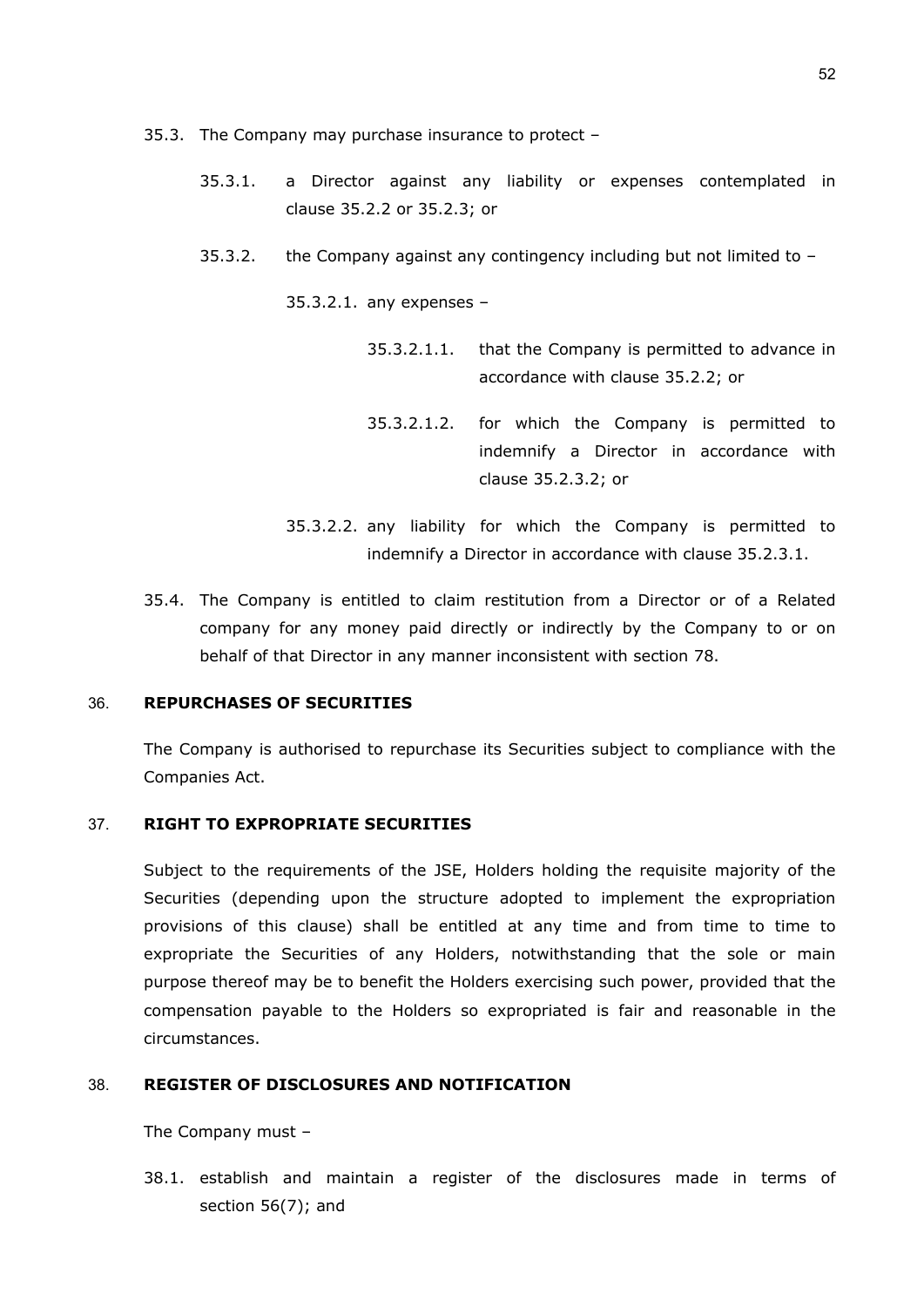- 38.2. publish in its annual Financial Statements a list of the Persons who hold Beneficial Interests equal to or in excess of 5% (five per cent) of the total number of Securities of that class issued by the Company, together with the extent of those Beneficial Interests;
- <span id="page-52-0"></span>38.3. file a copy of a notification in respect of the acquisition of any Beneficial Interest constituting 5% (five per cent) or a multiple thereof of the issued Securities of that class or disposal so that the Person no longer holds a multiple of 5% (five per cent) of the issued Securities of that class, with the Panel;
- 38.4. report the information to the Holders of the relevant class of Securities in respect of which the Company has received a notification of the type referred to in clause [38.3](#page-52-0) unless it relates to the disposal of any Beneficial Interest of less than 1% (one per cent) of the class;
- 38.5. within 48 (forty eight) hours after receiving a notification in respect of the acquisition of any Beneficial Interest publish the information on SENS.

## 39. **SOCIAL AND ETHICS COMMITTEE**

- 39.1. The Board shall appoint a social and ethics committee unless it is a Subsidiary of another company that has a social and ethics committee, and the social and ethics committee of that other company will perform the functions required on behalf of the Company, or the Company has been exempted in terms of the Companies Act from having to have a social and ethics committee.
- 39.2. The social and ethics committee must comprise not less than 3 (three) Directors or Prescribed Officers, at least 1 (one) of whom must be a Director who is not involved in the day-to-day management of the Company's business, and must not have been so involved within the previous 3 (three) financial years.
- 39.3. The social and ethics committee has the following functions
	- 39.3.1. to monitor the Company's activities, having regard to any relevant legislation, other legal requirements or prevailing codes of best practice, with regard to matters relating to –
		- 39.3.1.1. social and economic development, including the Company's standing in terms of the goals and purposes of –
			- 39.3.1.1.1. the 10 (ten) principles set out in the United Nations Global Compact Principles; and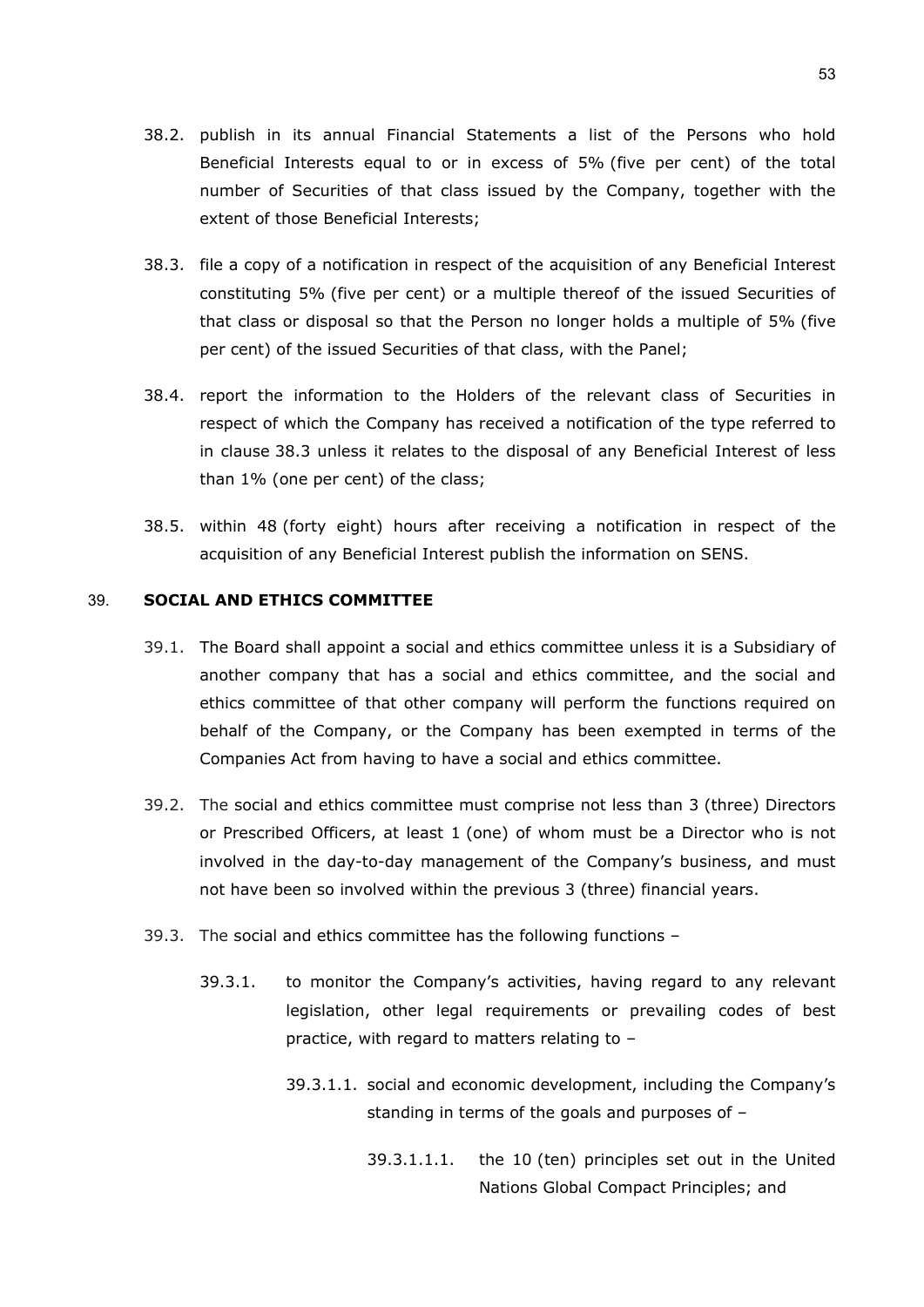- 39.3.1.1.2. the OECD recommendations regarding corruption;
- 39.3.1.1.3. the Employment Equity Act; and
- 39.3.1.1.4. the Broad-Based Black Economic Empowerment Act;
- 39.3.1.2. good corporate citizenship, including the Company's
	- 39.3.1.2.1. promotion of equality, prevention of unfair discrimination, and reduction of corruption;
	- 39.3.1.2.2. contribution to development of the communities in which its activities are predominantly conducted or within which its products or services are predominantly marketed; and
	- 39.3.1.2.3. record of sponsorship, donations and charitable giving;
- 39.3.1.3. the environment, health and public safety, including the impact of the Company's activities and of its products or services;
- 39.3.1.4. consumer relationships, including the Company's advertising, public relations and compliance with consumer protection laws; and
- 39.3.1.5. labour and employment, including
	- 39.3.1.5.1. the Company's standing in terms of the International Labour Organization Protocol on decent work and working conditions; and
	- 39.3.1.5.2. the Company's employment relationships, and its contribution toward the educational development of its employees;
- 39.3.2. to draw matters within its mandate to the attention of the Board as occasion requires;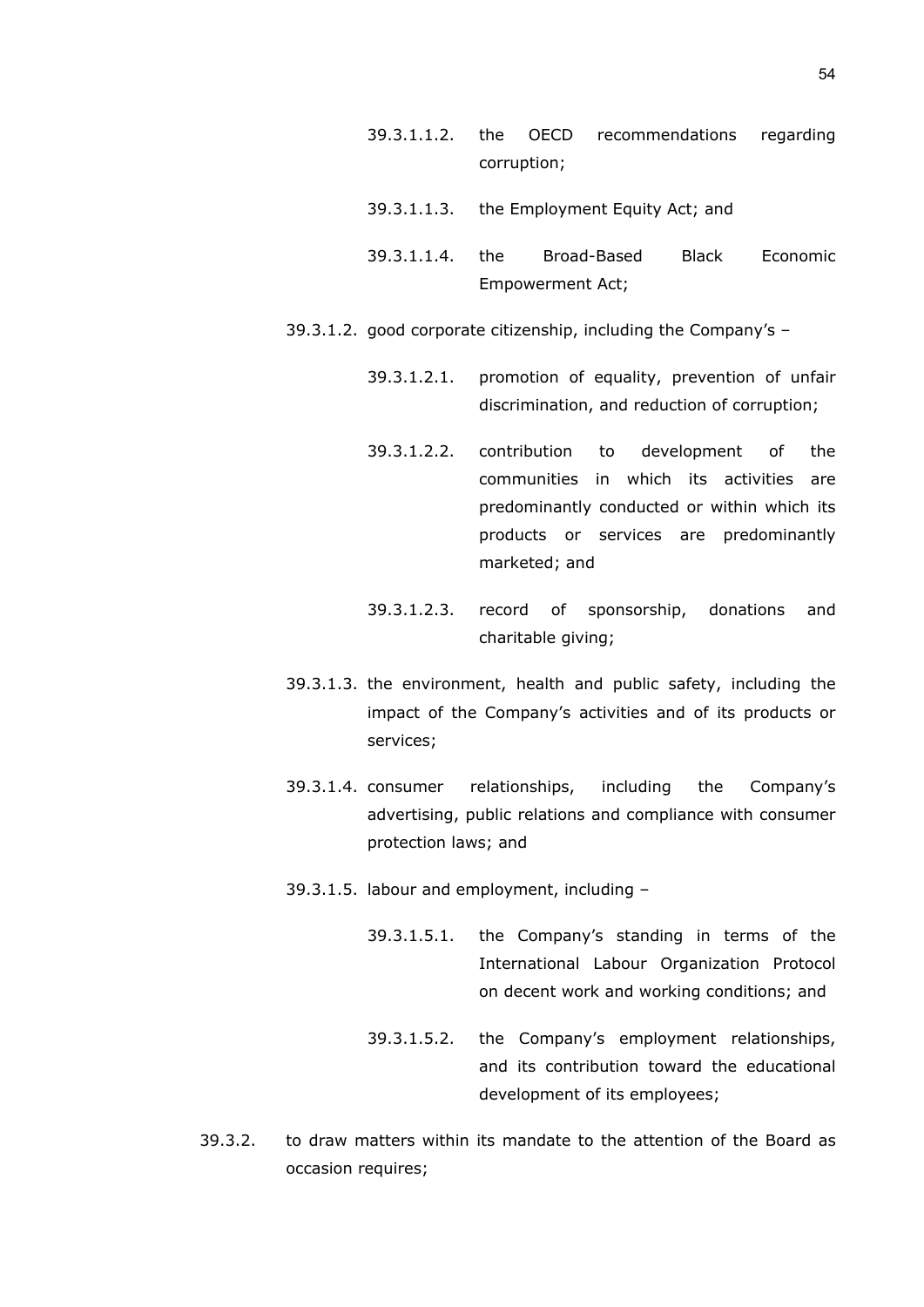- 39.3.3. to report, through one of its members, to the Shareholders at the Annual General Meeting on the matters within its mandate.
- 39.4. A social and ethics committee of a company is entitled to
	- 39.4.1. require from any Director or Prescribed Officer any information or explanation necessary for the performance of the committee's functions;
	- 39.4.2. request from any employee of the Company any information or explanation necessary for the performance of the committee's functions;
	- 39.4.3. attend any Shareholders Meeting;
	- 39.4.4. receive all notices of and other communications relating to any Shareholders Meeting; and
	- 39.4.5. be heard at any Shareholders Meeting on any part of the business of the meeting that concerns the committee's functions.
- 39.5. The Company must pay all the expenses reasonably incurred by its social and ethics committee, including, if the social and ethics committee considers it appropriate, the costs or the fees of any consultant or specialist engaged by the social and ethics committee in the performance of its functions.

## <span id="page-54-1"></span><span id="page-54-0"></span>40. **FRACTIONS OF SECURITIES**

- 40.1 Notwithstanding any other provision in this MOI, if pursuant to
	- 40.1.1 any issue of Securities (including any capitalisation issue, issue for an acquisition of assets, issue for the purposes of an Amalgamation or Merger, issue in terms of any option or Conversion rights and/or issue to an approved share incentive scheme); and/or
	- 40.1.2 any other corporate action or event (as defined in the Listings Requirements);

a holder of a Security issued by the Company ("**Security Holder**") would, but for the provisions of this clause [40,](#page-54-0) become entitled to a fraction of a Security, such fractional entitlement shall be dealt with in accordance with the Listings Requirements and any other requirements of the JSE from time to time. If in any particular instance the JSE does not have any requirements which specify,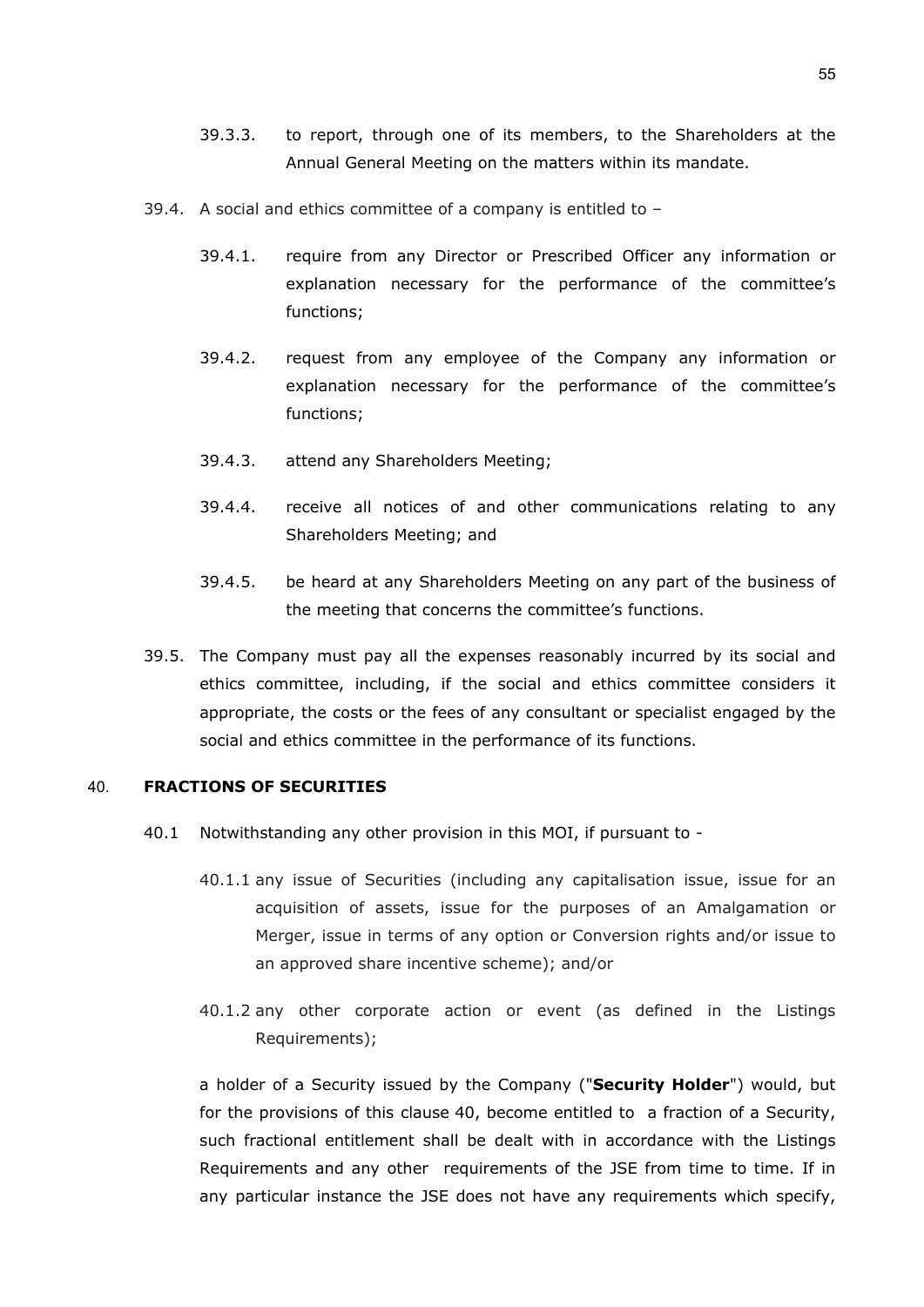and the Listings Requirements do not specify, the manner in which fractional entitlements are to be dealt with, the Board shall be entitled (i) to round off the number of Securities to be received by the relevant Security Holder to the nearest whole number, or (ii) to sell the Securities resulting from the aggregation of all those fractions, on such terms and conditions as the Board deems fit, for the benefit of the relevant Security Holder. Any director shall be empowered to sign any instrument of transfer or any other instrument required to give effect to the provisions of this clause [40.1.](#page-54-1)

40.2 Subject to the Listings Requirements and any other requirements of the JSE from time to time, the provisions of clause [32.3](#page-47-0) (and, in particular, sub-clause [32.3.1](#page-47-1) thereof) and clause [32.4](#page-48-0) shall apply mutatis mutandis to any amount/s that become payable to Security Holders in terms of clause [40.1](#page-54-1) which remain unclaimed for more than 3 (three) years after the date on which such amount/s became payable.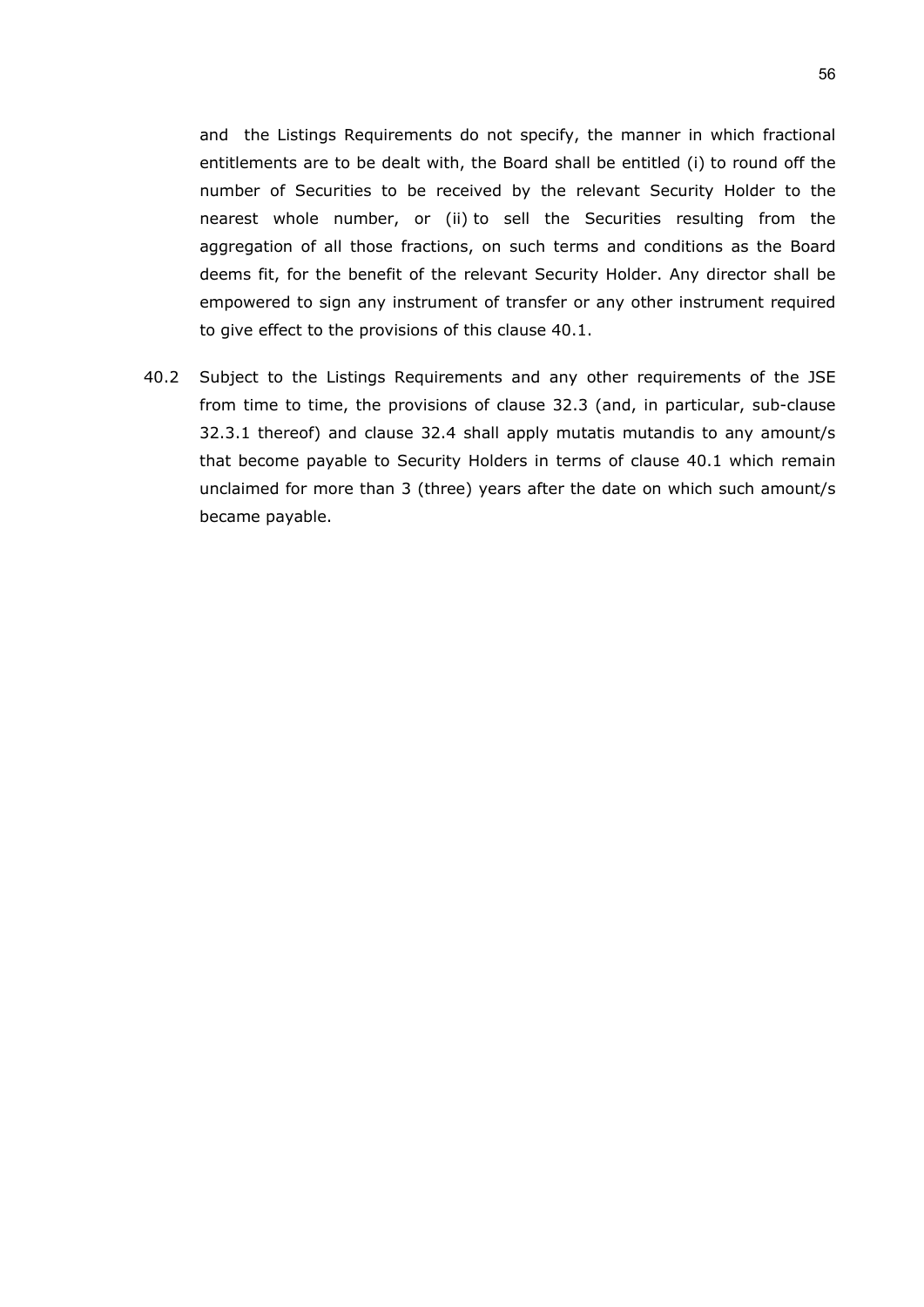## **Annexure A – Definitions in the Companies Act**

"**accounting records**" means information in written or electronic form concerning the financial affairs of a company as required in terms of this Act including, but not limited to, purchase and sales records, general and subsidiary ledgers and other documents and books used in the preparation of financial statements; $1$ 

"**alternate director**" means a person elected or appointed to serve, as the occasion requires, as a member of the board of a company in substitution for a particular elected or appointed director of that company;

"**amalgamation or merger**" means a transaction, or series of transactions, pursuant to an agreement between two or more companies, resulting in–

- *(a)* the formation of one or more new companies, which together hold all of the assets and liabilities that were held by any of the amalgamating or merging companies immediately before the implementation of the agreement, and the dissolution of each of the amalgamation or merging companies; or
- *(b)* the survival of at least one of the amalgamating or merging companies, with or without the formation of one or more new companies, and the vesting in the surviving company or companies, together with such new company or companies, of all of the assets and liabilities that were held by any of the amalgamating or merging companies immediately before the implementation of the agreement;

"**annual general meeting**" means the meeting of a public company required by section 61(7);

"**audit**" has the meaning set out in the Auditing Profession Act, but does not include an "independent review" of annual financial statements, as contemplated in section 30(2)(b)(ii)(bb);

"**Auditing Profession Act**" means the Auditing Profession Act, 2005 (Act No. 26 of 2005);

"**auditor**" has the meaning set out in the Auditing Profession Act;

"**Banks Act**" means the Banks Act, 1990 (Act No. 94 of 1990);

"**beneficial interest**", when used in relation to a company's securities, means the right or entitlement of a person, through ownership, agreement, relationship or otherwise, alone or together with another person to –

- *(a)* receive or participate in any distribution in respect of the company's securities;
- *(b)* exercise or cause to be exercised, in the ordinary course, any or all of the rights attaching to the company's securities; or

<span id="page-56-0"></span> $1$  Regulation 25(3) contains requirements as to what the accounting records must include.

MOI adopted by special resolution number 4 at AGM held on 31 July 2017

Amendments to cl 7.1.2 (1 billion B shares) & cl 17 (52 week 4-4-5 retail calendar year)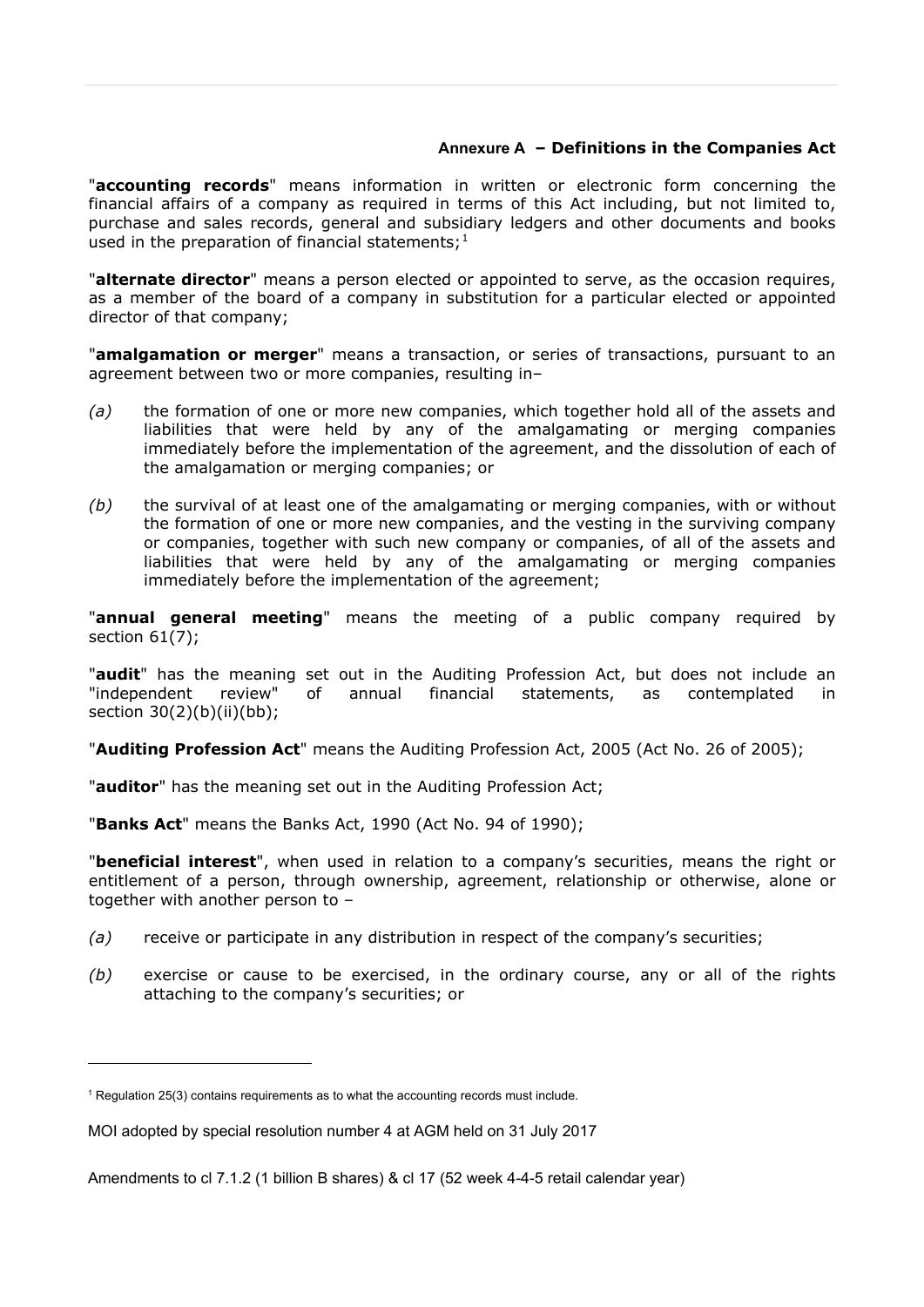*(c)* dispose or direct the disposition of the company's securities, or any part of a distribution in respect of the securities,

but does not include any interest held by a person in a unit trust or collective investment scheme in terms of the Collective Investment Schemes Act, 2002 (Act No. 45 of 2002);

"**board**" means the board of directors of a company;

"**business days**" has the meaning determined in accordance with section 5(3);

"**central securities depository**" has the meaning set out in section 1 of the Financial Markets Act, 2012 (Act No. 19 of 2012);

"**Commission**" means the Companies and Intellectual Property Commission established by section 185;

"**Commissioner**" means the person appointed to or acting in the office of that name, as contemplated in section 189;

"**company**" means a juristic person incorporated in terms of this Act, a domesticated company, or a juristic person that, immediately before the effective date –

- *(a)* was registered in terms of the
	- (i) Companies Act, 1973 (Act No. 61 of 1973), other than as an external company as defined in that Act; or
	- (ii) Close Corporations Act, 1984 (Act No. 69 of 1984), if it has subsequently been converted in terms of **[Annexure B](#page-63-0)**;
- *(b)* was in existence and recognised as an 'existing company' in terms of the Companies Act, 1973 (Act No. 61 of 1973); or
- *(c)* was deregistered in terms of the Companies Act, 1973 (Act No. 61 of 1973), and has subsequently been re-registered in terms of this Act;

"**Competition Act**", means the Competition Act, 1998 (Act No. 89 of 1998);

"**consideration**" means anything of value given and accepted in exchange for any property, service, act, omission or forbearance or any other thing of value, including –

- *(a)* any money, property, negotiable instrument, securities, investment credit facility, token or ticket;
- *(b)* any labour, barter or similar exchange of one thing for another; or
- *(c)* any other thing, undertaking, promise, agreement or assurance, irrespective of its apparent or intrinsic value, or whether it is transferred directly or indirectly;

"**convertible**" when used in relation to any securities of a company, means securities that may, by their terms, be converted into other securities of the company, including –

- *(a)* any non-voting securities issued by the company and which will become voting securities –
	- (i) on the happening of a designated event; or
	- (ii) if the holder of those securities so elects at some time after acquiring them; and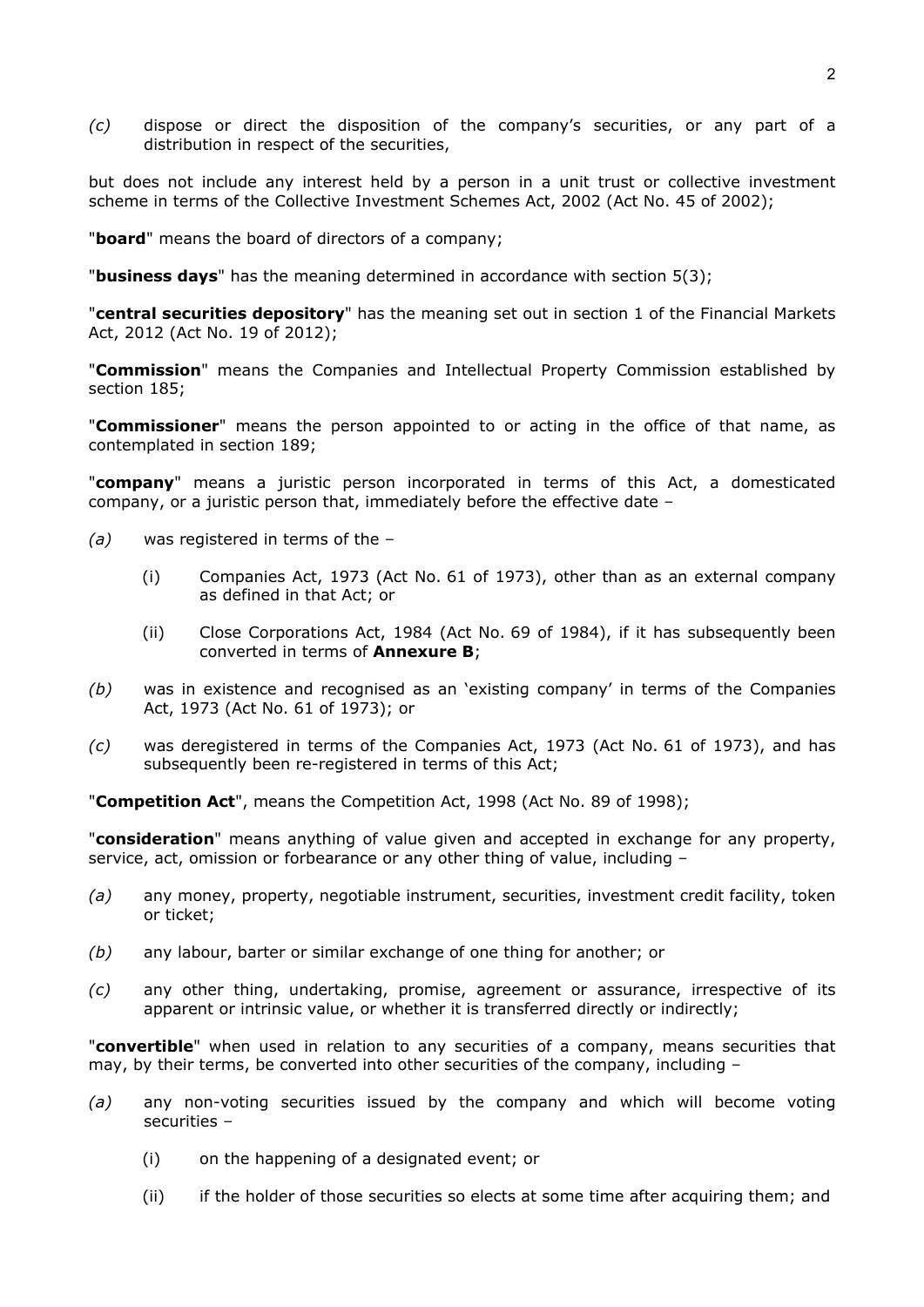*(b)* options to acquire securities to be issued by the company, irrespective of whether those securities may be voting securities, or non-voting securities contemplated in paragraph *(a)*;

"**director**" means a member of the board of a company, as contemplated in section 66, or an alternate director of a company and includes any person occupying the position of a director or alternative director, by whatever name designated;

"**distribution**" means a direct or indirect –

- *(a)* transfer by a company of money or other property of the company, other than its own shares, to or for the benefit of one or more holders of any of the shares or to the holder of a beneficial interest in any such shares, of that company or of another company within the same group of companies, whether –
	- (i) in the form of a dividend;
	- (ii) as a payment in lieu of a capitalisation share, as contemplated in section 47;
	- (iii) as consideration for the acquisition
		- *(aa)* by the company of any of its shares, as contemplated in section 48; or
		- *(bb)* by any company within the same group of companies, of any shares of a company within that group of companies; or
	- (iv) otherwise in respect of any of the shares of that company or of another company within the same group of companies, subject to section 164(19);
- *(b)* incurrence of a debt or other obligation by a company for the benefit of one or more holders of any of the shares of that company or of another company within the same group of companies; or
- *(c)* forgiveness or waiver by a company of a debt or other obligation owed to the company by one or more holders of any of the shares of that company or of another company within the same group of companies,

but does not include any such action taken upon the final liquidation of the company;

"**effective date**", with reference to any particular provision of this Act, means the date on which that provision came into operation in terms of section 225;

"**electronic communication**" has the meaning set out in section 1 of the Electronic Communications and Transactions Act;

"**Electronic Communications and Transactions Act**" means the Electronic Communications and Transactions Act, 2002 (Act No. 25 of 2002);

"**employee share scheme**" has the meaning set out in section 95(1)*(c)*;

"**exchange**" when used as a noun, has the meaning set out in section 1 of the Financial Markets Act, 2012 (Act No. 19 of 2012);

"**exercise**", when used in relation to voting rights, includes voting by proxy, nominee, trustee or other person in a similar capacity;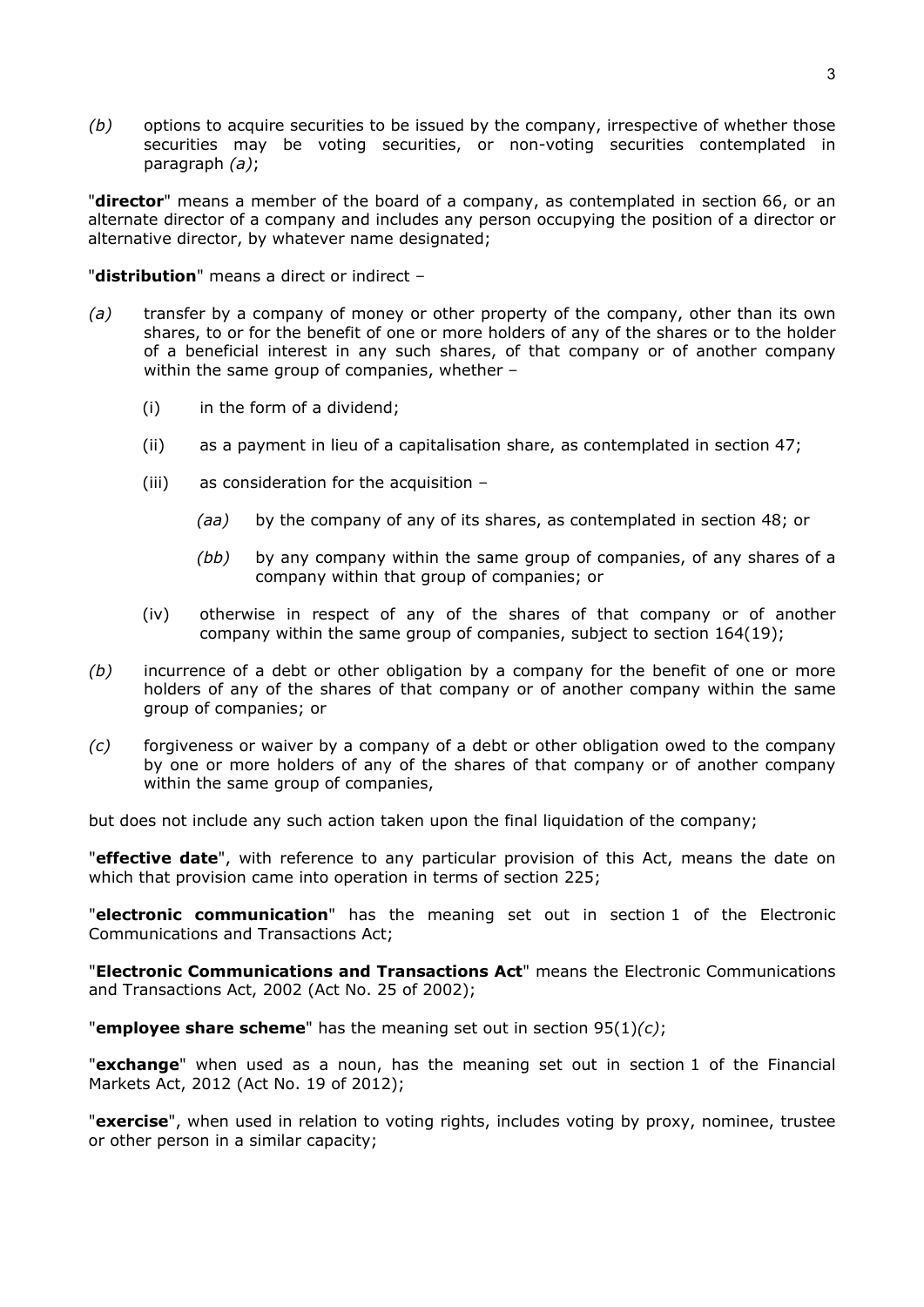"**ex officio director**" means a person who holds office as a director of a particular company solely as a consequence of that person holding some other office, title, designation or similar status specified in the company's Memorandum of Incorporation;

"**external company**" means a foreign company that is carrying on business, or non-profit activities, as the case may be, within the Republic, subject to section 23(2);

### "**financial statemen**t" includes –

- *(a)* annual financial statements and provisional annual financial statements;
- *(b)* interim or preliminary reports;
- *(c)* group and consolidated financial statements in the case of a group of companies; and
- *(d)* financial information in a circular, prospectus or provisional announcement of results, that an actual or prospective creditor or holder of the company's securities, or the Commission, Panel or other regulatory authority, may reasonably be expected to rely on;

"**group of companies**" means a holding company and all of its subsidiaries;

"**holding company**", in relation to a subsidiary, means a juristic person that controls that subsidiary as a result of any circumstances contemplated in section  $2(2)(a)$  or  $3(1)(a)$ ;

#### "**incorporator**", when used –

- *(a)* with respect to a company incorporated in terms of this Act, means a person who incorporated that company, as contemplated in section 13; or
- *(b)* with respect to a pre-existing company, means a person who took the relevant actions comparable to those contemplated in section 13 to bring about the incorporation of that company;

"**individual**" means a natural person;

"**inter-related**", when used in respect of three or more persons, means persons who are related to one another in a linked series of relationships, such that two of the persons are related in a manner contemplated in section 2(1) and one of them is related to the third in any such manner, and so forth in an unbroken series;

#### "**juristic person**" includes –

- *(a)* a foreign company; and
- *(b)* a trust, irrespective of whether or not it was established within or outside the Republic;

"**knowing**", "**knowingly**" or "**knows**", when used with respect to a person, and in relation to a particular matter, means that the person either –

- *(a)* Had actual knowledge of the matter; or
- *(b)* Was in a position in which the person reasonably ought to have
	- (i) had actual knowledge;
	- (ii) investigated the matter to an extent that would have provided the person with actual knowledge; or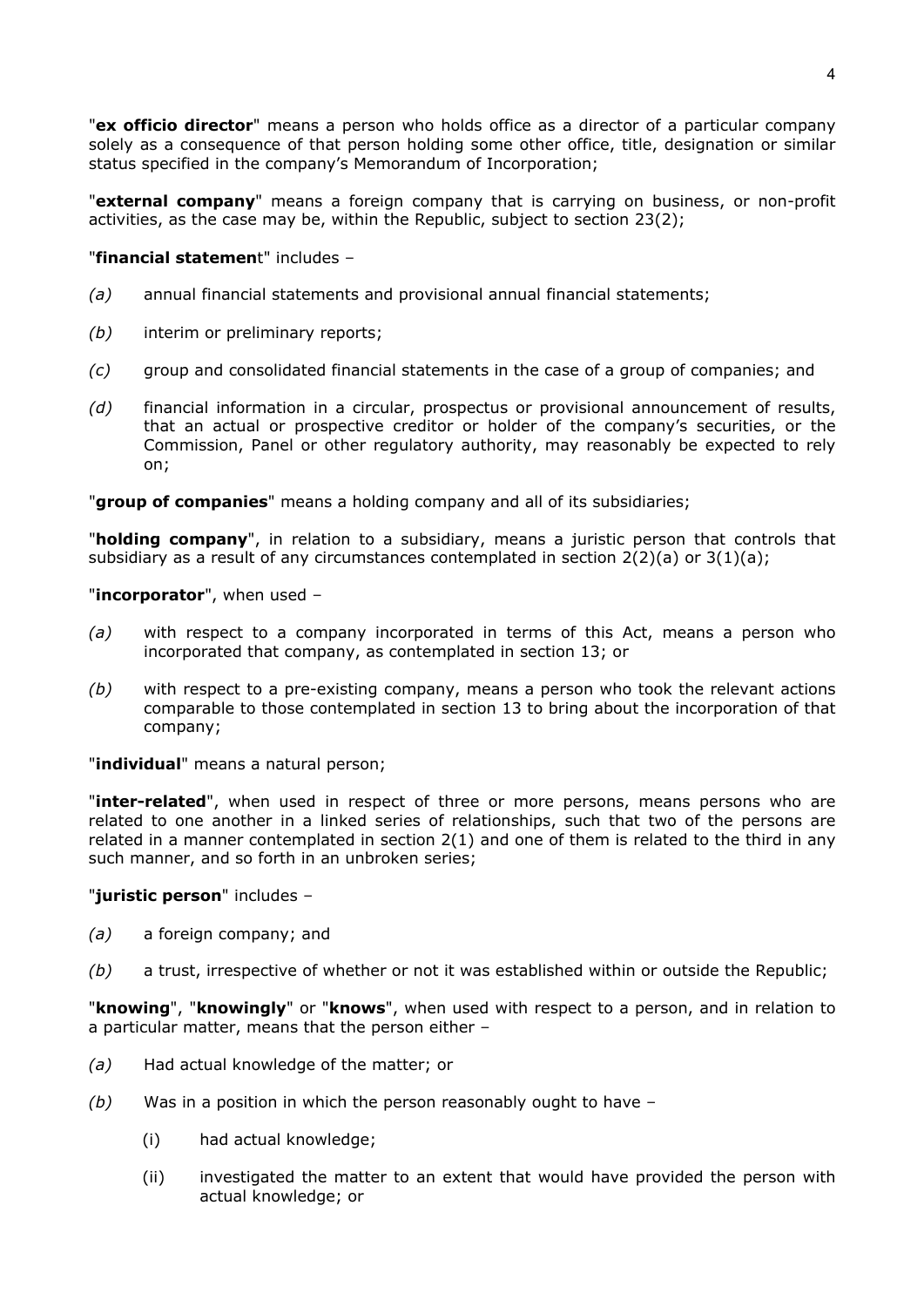(iii) taken other measures which, if taken, could reasonably be expected to have provided the person with actual knowledge of the matter;

"**material"**, when used as an adjective, means significant in the circumstances of a particular matter, to a degree that is –

- *(a)* of consequence in determining the matter; or
- *(b)* might reasonably affect a person's judgement or decision-making in the matter;

"**nominee**" has the meaning set out in section 1 of the Financial Markets Act, 2012 (Act No. 19 of 2012);

"**ordinary resolution**" means a resolution adopted with the support of more than 50% of the voting rights exercised on the resolution, or a higher percentage as contemplated in section  $65(8)$  –

- *(a)* at a shareholders meeting; or
- *(b)* by holders of the company's securities acting other than at a meeting, as contemplated in section 60;

"**person**" includes a juristic person;

"**personal financial interest**", when used with respect to any person –

- *(a)* means a direct material interest of that person, of a financial, monetary or economic nature, or to which a monetary value may be attributed; but
- *(b)* does not include any interest held by a person in a unit trust or collective investment scheme in terms of the Collective Investment Schemes Act, 2002 (Act No. 45 of 2002), unless that person has direct control over the investment decisions of that fund or investment;

"**prescribed officer**" means a person who, within a company, performs any function that has been designated by the Minister in terms of section 66(10);

"**present at a meeting**" means to be present in person, or able to participate in the meeting by electronic communication, or to be represented by a proxy who is present in person or able to participate in the meeting by electronic communication;

"**private company**" means a profit company that –

- *(a)* is not a public, personal liability or state-owned company; and
- *(b)* satisfies the criteria set out in section 8(2)(b);

"**profit company**" means a company incorporated for the purpose of financial gain for its shareholders;

"**public company**" means a profit company that is not a state-owned company, a private company or a personal liability company;

"**record date**" means the date established under section 59 on which a company determines the identity of its shareholders and their shareholdings for the purposes of this Act;

"**registered auditor**" has the meaning set out in the Auditing Profession Act;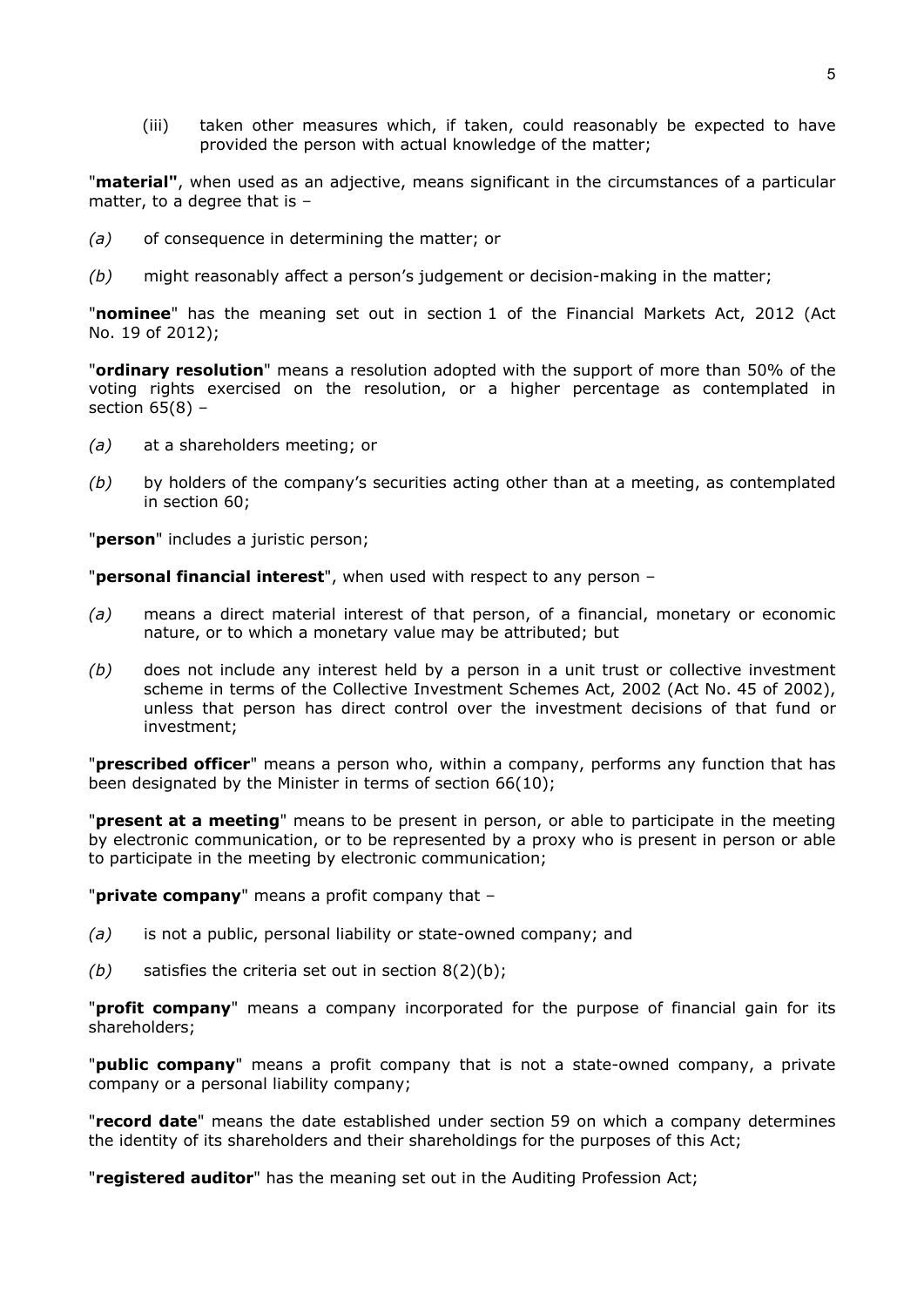"**registered office**" means the office of a company, or of an external company, that is registered as required by section 23;

"**related**", when used in respect of two persons, means persons who are connected to one another in any manner contemplated in section 2(1)(a) to section (c*)*;

"**rules**" and "**rules of a company**" means any rules made by a company as contemplated in section 15(3) to (5);

"**securities**" means any shares, debentures or other instruments, irrespective of their form or title, issued or authorised to be issued by a profit company;

"**securities register**" means the register required to be established by a profit company in terms of section 50(1);

"**shareholder**", subject to section 57(1), means the holder of a share issued by a company and who is entered as such in the certificated or un-certificated securities register, as the case may be;

"**shareholders meeting**", with respect to any particular matter concerning a company, means a meeting of those holders of that company's issued securities who are entitled to exercise voting rights in relation to that matter;

"**solvency and liquidity test**" means the test set out in [section 4](http://www.mylexisnexis.co.za/nxt/gateway.dll/jilc/kilc/egqg/30oib/40oib/80oib#g69) (1);

#### "**special resolution**" means –

- *(a)* in the case of a company, a resolution adopted with the support of at least 75% of the voting rights exercised on the resolution, or a different percentage as contemplated in section 65(10) –
	- (i) at a shareholders meeting; or
	- (ii) by holders of the company's securities acting other than at a meeting, as contemplated in section 60; or
- *(b)* in the case of any other juristic person, a decision by the owner or owners of that person, or by another authorised person, that requires the highest level of support in order to be adopted, in terms of the relevant law under which that juristic person was incorporated;

"**subsidiary**" has the meaning determined in accordance with section 3;

"**voting power**", with respect to any matter to be decided by a company, means the voting rights that may be exercised in connection with that matter by a particular person, as a percentage of all such voting rights;

"**voting rights**", with respect to any matter to be decided by a company, means –

- *(a)* the rights of any holder of the company's securities to vote in connection with that matter, in the case of a profit company; or
- *(b)* the rights of a member to vote in connection with the matter, in the case of a non-profit company;

"**voting securities**", with respect to any particular matter, means securities that –

*(a)* carry voting rights with respect to that matter; or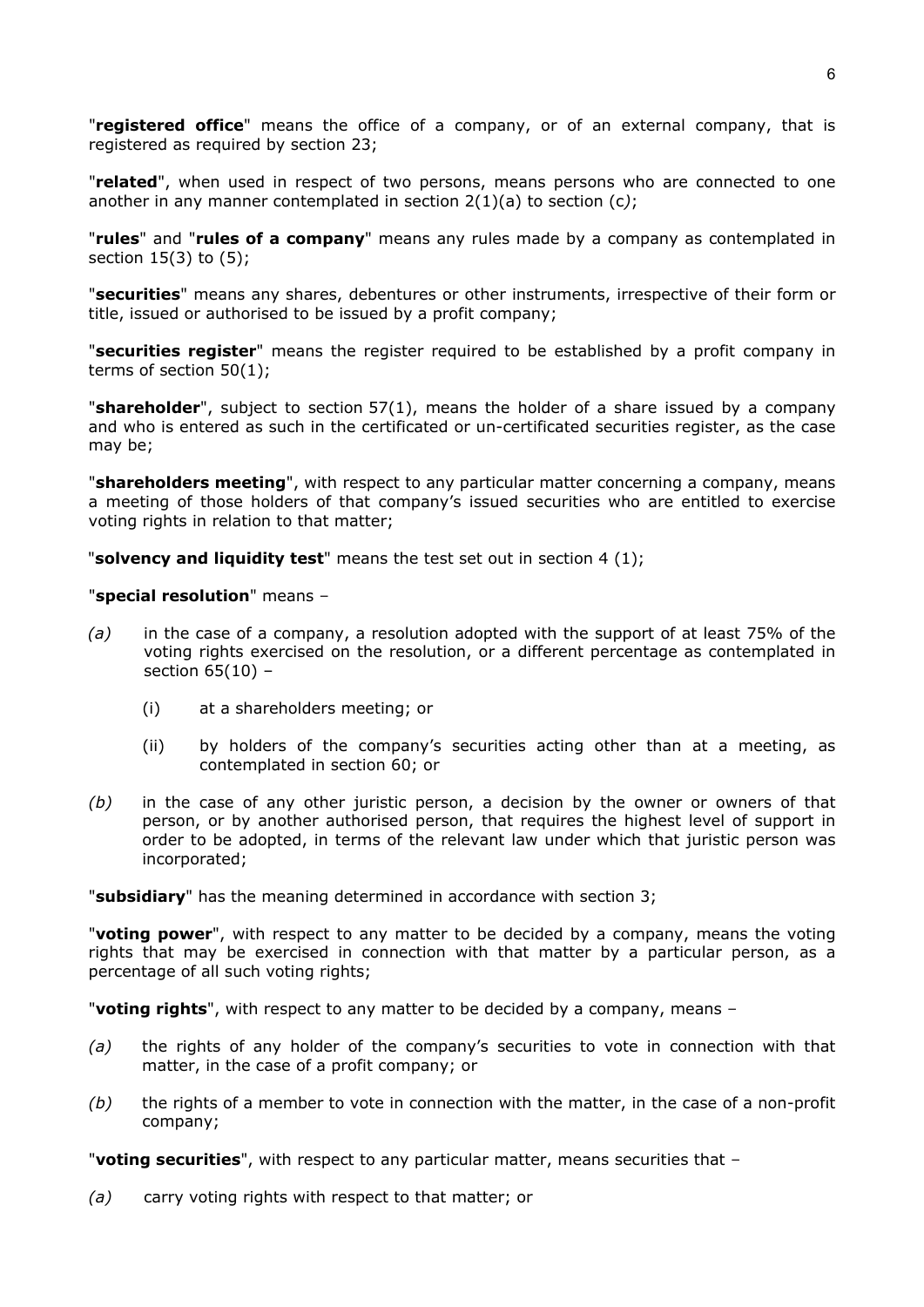*(b)* are presently convertible to securities that carry voting rights with respect to that matter;

"**wholly-owned subsidiary**" has the meaning determined in accordance with section 3(1)(b).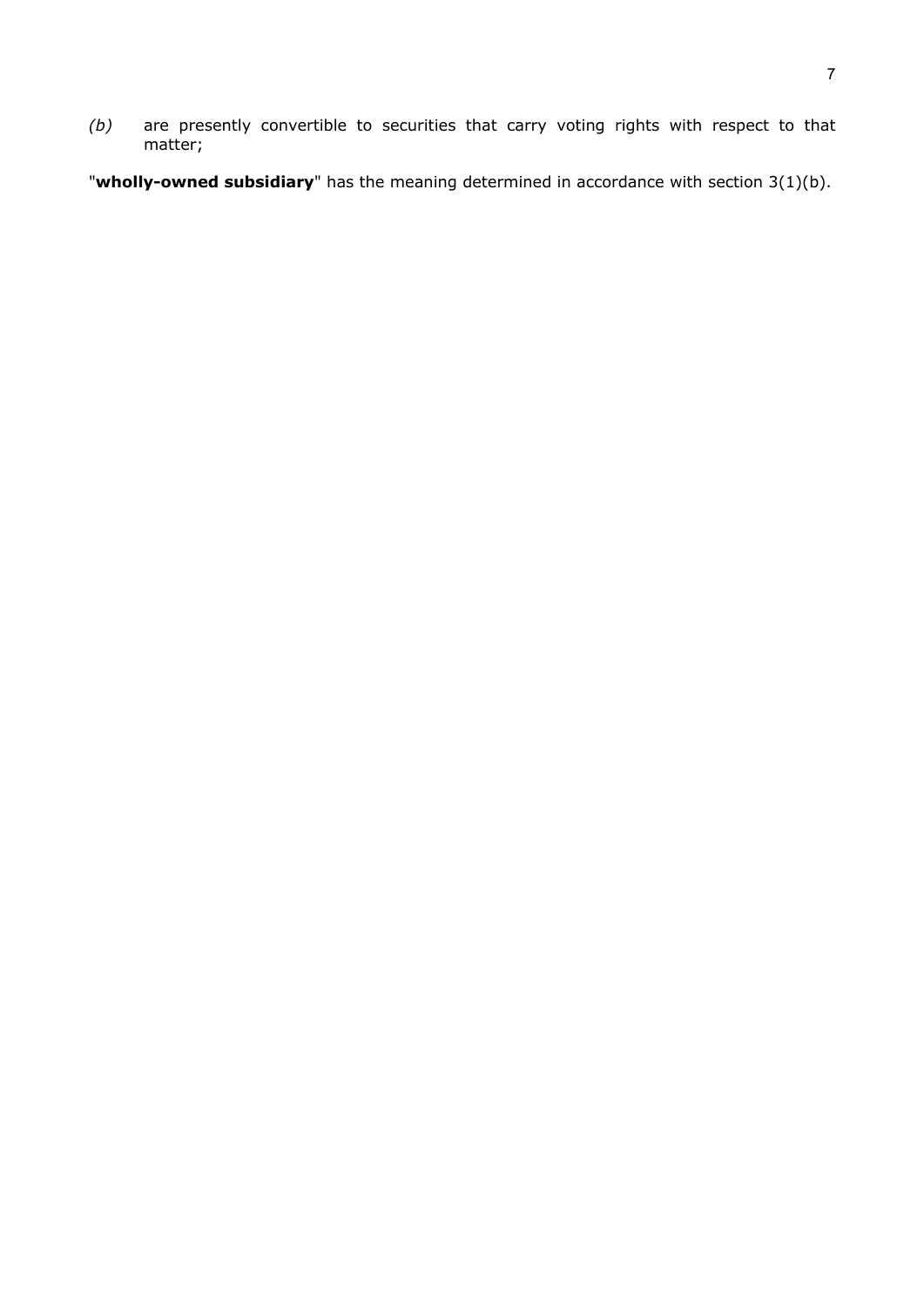# <span id="page-63-0"></span>**Annexure B – Ineligible / disqualified in terms of section 69(7) and (8) of the Companies Act read with Regulation 39(3)**

- 2. A person is ineligible to be a Director if the Person
	- 2.1. is a juristic person;
	- 2.2. is an unemancipated minor, or is under a similar legal disability; or
	- 2.3. does not satisfy any qualification set out in the MOI.
- 3. A person is disqualified to be a Director if
	- 3.1. a court has prohibited that Person to be a Director, or declared the Person to be delinquent in terms of section 162, or in terms of section 47 of the Close Corporations Act, 1984 (Act No. 69 of 1984); or
	- 3.2. the Person
		- 3.2.1. is an unrehabilitated insolvent;
		- 3.2.2. is prohibited in terms of any public regulation to be a Director;
		- 3.2.3. has been removed from an office of trust, on the grounds of misconduct involving dishonesty; or
		- 3.2.4. has been convicted, in the Republic or elsewhere, and imprisoned without the option of a fine, or fined more than R1 000,00 (one thousand rand), for theft, fraud, forgery, perjury or an offence –
			- 3.2.4.1. involving fraud, misrepresentation or dishonesty;
			- 3.2.4.2. in connection with the promotion, formation or management of a company, or in connection with any act contemplated in subsection (2) or (5); or
			- 3.2.4.3. under the Companies Act, the Insolvency Act, 1936 (Act No. 24 of 1936), the Close Corporations Act, 1984, the Competition Act, the Financial Intelligence Centre Act, 2001 (Act No. 38 of 2001), the Financial Markets Act, 2012 (Act

MOI adopted by special resolution number 4 at AGM held on 31 July 2017

Amendments to cl 7.1.2 (1 billion B shares) & cl 17 (52 week 4-4-5 retail calendar year)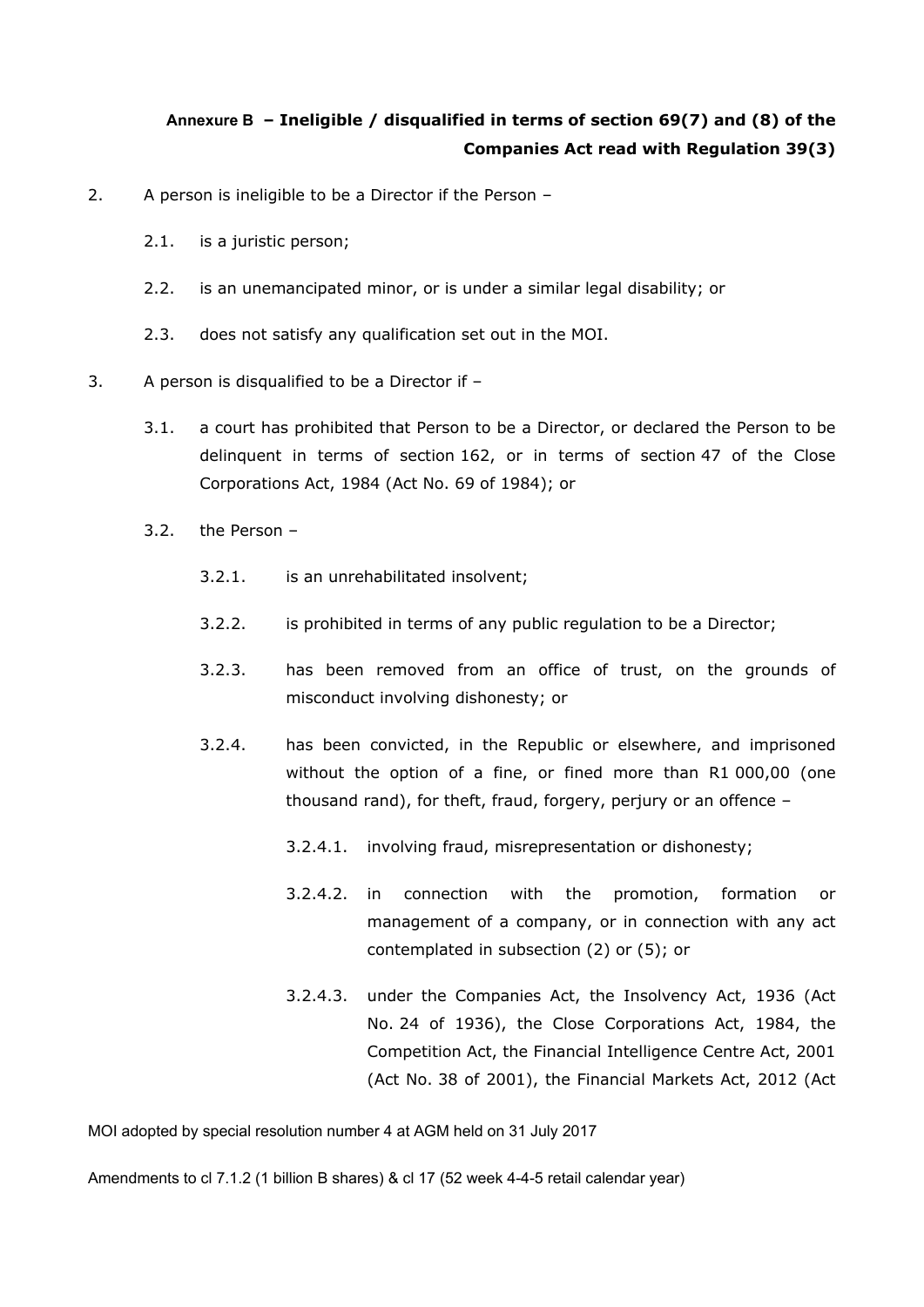No. 19 of 2012), or Chapter 2 of the Prevention and Combating of Corruption Activities Act, 2004 (Act No. 12 of 2004).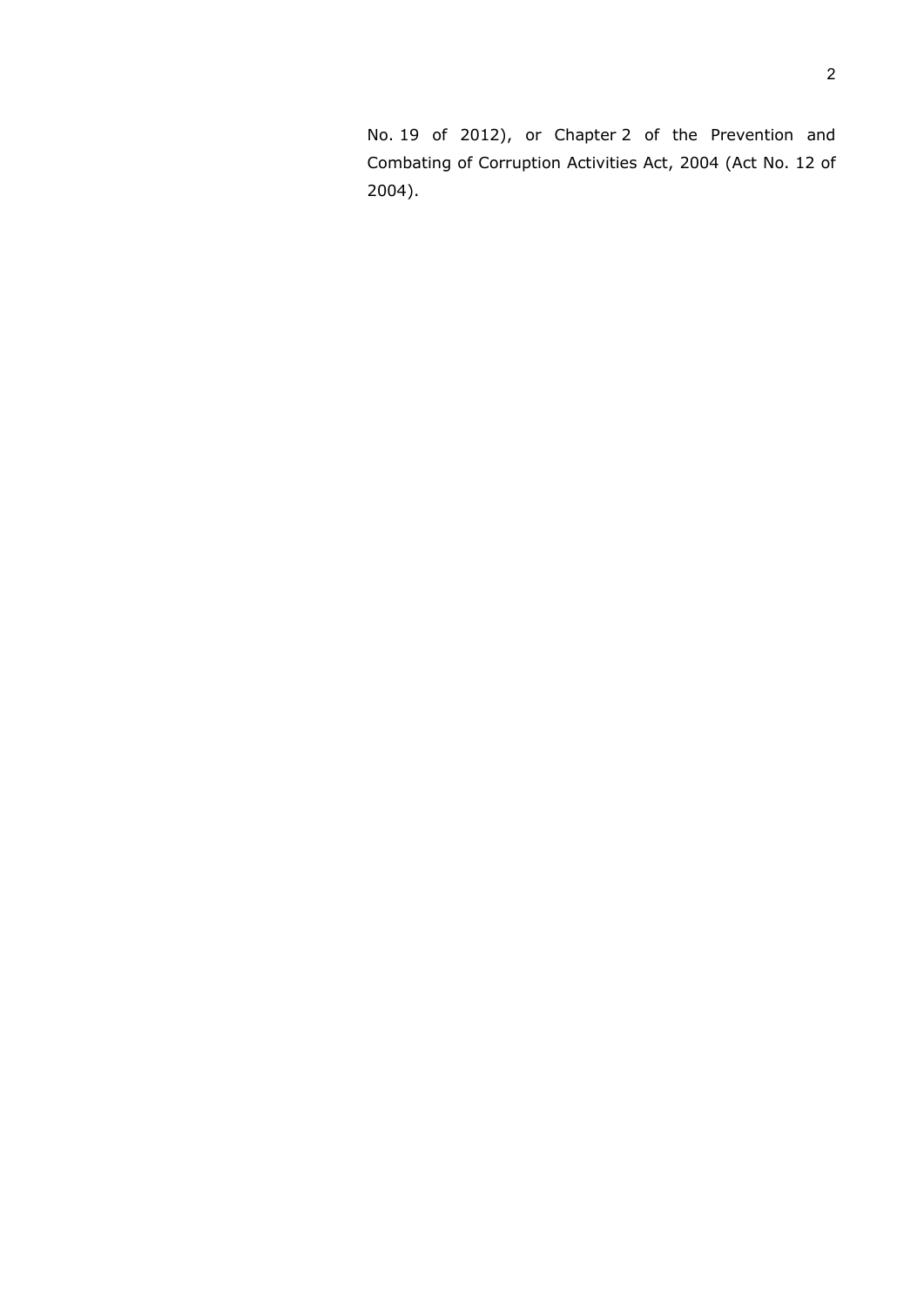| Annexure C - Prescribed methods of delivery in the Regulations |  |  |
|----------------------------------------------------------------|--|--|
|----------------------------------------------------------------|--|--|

| <b>Person to whom</b><br>the document is to<br>be delivered | <b>Method of delivery</b>                                                                                                                                                                                                                                                                                                      | <b>Date and Time of Deemed</b><br>delivery                                                                                                                                                                          |
|-------------------------------------------------------------|--------------------------------------------------------------------------------------------------------------------------------------------------------------------------------------------------------------------------------------------------------------------------------------------------------------------------------|---------------------------------------------------------------------------------------------------------------------------------------------------------------------------------------------------------------------|
| Any Person                                                  | By faxing the notice or<br>a a<br>certified copy of the document<br>to the Person, if the Person has<br>a fax number;                                                                                                                                                                                                          | On the<br>date and at the time<br>recorded by the fax receiver, unless<br>there is conclusive evidence that it<br>was delivered on a different date or<br>at a different time.                                      |
|                                                             | By sending the notice or a copy<br>of the document by electronic<br>mail, if the Person has an<br>Electronic Address;                                                                                                                                                                                                          | On the date and at the time<br>recorded by the computer used by<br>the Company, unless there is<br>conclusive evidence that it was<br>delivered on a different date or at a<br>different time.                      |
|                                                             | By sending the notice or a<br>certified copy of the document<br>by registered post to the<br>Person's last known address;                                                                                                                                                                                                      | On the 7th (seventh) day following<br>the day on which the notice or<br>document was posted as recorded<br>by a post office, unless there is<br>conclusive evidence that<br>it was<br>delivered on a different day. |
|                                                             | By any other means authorised<br>by the High Court; or                                                                                                                                                                                                                                                                         | In accordance with the order of the<br>High Court.                                                                                                                                                                  |
|                                                             | By any other method allowed<br>for that Person in terms of the<br>following rows of this Table.                                                                                                                                                                                                                                | As provided for that method of<br>delivery.                                                                                                                                                                         |
| Any natural Person                                          | By handing the notice or a<br>certified copy of the document<br>to the Person, or to any<br>representative authorised in<br>writing to accept service on<br>behalf of the Person;                                                                                                                                              | On the date and at the time<br>recorded on a receipt for the<br>delivery.                                                                                                                                           |
|                                                             | By leaving the notice or $a \mid 0n$ the date and at the time<br>certified copy of the document $ $ recorded on a receipt for the<br>Person's place<br>the<br>at<br>of<br>residence or business with any<br>other Person who is apparently<br>at least 16 (sixteen) years old<br>and in charge of the premises<br>at the time; | delivery.                                                                                                                                                                                                           |

MOI adopted by special resolution number 4 at AGM held on 31 July 2017

Amendments to cl 7.1.2 (1 billion B shares) & cl 17 (52 week 4-4-5 retail calendar year)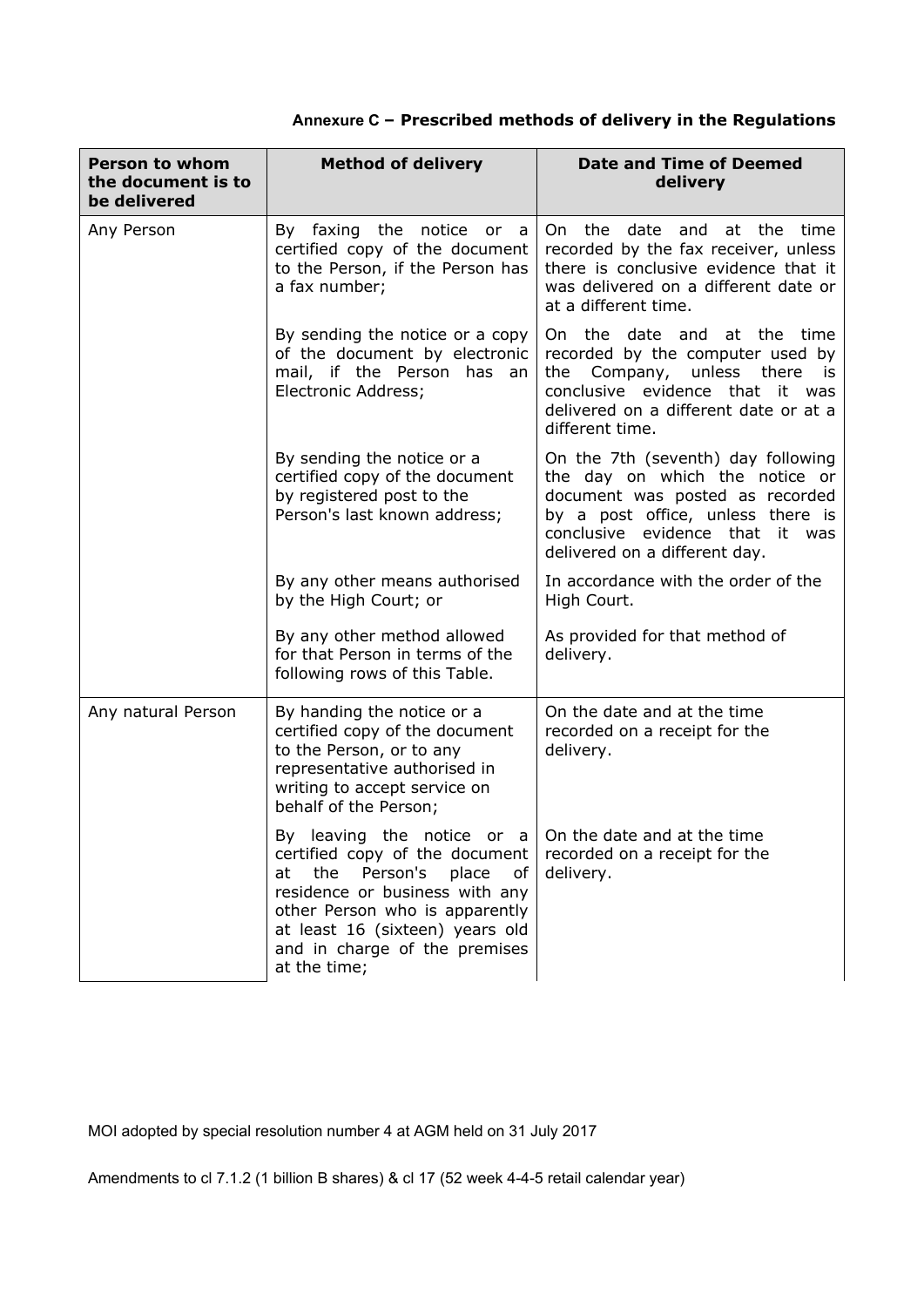| <b>Person to whom</b><br>the document is to<br>be delivered | <b>Method of delivery</b>                                                                                                                                                                                                                                                                                                                                                   | <b>Date and Time of Deemed</b><br>delivery                                                                                                                                                                                      |
|-------------------------------------------------------------|-----------------------------------------------------------------------------------------------------------------------------------------------------------------------------------------------------------------------------------------------------------------------------------------------------------------------------------------------------------------------------|---------------------------------------------------------------------------------------------------------------------------------------------------------------------------------------------------------------------------------|
|                                                             | By leaving the notice or a<br>certified copy of the document<br>at the Person's place of<br>employment with any Person<br>who is apparently at least 16<br>(sixteen) years old and<br>apparently in authority.                                                                                                                                                              | On the date and at the time<br>recorded on a receipt for the<br>delivery.                                                                                                                                                       |
| A company or similar<br>body corporate                      | By handing the notice or a<br>certified copy of the document<br>to a responsible employee of<br>the company or body corporate<br>at its registered office or its<br>place<br>of<br>principal<br>business<br>within South Africa;                                                                                                                                            | On the date and at the time<br>recorded on a receipt for the<br>delivery.                                                                                                                                                       |
|                                                             | If there is no employee willing<br>to accept service, by affixing<br>the notice or a certified copy of<br>the document to the main door<br>of the office or place<br>of<br>business.                                                                                                                                                                                        | On the date and at the time sworn<br>to by affidavit of the Person who<br>affixed the document, unless there is<br>conclusive<br>evidence<br>that<br>the<br>document was affixed on a different<br>date or at a different time. |
| The state or a<br>province                                  | By handing the notice or a<br>certified copy of the document<br>to a responsible employee in<br>any office of the State Attorney.                                                                                                                                                                                                                                           | On the date and at the time<br>recorded on a receipt for the<br>delivery.                                                                                                                                                       |
| A municipality                                              | By handing the notice or a<br>certified copy of the document<br>to the town clerk, assistant<br>town clerk or any Person acting<br>on behalf of that Person.                                                                                                                                                                                                                | On the date and at the time<br>recorded on a receipt for the<br>delivery.                                                                                                                                                       |
| A trade union                                               | By handing the notice or a<br>certified copy of the document<br>to a responsible employee who<br>is apparently in charge of the<br>main office of the union or for<br>the purposes of section $13(2)$ , if<br>there is a union office within the<br>magisterial district of the firm<br>required to notify its<br>employees, in terms of the<br>Regulations at that office. | On the date and at the time<br>recorded on a receipt for the<br>delivery.                                                                                                                                                       |
|                                                             | If there is no person willing to<br>accept service, by affixing a<br>certified copy of the notice or<br>document to the main door of<br>that office.                                                                                                                                                                                                                        | On the date and at the time sworn<br>to by affidavit of the Person who<br>affixed the document, unless there is<br>conclusive evidence that the<br>document was affixed on a different<br>date or at a different time.          |
| Employees<br>of<br>the<br>Company                           | By fixing the notice or certified<br>copy of the document, in a<br>prominent<br>place<br>the<br>in.<br>workplace<br>where it can<br>be                                                                                                                                                                                                                                      | On the date and at the time sworn<br>to by affidavit of the Person who<br>affixed the document, unless there is<br>conclusive<br>evidence<br>that<br>the                                                                        |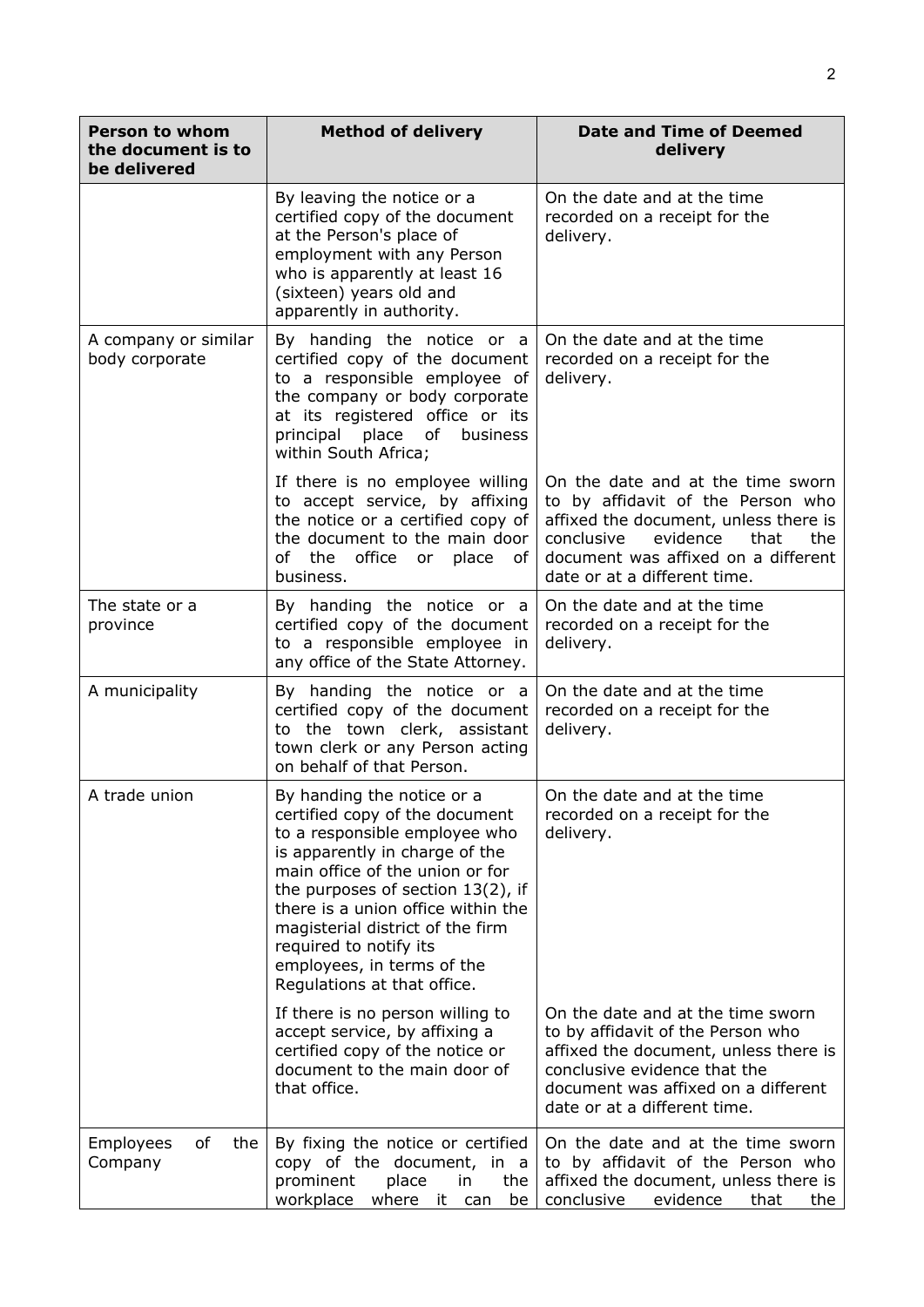| <b>Person to whom</b><br>the document is to<br>be delivered | <b>Method of delivery</b>                                                                                                                                                                                                                                                               | Date and Time of Deemed<br>delivery                                                              |
|-------------------------------------------------------------|-----------------------------------------------------------------------------------------------------------------------------------------------------------------------------------------------------------------------------------------------------------------------------------------|--------------------------------------------------------------------------------------------------|
|                                                             | easily read by employees.                                                                                                                                                                                                                                                               | document was affixed on a different<br>date or at a different time.                              |
| A partnership, firm or<br>association                       | By handing the notice or a<br>certified copy of the document<br>to a Person who is apparently in<br>charge of the premises and<br>apparently at least 16 (sixteen)<br>years of age, at the place of<br>business of the partnership,<br>firm or association;                             | On the date and at the time<br>recorded on a receipt for<br>the<br>delivery.                     |
|                                                             | association has no place of recorded on<br>business, by handing the notice<br>or a certified copy of the<br>document to a partner, the<br>owner of the firm, or the<br>chairman or secretary of the<br>managing or other controlling<br>body of the association, as the<br>case may be. | If the partnership, firm or $ $ On the date and at the time<br>a receipt for<br>the<br>delivery. |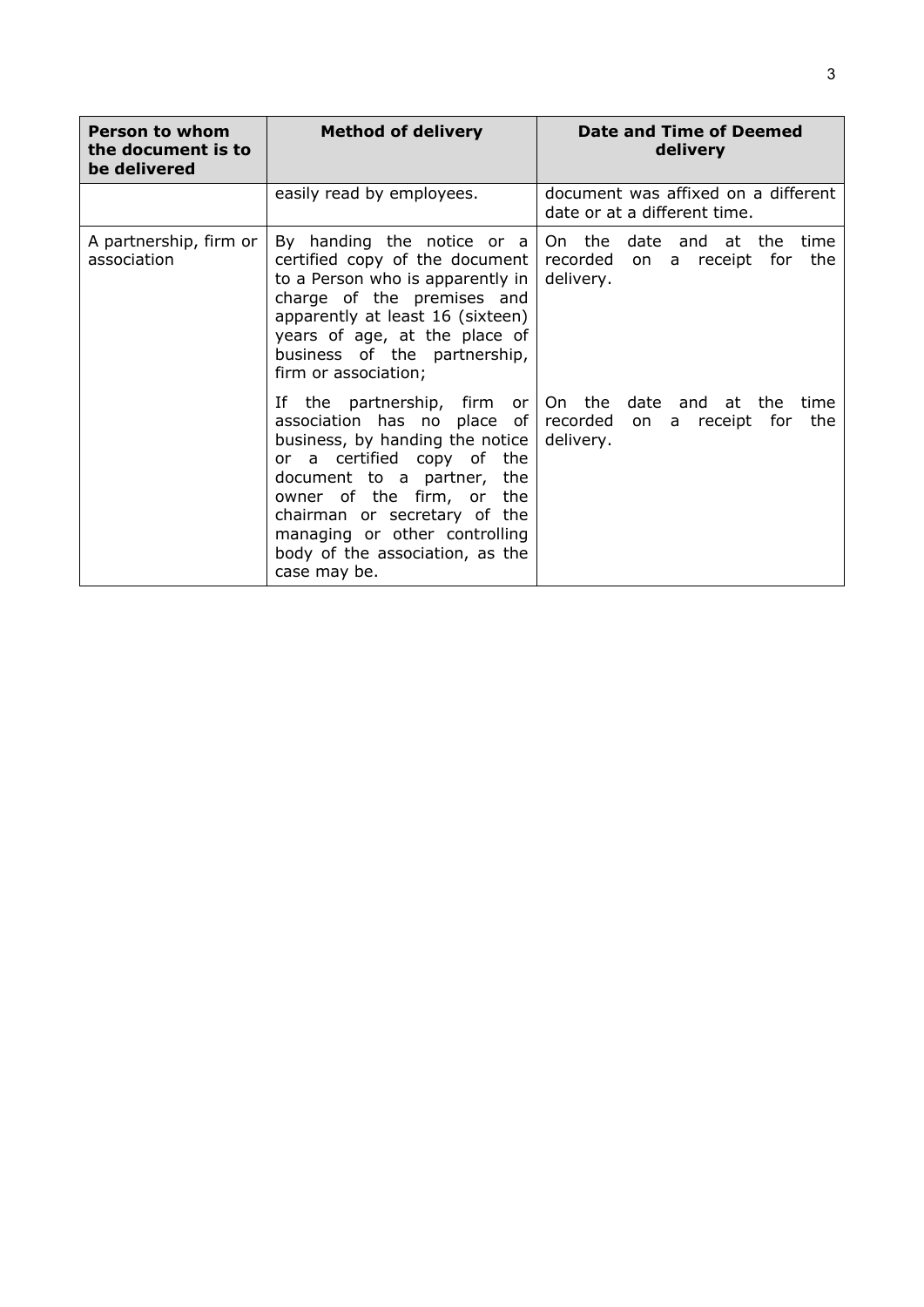#### **ANNEXURE D**

### *RIGHTS, PRIVILEGES AND CONDITIONS ATTACHING TO THE B SHARES*

*The B Shares shall carry the following rights and privileges and shall be subject to the following conditions -*

## **1. Definitions**

- 1.1. The following words and expressions shall, when used in this Annexure D, bear the meanings assigned to them below and cognate words and expressions shall bear corresponding meanings –
	- 1.1.1. "**Act in Concert**" shall bear the meaning ascribed thereto in section 117(b) of the Companies Act construed *mutatis mutandis*, and the phrase "Acting in Concert" shall be construed accordingly;
	- 1.1.2. "**B Share Holding Ratio**" means the ratio of B Shares held by each B Shareholder to the total number of B Shares in issue;
	- 1.1.3. "**B Share Issue Ratio**" means the ratio of 1.98061 (one point nine eight zero six one) B Shares for every 1 (one) Stapled Ordinary Share held by the B Shareholders at the time of the issue and allotment of the B Shares which, for the avoidance of doubt, shall continue to apply to any B Shareholder from time to time thereafter;
	- 1.1.4. "**B Shares**" means the unlisted, non-convertible, non-participating, no par value B ordinary shares which the Company is authorised to issue, having the rights, privileges and conditions set out in this Annexure D;
	- 1.1.5. "**B Shareholders**" means the holders of B Shares together with the corresponding number of Stapled Ordinary Shares (as determined in accordance with the B Share Issue Ratio) from time to time;
	- 1.1.6. "**Call Option**" means in relation to B Shares, the irrevocable and unconditional right and option which each B Shareholder of a B Share grants to the Company to enable the Company at its election to oblige that B Shareholder (which shall then be obliged) to sell B Shares to the Company, each for the Option Amount, upon the happening of an Option Event on the terms set out in this Annexure D;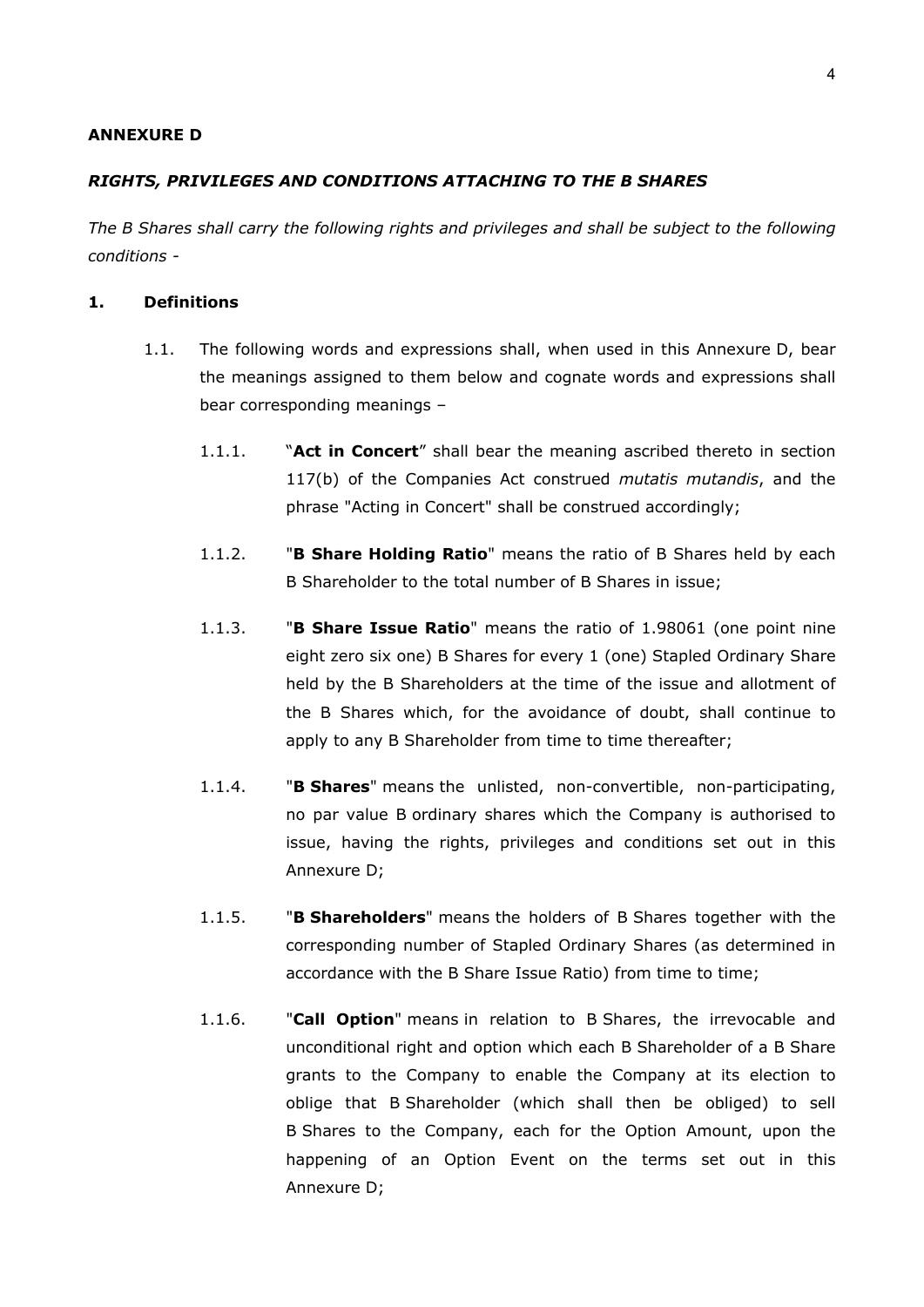- 1.1.7. "**Disposal**" or "**Transfer**" means, when used in relation to a B Share, the sale, alienation, transfer, donation or other conveyance of that B Share or any part thereof including, without limitation, any rights attaching thereto and shall include any agreement or arrangement howsoever described to give effect to the aforegoing, and the expressions "**Dispose**", "**Disposal**", "**Transfer**" or "**Transferred**" shall be construed accordingly;
- 1.1.8. "**Initial Ackerman Family Holders**" means the members of the Ackerman family who hold Ordinary Shares and to whom B Shares are to be issued in accordance with the B Share Issue Ratio, namely:
	- 1.1.8.1. Ackerman Investment Holdings Proprietary Limited (Registration number: 2010/018805/07) (owning 48.5%);
	- 1.1.8.2. The Mistral Trust (owning 1.05%);
	- 1.1.8.3. Burrumbuck Investments (Pty) Ltd (owning 0.63%);
	- 1.1.8.4. RD Ackerman (owning 0.24%)
	- 1.1.8.5. The Jongus Trust (owning 0.22%)
	- 1.1.8.6. The Bermack Trust (owning 0.11%)
	- 1.1.8.7. The Sudale Trust (owning 0.07%)
	- 1.1.8.8. J Ackerman (owning 0.05%);
	- 1.1.8.9. S Ackerman (owning 0.05%);
	- 1.1.8.10. K Ackerman (owning 0.04%);
	- 1.1.8.11. A Ackerman (owning 0.01%); and
	- 1.1.8.12. 15 other individuals (collectively owning 0.05%);
- 1.1.9. "**Option Amount**" means in relation to each B Share, an amount of R**0.00001** which is payable by the Company to the B Shareholder of that B Share upon the exercise of the Call Option in respect of that B Share;
- 1.1.10. "**Option Event**" means in respect of the B Shares –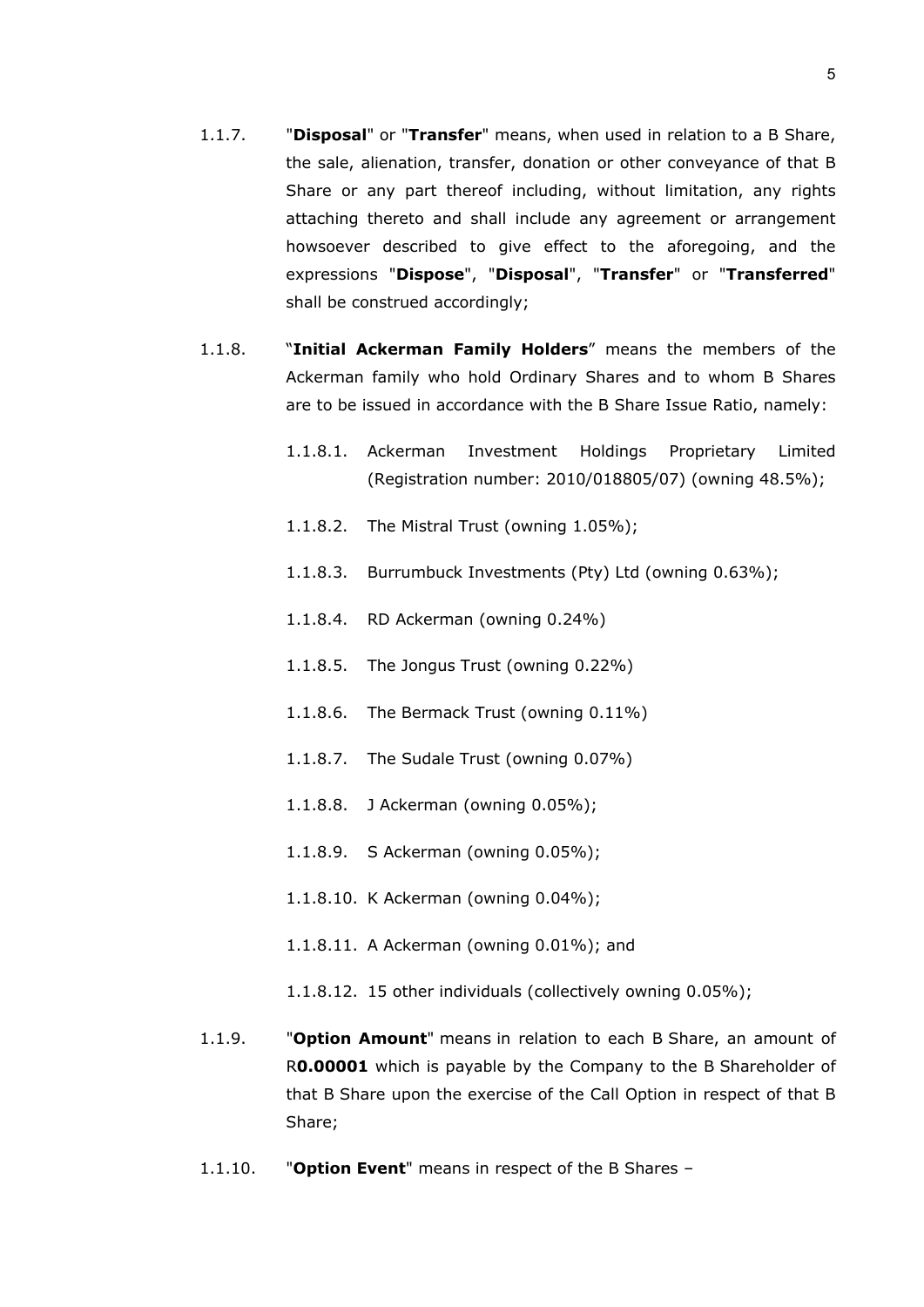- 1.1.10.1. if no B Shareholder together with any other B Shareholder(s) Related to or Acting in Concert with such B Shareholder holds an amount of more than 25% (twenty five percent) of the total voting rights of the Company; or
- 1.1.10.2. if any B Shareholder fails to notify the company secretary in writing of a Disposal of B Shares, prior to such Disposal, as contemplated in clause [6](#page-73-0) below; or
- 1.1.10.3. if any B Shareholder Disposes of or Transfers any Stapled Ordinary Shares on-market (which, for the avoidance of doubt, shall be via the JSE's normal order book); or
- 1.1.10.4. if any B Shareholder Disposes of any B Shares without the Disposal of the corresponding number of Stapled Ordinary Shares as contemplated in clause [8.1](#page-76-0) below; or
- 1.1.10.5. if any B Shareholder Disposes of any B Shares and a corresponding number of Stapled Ordinary Shares, and the Transferee to whom such B Shares are Transferred, together with any other B Shareholder(s) Related to or Acting in Concert with such Transferee, does not, after the Disposal, hold more than 25% (twenty five percent) of the total voting rights of the Company upon Transfer of such B Shares (which amount shall, for the avoidance of doubt, be determined together with any other voting rights already held by such Transferee at the date of Transfer of the relevant B Shares);
- 1.1.10.6. if any B Shareholder Disposes of any B Shares, and a corresponding number of Stapled Ordinary Shares and, as a result of such Disposal, such B Shareholder no longer holds more than 25% (twenty five percent) of the total voting rights of the Company (together with such B Shareholder's Related and Concert Parties at the date of Transfer of the relevant B Shares) upon Transfer of such B Shares; or
- 1.1.10.7. if as a result of a transaction (or a series of integrated transactions (as contemplated in section 41(4)(b) of the Companies Act)) relating to the Disposal of B Shares, and a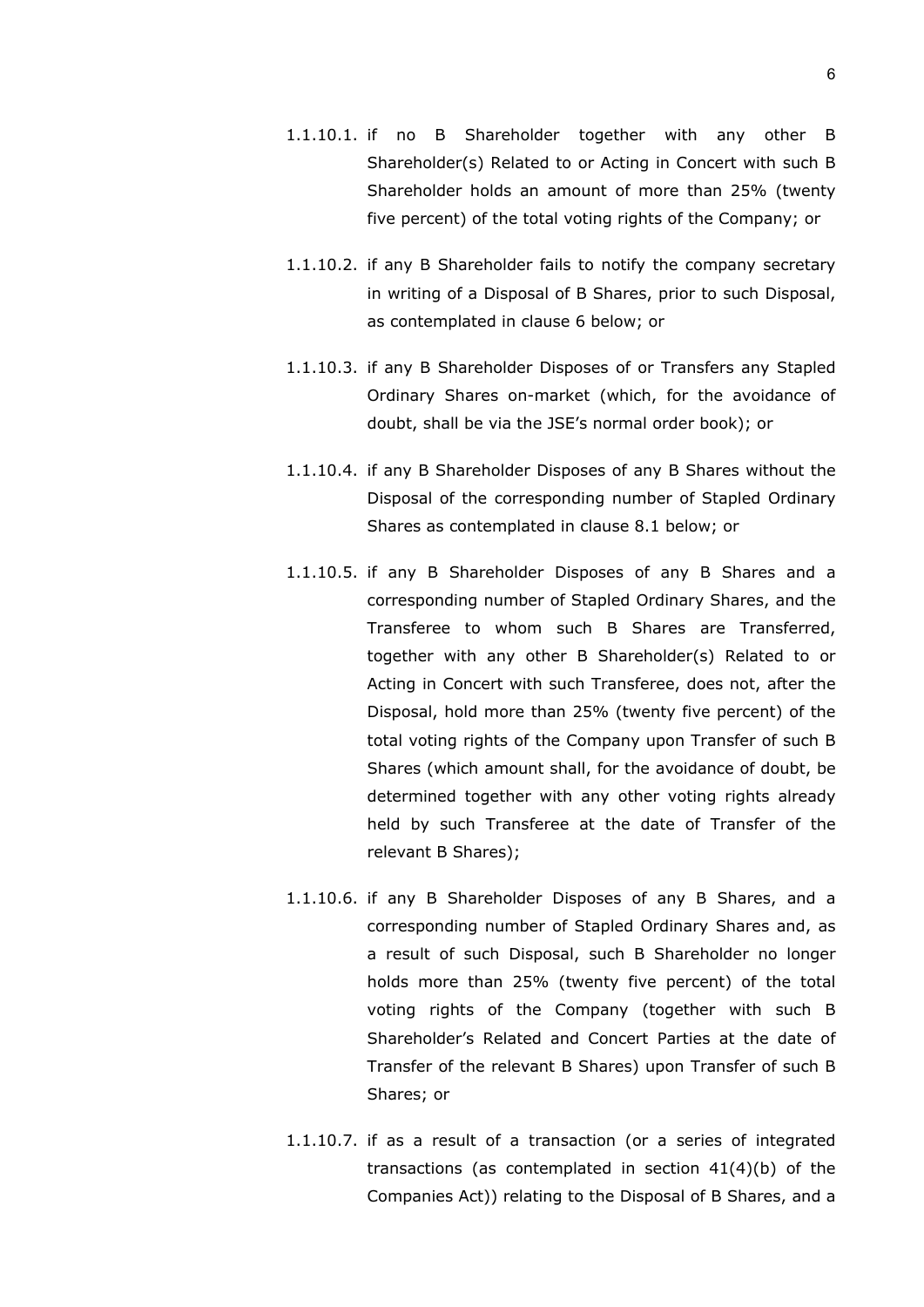corresponding number of Stapled Ordinary Shares, as at the time of the transaction (or the culmination of a series integrated transactions (as contemplated in section 41(4)(b) of the Companies Act)):

- 1.1.10.7.1. the combined voting rights of the transferring B Shareholder(s) ("**Transferor**") together with any other B Shareholder(s) Related to or Acting in Concert with the Transferor comprise more than 25% (twenty five percent) of the total voting rights of the Company; and
- 1.1.10.7.2. the combined voting rights of the persons(s) to whom such B Shares, and a corresponding number of Stapled Ordinary Shares, are transferred to a Transferee together with any other B Shareholder(s) and/or holders of Ordinary Shares Related to or Acting in Concert with the Transferee, comprise more than 25% (twenty five percent) of the total voting rights of the Company, and such Transferee has not, at its sole discretion, elected to make an offer to all of the other holders of the Ordinary Shares, mutatis mutandis, in accordance with section 123 of the Companies Act;
- 1.1.11. "**Ordinary Shareholders**" means the holders of Ordinary Shares;
- 1.1.12. "**Ordinary Shares**" means the ordinary shares which the Company is authorised to issue, having the rights, privileges and conditions set in this MOI;
- 1.1.13. "**Related**" shall have the meaning ascribed thereto in section 2 of the Companies Act;
- 1.1.14. "**Stapled Ordinary Shares**" means the Ordinary Shares held by the B Shareholders at the time of the issue and allotment of the B Shares, determined in accordance with the B Share Issue Ratio,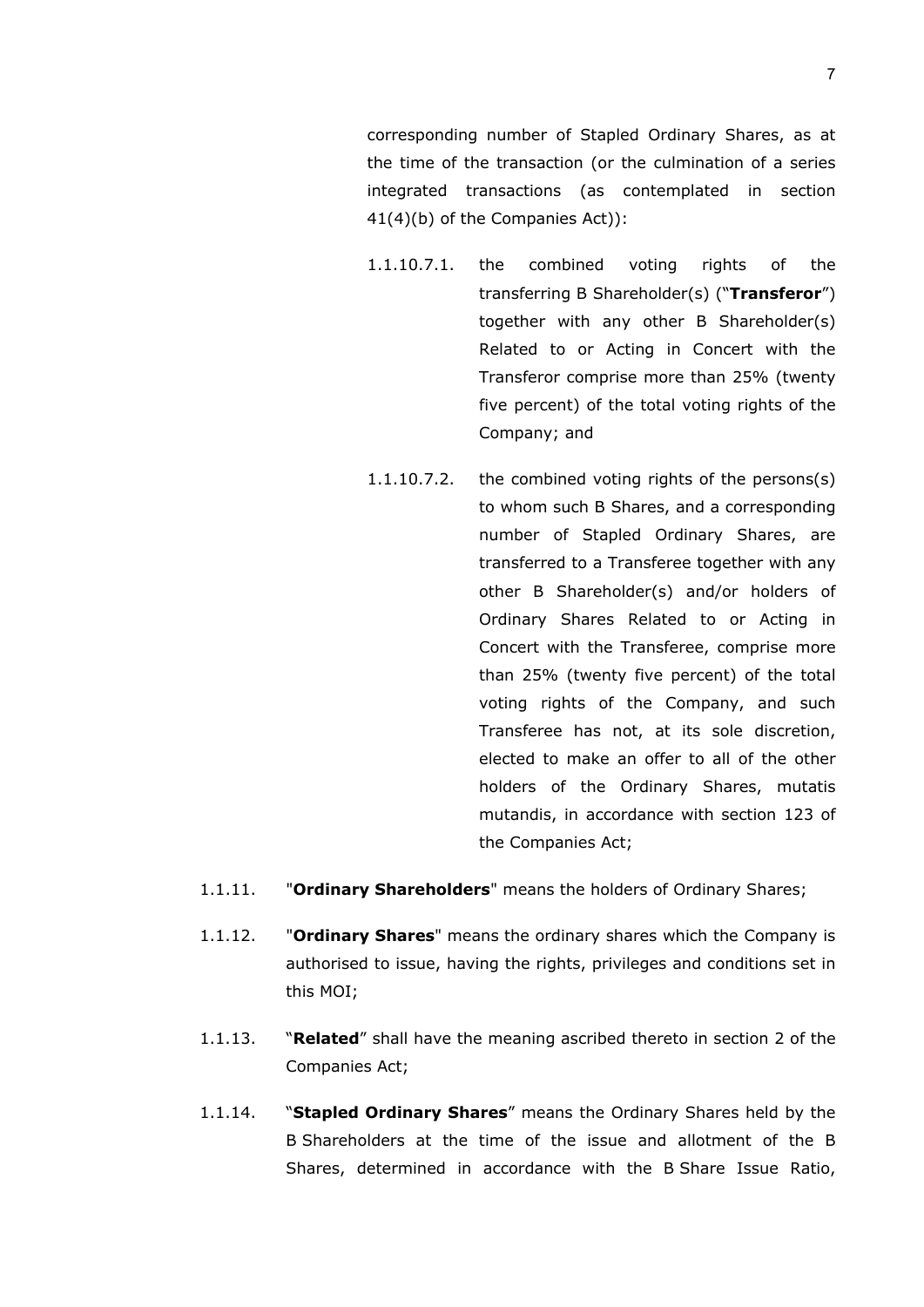which Ordinary Shares are subject to the restrictions on disposal described in clause [6](#page-73-0) below; and

1.1.15. "**Transferee**" shall mean any person(s) to whom B shares are Transferred (as defined in clause [1.1.7](#page-69-0) above), and "**Transferor**" shall bear a corresponding meaning.

#### **2. Winding-up and return of capital**

The B Shares shall not carry the right, on a winding-up of the Company or on any return or reduction of capital, to the payment or repayment of any amount.

### **3. No participation**

The B Shares shall not be entitled to any participation in the profits of the Company or any distribution of the assets or capital of the Company.

### <span id="page-72-0"></span>**4. Voting**

- 4.1. At every general meeting or adjourned general meeting of the Company at which Ordinary Shareholders and B Shareholders are present and entitled to vote on any particular matter, upon a poll, or in respect of any written resolution contemplated in section 60 of the Companies Act on which the Ordinary Shareholders and the B Shareholders are entitled to vote, each B Shareholder shall, in respect of that particular matter, be entitled to exercise 1 (one) vote for every B Share held and entitled to vote at that time.
- 4.2. Any B Shareholder shall, by giving written notice to that effect to the Company at any time when the B Shareholders are entitled to vote in terms of clause [4.1](#page-72-0) above, be entitled to require the Company, which shall thereupon be obliged, to call a general meeting of its Holders, or any class of them, to consider any matter (including, without limitation, a resolution requiring the Company to comply with its obligations to the B Shareholders, and any such resolution adopted at a meeting of all shareholders of the Company shall, notwithstanding anything to the contrary contained in this MOI, be binding upon and be given effect to by the Company and the directors).

## **5. Modification of the terms of the B Shares**

The terms of the B Shares may not be modified without a special resolution amending this MOI, which special resolution must be approved by shareholders holding: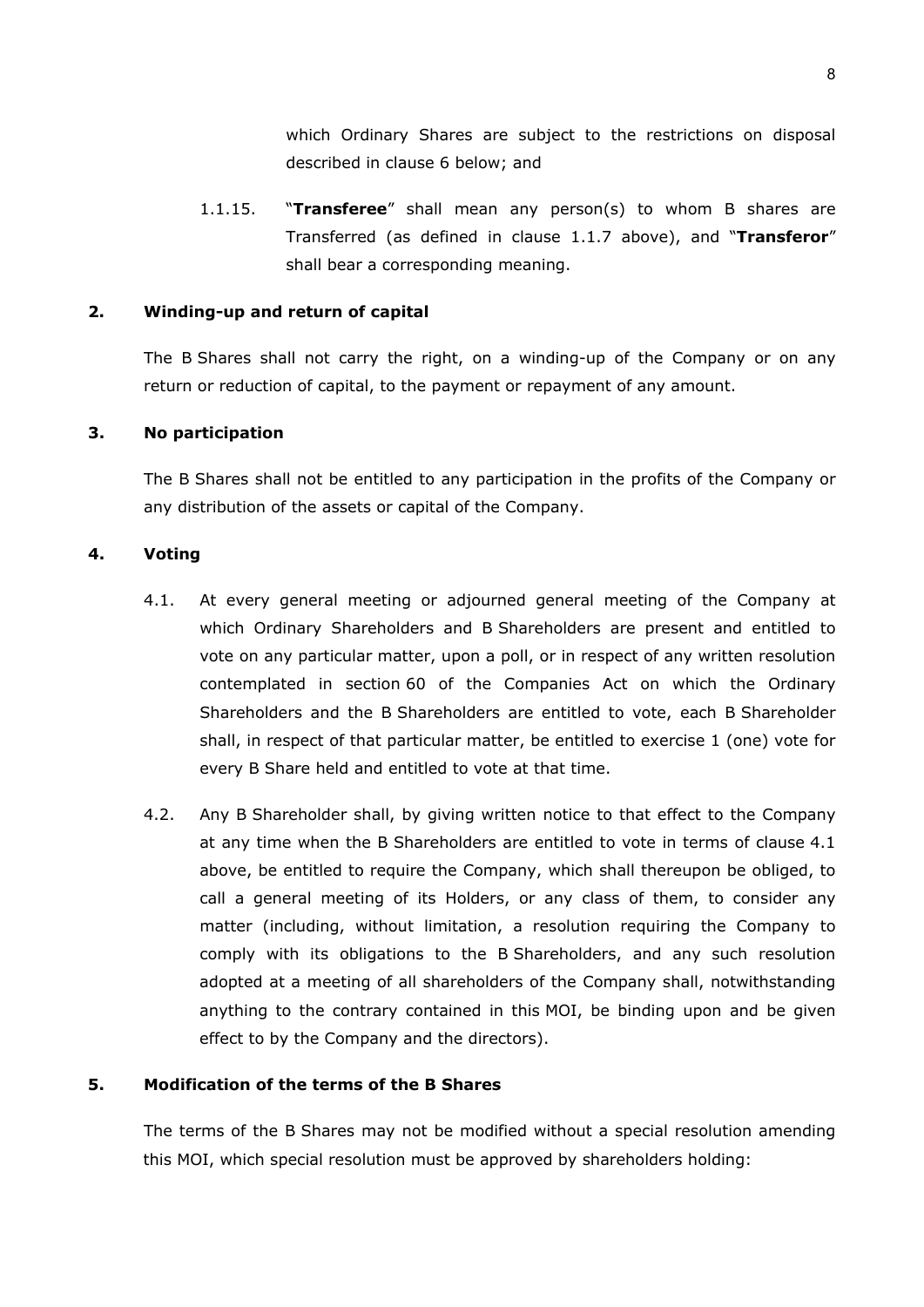- 5.1. at least 75% (seventy five percent) of the voting rights exercisable at a meeting of all shareholders (which, for the avoidance of doubt, shall include the B Shareholders); and
- 5.2. at least 75% (seventy five percent) of the voting rights exercisable at a separate class meeting comprised of the B Shareholders only.

## <span id="page-73-0"></span>**6. Notification of transfer of B Shares**

No B Shareholder shall be entitled to Dispose of or Transfer its B Shares or any of them (together with the corresponding number of Stapled Ordinary Shares (as determined in accordance with the B Share Issue Ratio)) unless and until it has notified the company secretary in writing thereof and any failure by a B Shareholder to so notify the company secretary will on the Date of Transfer or Disposal constitute an Option Event, which shall result in immediate cancellation of the voting rights attached to such B Shares in accordance with the provisions of the clause [7](#page-73-1) below.

# <span id="page-73-2"></span><span id="page-73-1"></span>**7. Call Option and Cessation of B Share Voting Rights**

- 7.1. On the occurrence of an Option Event, the voting rights which attach to the B Shares, in respect of that Option Event, shall immediately cease to be of force and effect and the B Shareholder(s) concerned hereby undertakes not to exercise or purport to exercise such voting rights. For the avoidance of doubt:
	- 7.1.1. the occurrence of the Option Event set out in clause [1.1.10.1](#page-70-0) above shall result in the cessation of the voting rights attaching to all B Shares in issue;
	- 7.1.2. the occurrence of the Option Events set out in clauses [1.1.10.2,](#page-70-1) [1.1.10.3,](#page-70-2) [1.1.10.4,](#page-70-3) [1.1.10.5,](#page-70-4) or [1.1.10.6](#page-70-5) above shall result in the cessation of the voting rights attaching to only those B Shares:
		- 7.1.2.1. the Disposal of which the company secretary was not notified of, in terms of clause [6](#page-73-0) above, read with clause [1.1.10.2](#page-70-1) above;
		- 7.1.2.2. the Disposal of Stapled Ordinary shares on–market in terms of clause [1.1.10.3](#page-70-2) above;
		- 7.1.2.3. which were Disposed of without the Disposal of the corresponding number of Stapled Ordinary Shares, in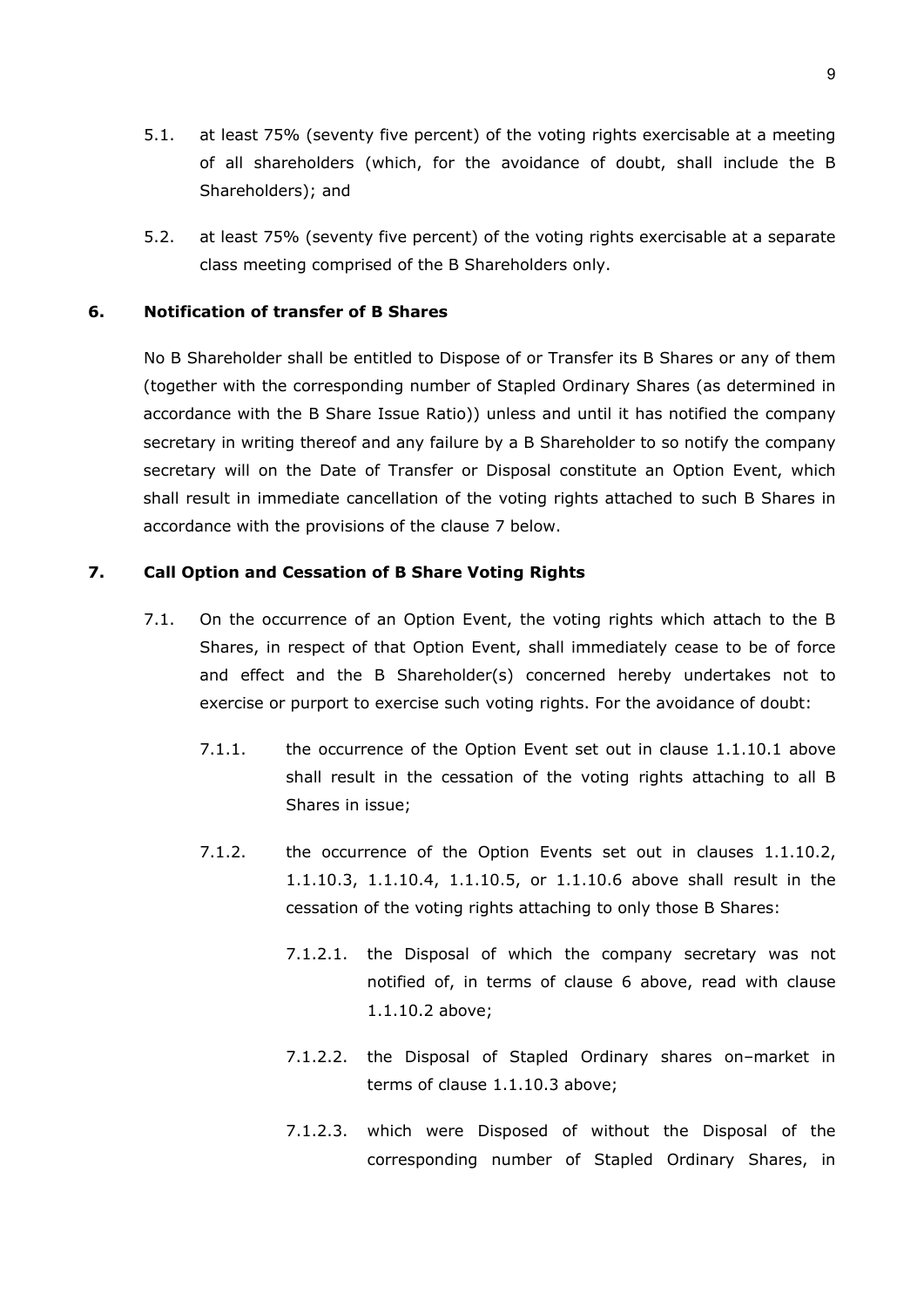terms of clause [8.1](#page-76-0) below read with clause [1.1.10.4](#page-70-3) above; or

- 7.1.2.4. which were Disposed of to a Transferee who does not, together with any other B Shareholder(s) Related to or Acting in Concert with such Transferee, hold more than 25% (twenty five percent) of the total voting rights of the Company (which amount shall, for the avoidance of doubt, be determined together with any other voting rights already held by such Transferee at the date of Transfer of the relevant B Shares) in accordance with clause [1.1.10.5](#page-70-4) above; or
- 7.1.2.5. which are retained by a B Shareholder in circumstances where such B Shareholder has Disposed of B Shares, together with the corresponding number of Stapled Ordinary Shares, and as a result of such Disposal the relevant B Shareholder no longer holds more than 25% (twenty five percent) of the total voting rights of the Company, as contemplated in clause [1.1.10.6](#page-70-5) above;
- 7.1.3. the occurrence of the Option Event set out in clause [1.1.10.7](#page-70-6) above shall result in the cessation of the voting rights attaching to those B Shares held by the Transferee together with all of the B Shares held by any person(s) Related to or Acting in Concert with the Transferee with effect from the date of Transfer.
- <span id="page-74-0"></span>7.2. Notwithstanding anything to the contrary in this MOI, the B Shareholders hereby irrevocably grant the Company the Call Option, exercisable at the Company's election, to repurchase:
	- 7.2.1. on the occurrence of the Option Event set out in clause [1.1.10.1](#page-70-0) above, all of the B Shares in issue;
	- 7.2.2. on the occurrence of the Option Events set out in clauses [1.1.10.2,](#page-70-1) [1.1.10.3](#page-70-2) [1.1.10.4,](#page-70-3) [1.1.10.5,](#page-70-4) or [1.1.10.6](#page-70-5) above, all of those B Shares:
		- 7.2.2.1. the Disposal of which the company secretary was not notified of, in terms of clause [6](#page-73-0) above, read with clause [1.1.10.2](#page-70-1) above; or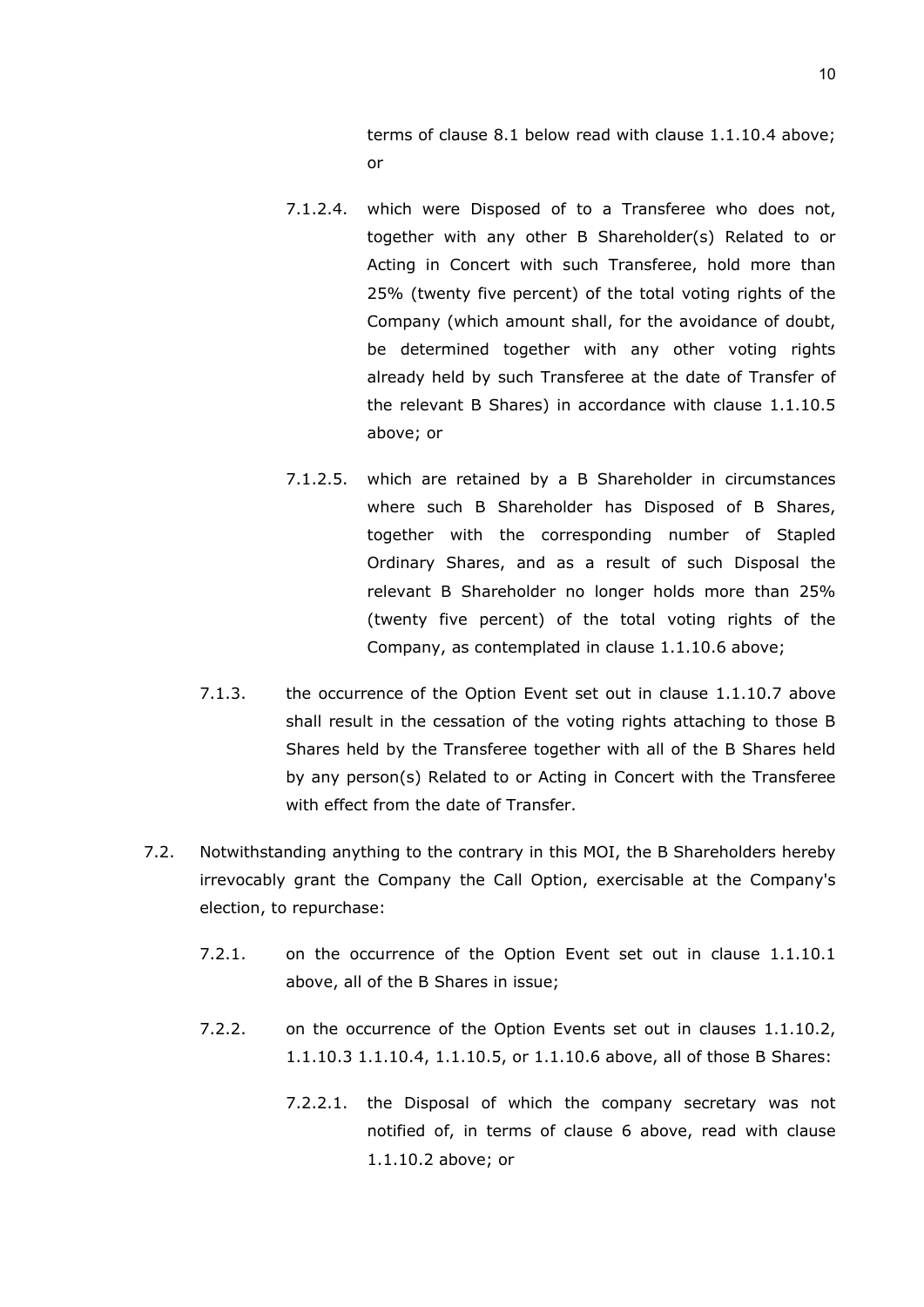- 7.2.2.2. the Disposal of Stapled Ordinary shares on –market in terms of clause [1.1.10.3](#page-70-2) above;
- 7.2.2.3. which were Disposed of without the Disposal of the corresponding number of Stapled Ordinary Shares, in terms of clause [8.1](#page-76-0) below read with clause [1.1.10.4](#page-70-3) above;
- <span id="page-75-0"></span>7.2.2.4. which were Disposed of to a Transferee who does not, together with any other B Shareholder(s) Related to or Acting in Concert with such Transferee, hold more than 25% (twenty five percent) of the total voting rights of the Company (which amount shall, for the avoidance of doubt, be determined together with any other voting rights already held by such Transferee at the date of Transfer of the relevant B Shares) in accordance with clause [1.1.10.5](#page-70-4) above; or
- 7.2.2.5. which are retained by a B Shareholder in circumstances where such B Shareholder has Disposed of B Shares, together with the corresponding number of Stapled Ordinary Shares, and as a result of such Disposal such B Shareholder no longer holds more than 25% (twenty five percent) of the total voting rights of the Company, as contemplated in clause [1.1.10.6](#page-70-5) above;
- 7.2.3. on the occurrence of the Option Event set out in clause [1.1.10.7](#page-70-6) above, and provided that the Transferee in terms of clause [1.1.10.7.2](#page-71-0) above has, at its sole discretion, not elected to make an offer to all other holders of Ordinary Shares on the date of Transfer, mutatis mutandis, in accordance with section 123 of the Companies Act, all of those B Shares held by the Transferee together with all of the B Shares held by any person(s) Related to or Acting in Concert with the Transferee in respect of that Option Event,

at any time on or after the happening of the relevant Option Event and for the Option Amount per B Share.

7.3. In circumstances where the Transferee elects to make an offer as provided for in clause [7.2.2.4](#page-75-0) above (or where the Transferee is obliged to do so under section 123 of the Companies Act), the full consideration payable by the Transferee to the Transferor under the transaction which triggers the offer in question shall be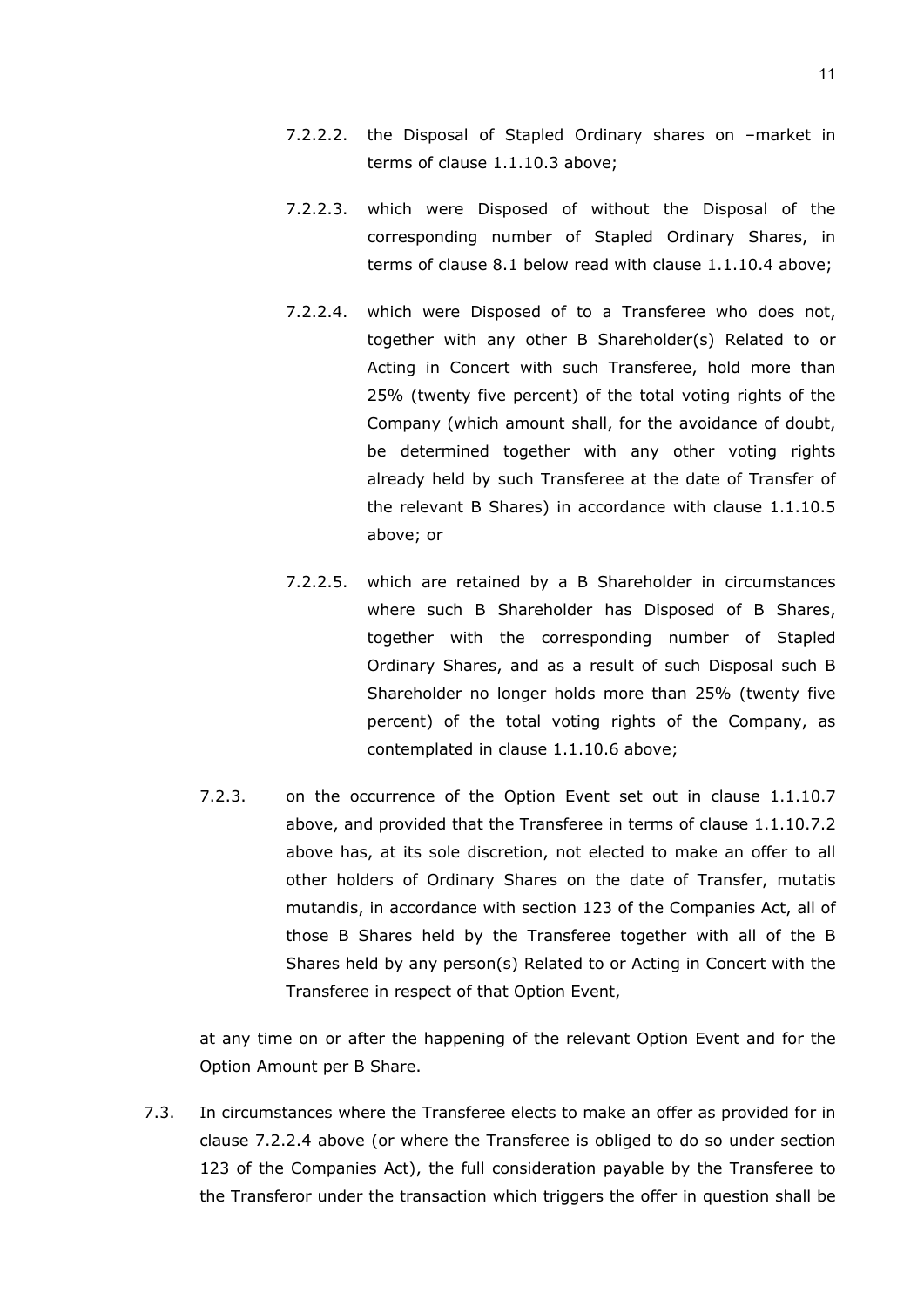attributable to the Ordinary Shares forming the subject matter of such offer and no consideration shall be attributable to the B Shares.

- 7.4. The Company shall, subject to the passing of any and all shareholders resolutions and fulfilment of any and all other legal requirements (if any) required to authorise the exercise of the Call Option, be entitled to exercise the Call Option at any time after the occurrence of an Option Event and repurchase all of the relevant B Shares in terms thereof.
- 7.5. Immediately following receipt of the necessary shareholder approvals and fulfilment of any and all other legal requirements (if any) required to authorise the exercise of the Call Option, the Company shall be entitled to exercise the Call Option by giving written notice to that effect to the relevant B Shareholder and paying the relevant B Shareholder the Option Amount for each B Share repurchased. The Option Amount shall be paid in cash by way of electronic funds transfer into such bank account as may be recorded by the Company in its records in respect of that B Shareholder. The B Shareholder shall be obliged to surrender to the Company of the share certificate/s for the B Shares (or, if such certificate has been lost or destroyed, proof of such loss or destruction) upon receipt of payment of the Option Amount in relation to any B Shares.
- 7.6. In the event that a B Shareholder(s) holds its B Shares together with Related Parties, or parties Acting in Concert with such B Shareholder, for the purposes hereof, then the company secretary may from time to time require that such B Shareholder(s) furnish the Company with documentary proof of their Related Party or Concert Party relationship, to the company secretary's reasonable satisfaction, and the onus of proving such a relationship shall rest on the relevant B Shareholder(s).

## <span id="page-76-0"></span>**8. General**

- 8.1. A B Shareholder may only dispose of B Shares if, in the same transaction, the pro rata number of Stapled Ordinary Shares held by that B Shareholder (as determined in accordance with the B Share Issue Ratio) are also disposed of and vice versa. Ordinary Shares held by a B Shareholder may be disposed of off-market or on-market via the JSE order book, subject to the provisions of clause [7](#page-73-1) above. Each B Shareholder must at all times hold at least the B Share Issue Ratio of Stapled Ordinary Shares to B Shares.
- 8.2. The board of the Company shall resolve to issue and allot B Shares initially only to the Initial Ackerman Family Holders in the B Share Issue Ratio, and thereafter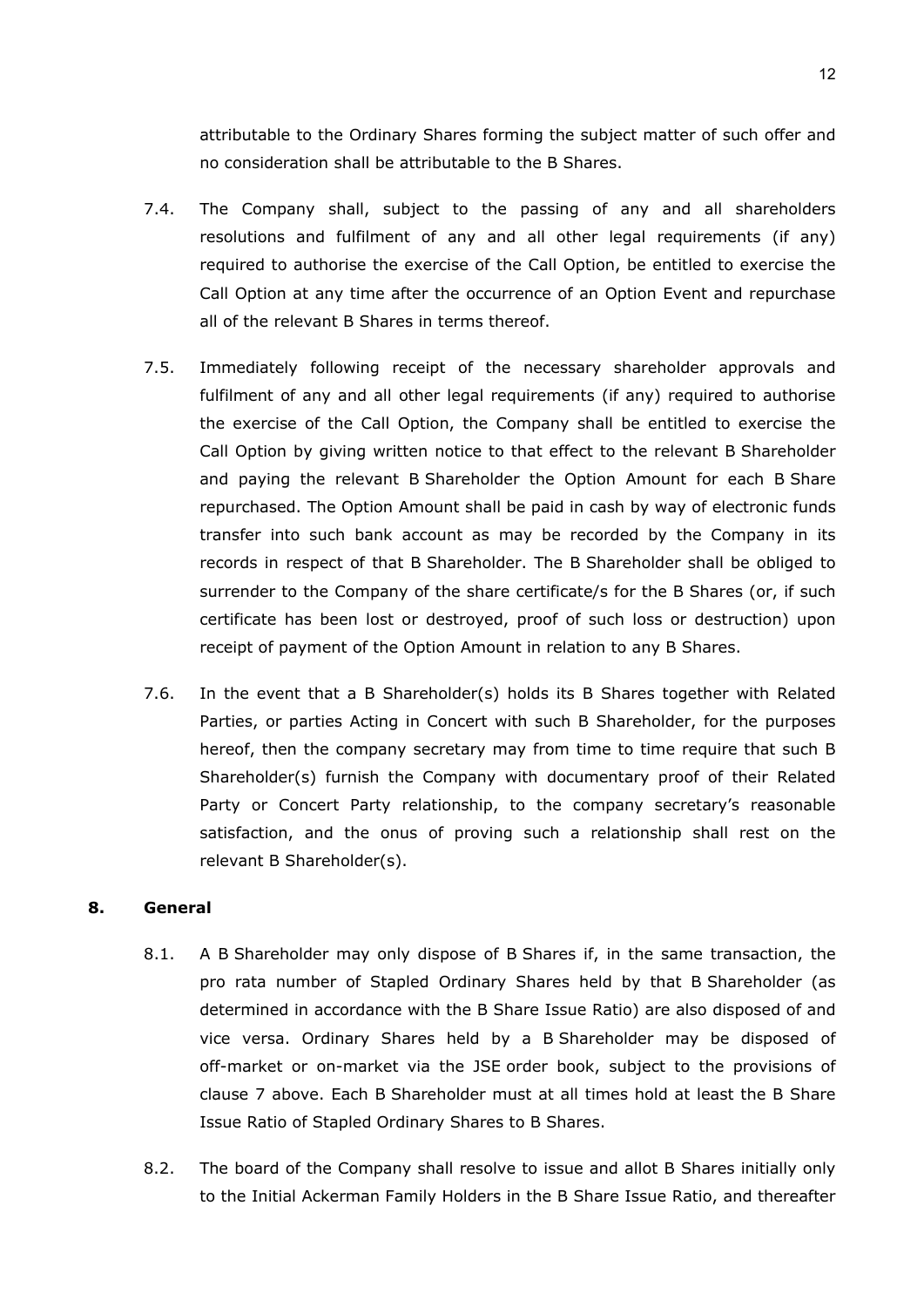from time to time only to the B Shareholders in such circumstances as may be expressly contemplated and provided for in this MOI. For the avoidance of doubt, the board shall not have a general authority to issue and allot B Shares in circumstances not expressly contemplated herein.

- 8.3. To the extent that the application of the B Share Issue Ratio to the issue of B Shares to the initial B Shareholders, or the application of clause [9](#page-77-0) below results in any B Shareholder becoming entitled to a fraction of a B Share, the fraction shall be rounded down to the nearest whole number.
- 8.4. In the event that all of the issued B Shares have:
	- 8.4.1. ceased to exercise voting rights, in terms of clause [7.1](#page-73-2) above; and
	- 8.4.2. been repurchased by the Company in terms of clause [7.2](#page-74-0) above (such that no B Shares are any longer in issue),

then, for the avoidance of doubt, the Company shall thereafter no longer issue and allot B Shares, notwithstanding the number of authorised but unissued B Shares.

#### <span id="page-77-0"></span>9. **Adjustment**

- <span id="page-77-2"></span><span id="page-77-1"></span>9.1. For the purpose of this clause [9](#page-77-0) an "**Adjustment Event**" means –
	- 9.1.1. a restructure of the Ordinary Share capital of the Company; or
	- 9.1.2. any corporate action or event howsoever described
		- 9.1.2.1. pursuant to which new Ordinary Shares are allotted and issued to all holders of Ordinary Shares (including, without limitation, B Shareholders in respect of their Stapled Ordinary Shares); or
		- 9.1.2.2. in which all holders of Ordinary Shares have a right or entitlement to participate, to the extent that the B Shareholders have exercised such right or entitlement in respect of their Stapled Ordinary Shares; or
		- 9.1.2.3. pursuant to which Ordinary Shares are repurchased from all holders of Ordinary Shares (including, without limitation, the Stapled Ordinary Shares of B Shareholders); or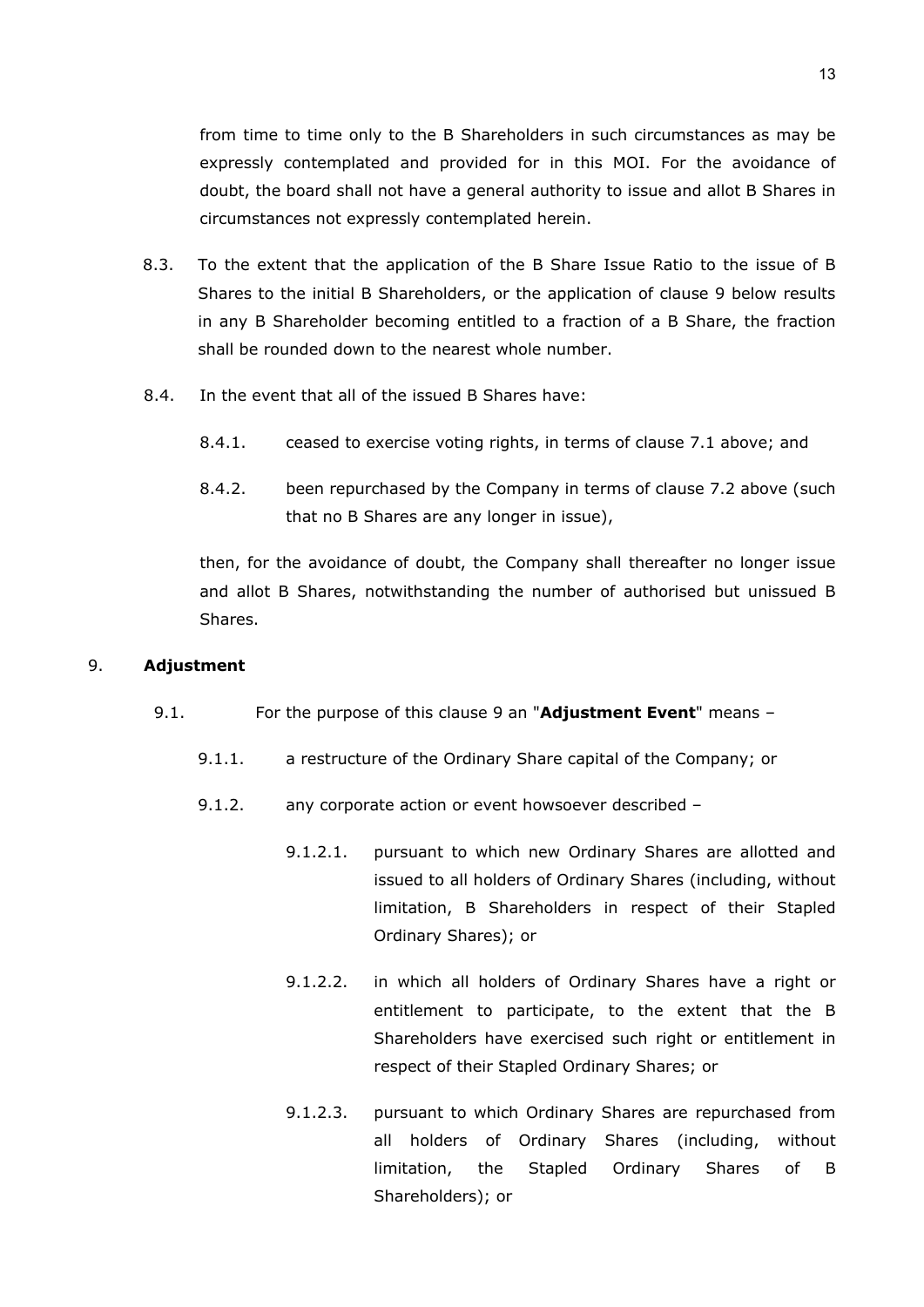- 9.1.2.4. in which all holders of Ordinary Shares have a right or entitlement to participate in a repurchase of some or all of their Ordinary Shares, to the extent that the B Shareholders have exercised such right or entitlement in respect of their Stapled Ordinary Shares;
- 9.1.3. a combination of any one or more of the events referred to in [9.1.1](#page-77-1) or [9.1.2.](#page-77-2)
- <span id="page-78-0"></span>9.2. The intention of this clause [9](#page-77-0) is to ensure that the B Shareholders continue to exercise the same portion of the total voting rights exercisable at meetings of the Company after the occurrence of an Adjustment Event as they did prior to the occurrence of the Adjustment Event (i.e. that there is no unwarranted dilution or accretion of voting rights of the B Shareholders). Accordingly, in the event of a corporate event in or alteration of capital of the Company, which has the effect of increasing or decreasing the number of Stapled Ordinary Shares held by any B Shareholder, the number of B Shares held by such B Shareholder shall be increased or decreased, as the case may be, to maintain the B Share Issue Ratio of Stapled Ordinary Shares to B Shares held by such B Shareholder.
- <span id="page-78-1"></span>9.3. Having regard to clause [9.2](#page-78-0) and notwithstanding any other provision of this MOI, if an Adjustment Event occurs and such Adjustment Event results in –
	- 9.3.1. the B Shareholders exercising a smaller portion of the total voting rights exercisable at meetings of the Company after the occurrence of that Adjustment Event than they did prior to the occurrence of that Adjustment Event, then such number of new B Shares as will result in the B Shareholders exercising the same proportion of the total voting rights exercisable at meetings of the Company as they would have had the Adjustment Event not occurred (i.e. maintaining the ratio of B Shares to Stapled Ordinary Shares in the B Share Issue Ratio) will be allotted and issued to the B Shareholders (in proportion to their holding of Stapled Stores Shares) against payment of a subscription price of R0.00001 zero point zero zero zero zero one Rand per B Share;
	- 9.3.2. the B Shareholders exercising a greater portion of the total voting rights exercisable at meetings of the Company after the occurrence of that Adjustment Event than they did prior to the occurrence of that Adjustment Event, then the Company shall have the right and option to repurchase (in proportion to their holding of Ordinary Shares) such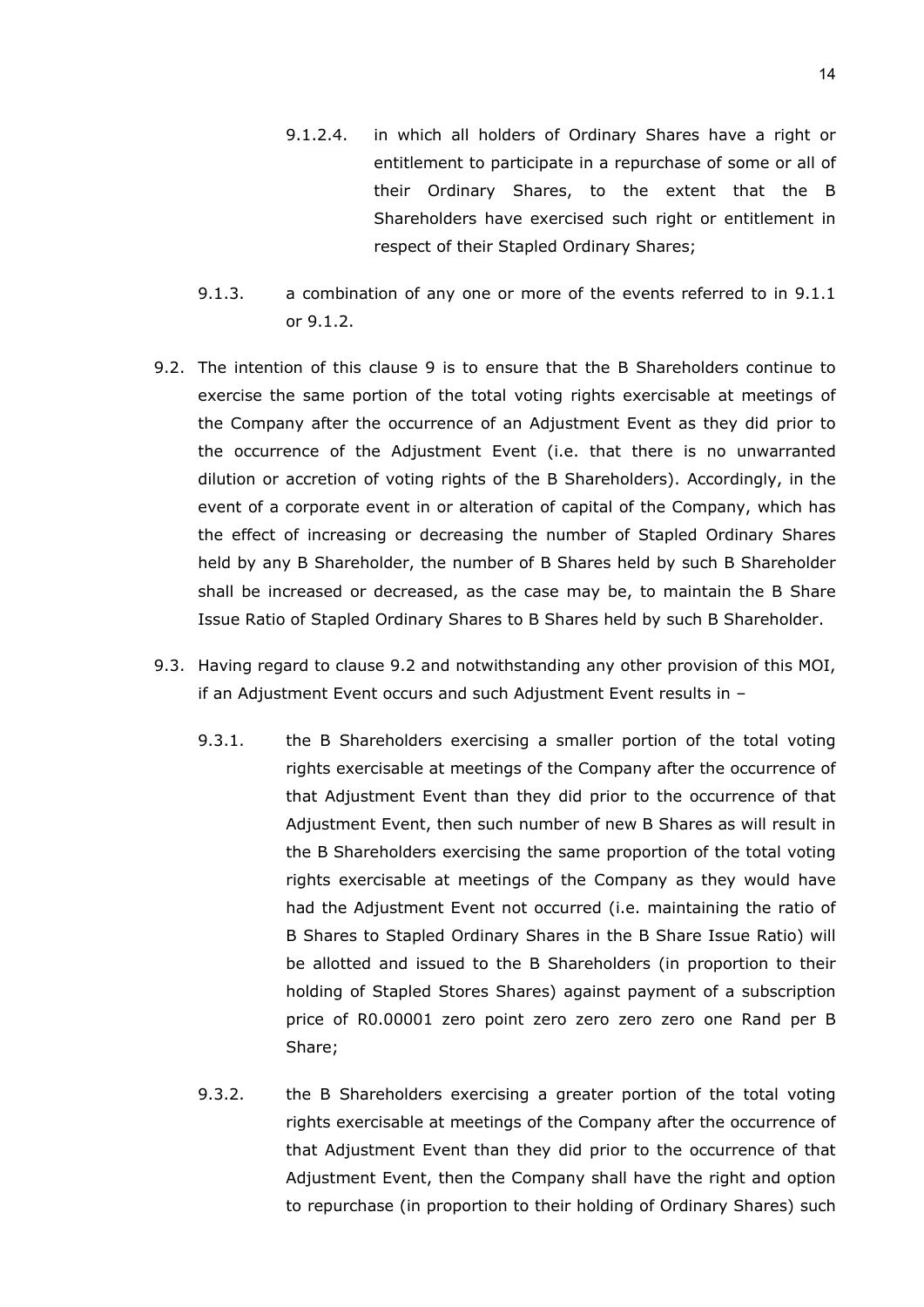number of B Shares from the B Shareholders as will result in them exercising the same proportion of the total voting rights exercisable at meetings of the Company as they would have had the Adjustment Event not occurred (i.e. maintaining the ratio of B Shares to Stapled Ordinary Shares in the B Share Issue Ratio). The aforesaid right and option to repurchase shall be at a repurchase price of **[**R0.00001 zero point zero zero zero zero one Rand per B Share and otherwise in accordance with clause [7.2](#page-74-0) above which shall apply mutatis mutandis. Any B Shares which the Company is entitled to repurchase in terms of this clause [9.3.2](#page-78-1) shall cease to enjoy voting rights immediately upon the occurrence of the Adjustment Event in question.

- 9.4. For the avoidance of doubt, it is recorded that
	- 9.4.1. the following capital restructures or corporate actions and events shall constitute and Adjustment Event, namely –
		- 9.4.1.1. a sub-division or consolidation of Ordinary Shares;
		- 9.4.1.2. a rights issue in respect of Ordinary Shares, to the extent that B Shareholders follow their rights in respect of their Stapled Stores Shares;
	- 9.4.2. the following corporate actions and events shall not constitute an Adjustment Event –
		- 9.4.2.1. any issue of Ordinary Shares in which all Ordinary Shareholders would not be entitled to participate including, without limitation, any issue of Ordinary Shares under any employee incentive scheme;
		- 9.4.2.2. any acquisition issue of Ordinary Shares;
		- 9.4.2.3. any vendor consideration placing of Ordinary Shares;
		- 9.4.2.4. any issue of Ordinary Shares for cash or to settle any indebtedness, liability, obligation, commitment, expense or the like);
		- 9.4.2.5. any amalgamation or merger in accordance with section 113 of the Act; and